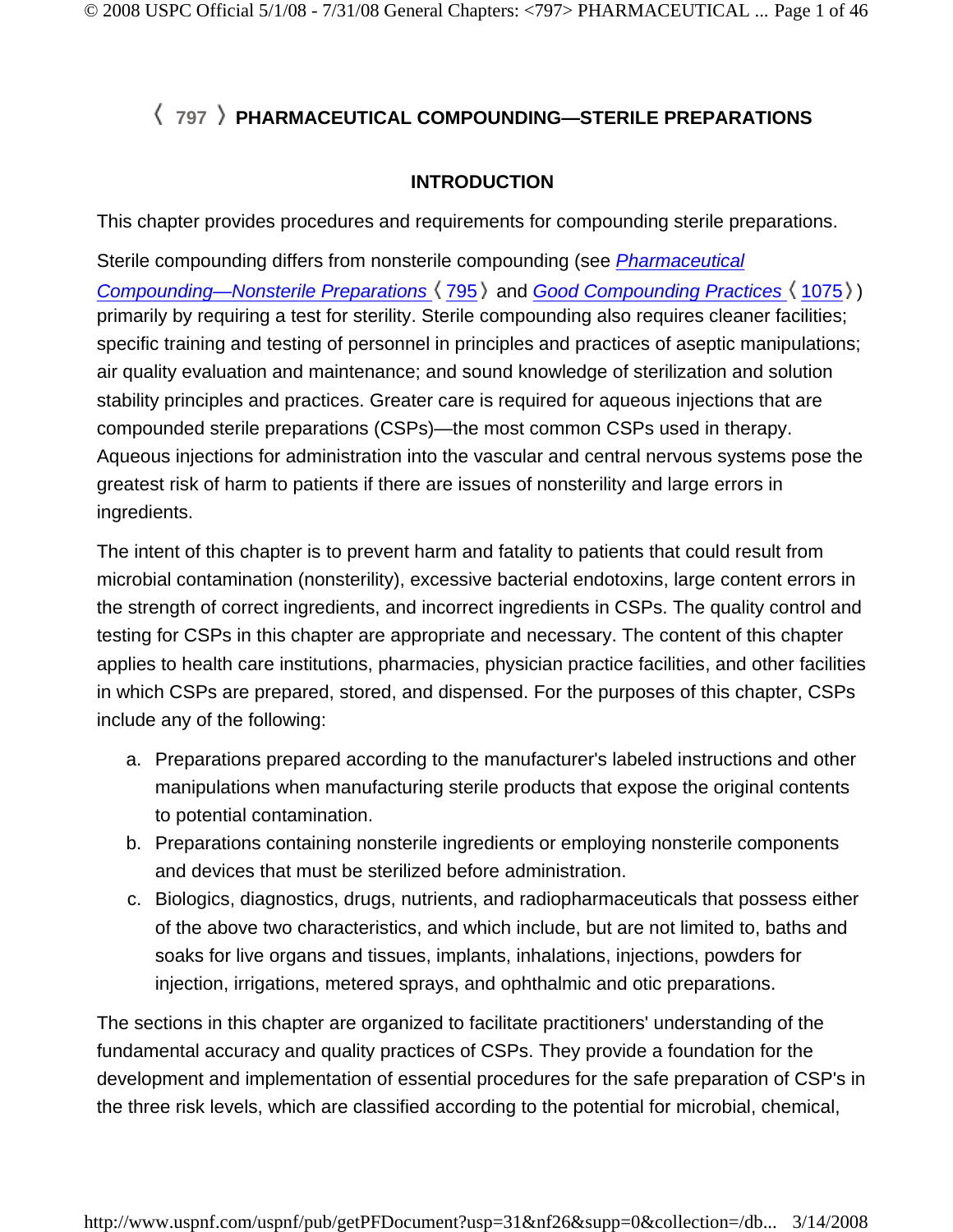and physical contamination. The chapter is divided into the following main sections:

- Responsibilities of all compounding personnel
- The basis for the classification of a CSP into a low-, medium-, and high-risk level, with examples of CSPs and their quality assurance practices in each of these risk levels
- Verification of compounding accuracy and sterilization
- Personnel training and evaluation in aseptic manipulation skills, including representative sterile microbial culture medium transfer and fill challenges
- Environmental quality and control during the processing of CSPs
- Equipment used in the preparation of CSPs
- Verification of automated compounding devices for parenteral nutrition compounding
- Finished preparation release checks and tests
- Storage and beyond-use dating
- Maintaining product quality and control after CSPs leave the compounding facility, including education and training of personnel
- Packing, handling, storage, and transport of CSPs
- Patient or caregiver training
- Patient monitoring and adverse events reporting
- A quality assurance program for CSPs

It is the ultimate responsibility of all personnel who prepare CSPs to understand these fundamental practices and precautions, to develop and implement appropriate procedures, and to continually evaluate these procedures and the quality of final CSPs to prevent harm and fatality to patients who are treated with CSPs.

## **RESPONSIBILITY OF COMPOUNDING PERSONNEL**

Compounding personnel are responsible for ensuring that CSPs are accurately identified, measured, diluted, and mixed; and are correctly purified, sterilized, packaged, sealed, labeled, stored, dispensed, and distributed. These performance responsibilities include maintaining appropriate cleanliness conditions and providing labeling and supplementary instructions for the proper clinical administration of CSPs.

Compounding supervisors shall ensure through either direct measurement or appropriate information sources that specific CSPs maintain their labeled strength within monograph limits for USP articles, or within 10% if not specified, until their beyond-use dates. All CSPs are prepared in a manner that maintains sterility and minimizes the introduction of particulate matter.

A written quality assurance procedure includes the following in-process checks that are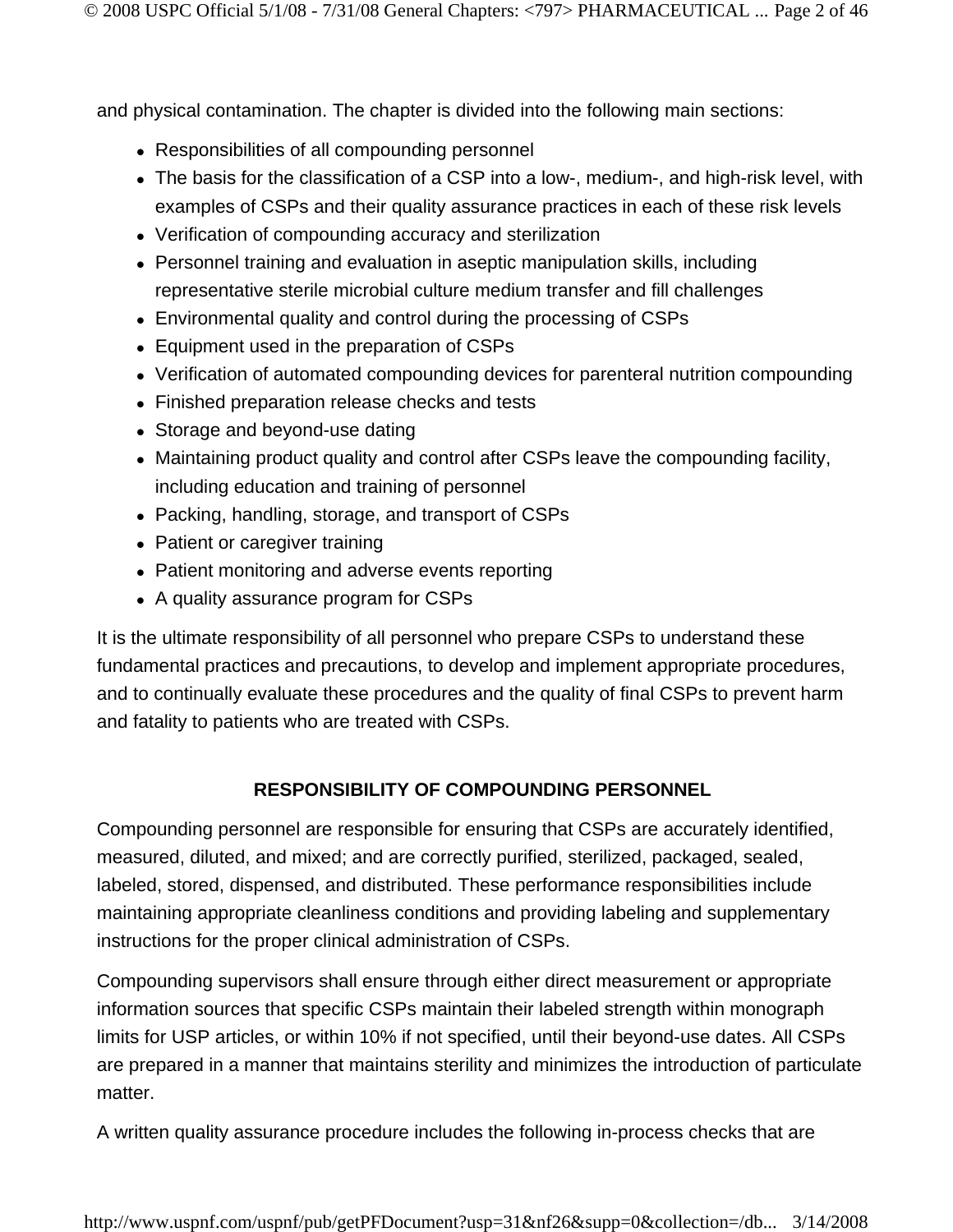applied, as is appropriate, to specific CSPs: accuracy and precision of measuring and weighing; the requirement for sterility; methods of sterilization and purification; safe limits and ranges for strength of ingredients, bacterial endotoxins, particulate matter, and pH; labeling accuracy and completeness; beyond-use date assignment; and packaging and storage requirements. The dispenser shall, when appropriate and practicable, obtain and evaluate results of testing for identity, strength, purity, and sterility before a CSP is dispensed. Qualified licensed health care professionals who supervise compounding and dispensing of CSPs shall ensure that the following objectives are achieved.

- 1. Compounding personnel are adequately skilled, educated, instructed, and trained to correctly perform and document the following activities in their sterile compounding duties:
	- a. Perform antiseptic hand cleansing and disinfection of nonsterile compounding surfaces;
	- b. Select and appropriately don protective gloves, goggles, gowns, masks, and hair and shoe covers;
	- c. Use laminar flow clean-air hoods, barrier isolators, and other contamination control devices that are appropriate for the risk level;
	- d. Identify, weigh, and measure ingredients; and
	- e. Manipulate sterile products aseptically, sterilize high-risk level CSPs, and label and quality inspect CSPs.
- 2. Ingredients have their correct identity, quality, and purity.
- 3. Opened or partially used packages of ingredients for subsequent use in CSPs are properly stored under restricted access conditions in the compounding facility. Such packages cannot be used when visual inspection detects unauthorized breaks in the container, closure, and seal; when the contents do not possess the expected appearance, aroma, and texture; when the contents do not pass identification tests specified by the compounding facility; and when either the beyond-use or expiration date has been exceeded.
- 4. To minimize the generation of bacterial endotoxins, water-containing CSPs that are nonsterile during any phase of the compounding procedure are sterilized within 6 hours after completing the preparation.
- 5. Sterilization methods achieve sterility of CSPs while maintaining the labeled strength of active ingredients and the physical integrity of packaging.
- 6. Measuring, mixing, sterilizing, and purifying devices are clean, appropriately accurate, and effective for their intended uses.
- 7. Potential harm from added substances and differences in rate and extent of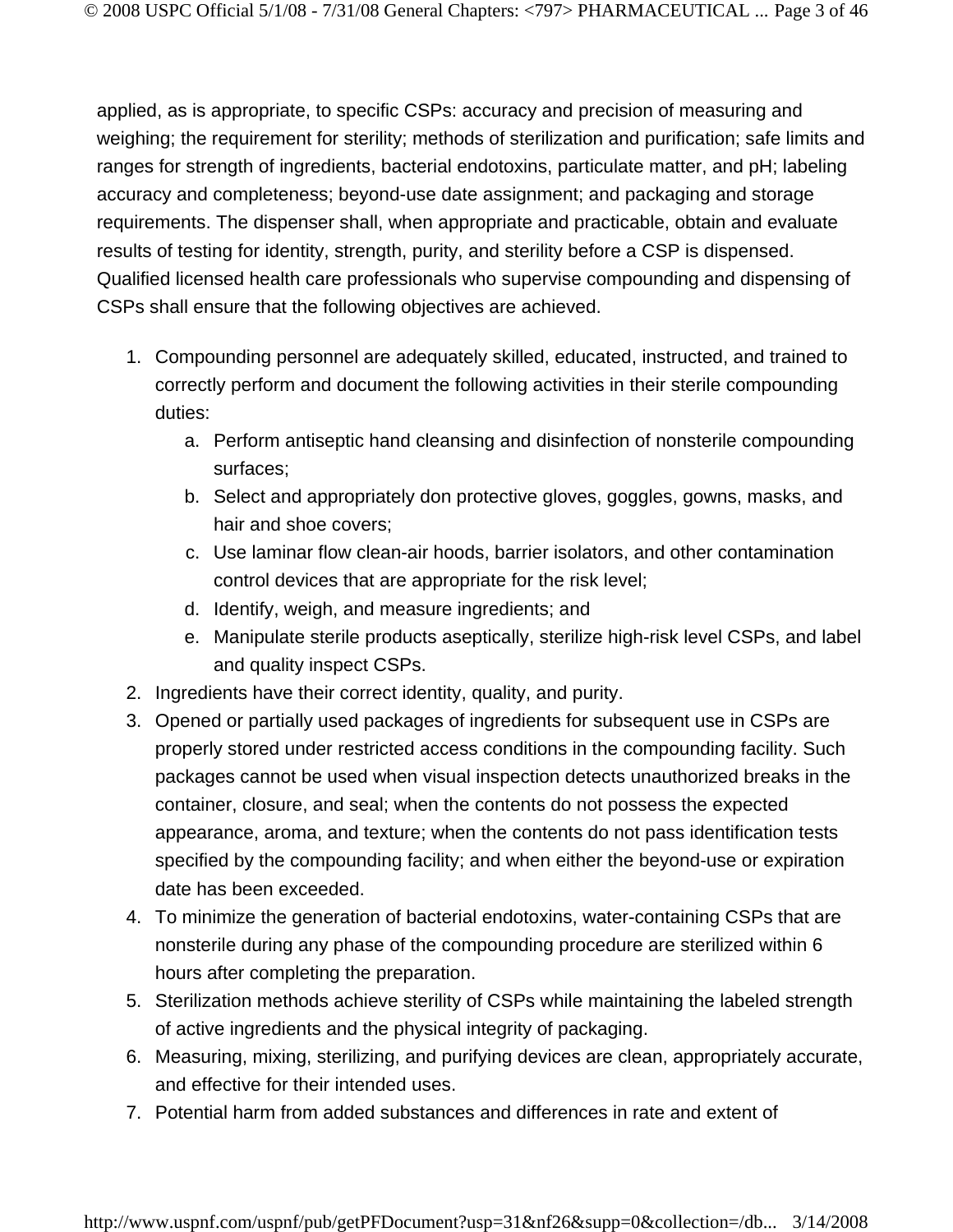bioavailability of active ingredients for other than oral route of administration are carefully evaluated before such CSPs are dispensed and administered.

- 8. Packaging selected for CSPs is appropriate to preserve the sterility and strength until the beyond-use date.
- 9. While being used, the compounding environment maintains the sterility or the presterilization purity, whichever is appropriate, of the CSP.
- 10. Labels on CSPs list the names and amounts or concentrations of all ingredients. Before being dispensed, and or administered, the clarity of solutions are visually confirmed; also the identity and amounts of ingredients, procedures to prepare and sterilize CSPs, and specific release criteria are reviewed to assure their accuracy and completeness.
- 11. Beyond-use dates are assigned based on direct testing or extrapolation from reliable literature sources and other documentation (see *Stability Criteria* and *Beyond-Use Dating* under *Pharmaceutical Compounding—Nonsterile Preparations* 795 ).
- 12. Procedures for measuring, mixing, dilution, purification, sterilization, packaging, and labeling conform to the correct sequence and quality established for the specified CSP.
- 13. Deficiencies in compounding, labeling, packaging, and quality testing and inspection can be rapidly identified and corrected.
- 14. When time and personnel availability so permit, compounding manipulations and procedures are separated from postcompounding quality inspection and review before CSPs are dispensed and administered.

This chapter emphasizes the need to maintain high standards for the quality and control of processes, components, and environments; and for the skill and knowledge of personnel who prepare CSPs. The rigor of in-process quality-control checks and of postcompounding quality inspection and testing increases corresponding to the potential hazard of the route of administration. For example, nonsterility, excessive bacterial endotoxin contamination, large errors in strength of correct ingredients, and incorrect ingredients in CSPs are potentially more dangerous to patients when the CSPs are administered into the vascular and central nervous systems than when administered by most other routes.

## **CSP MICROBIAL CONTAMINATION RISK LEVELS**

The appropriate risk level—low, medium, or high—is assigned according to the corresponding probability of contaminating a CSP with (1) microbial contamination (microbial organisms, spores, and endotoxins) and (2) chemical and physical contamination (foreign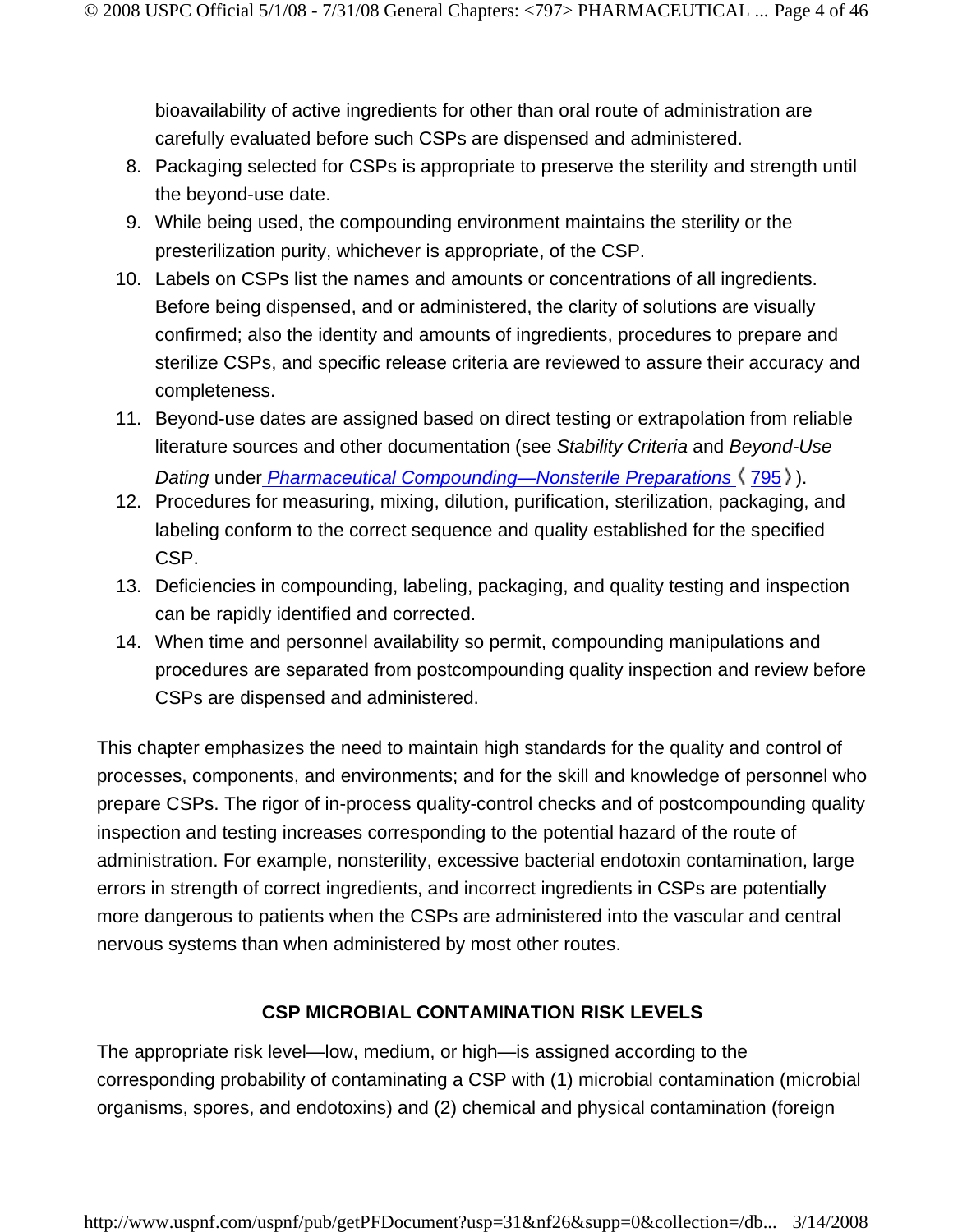chemicals and physical matter). Potential sources of contamination include, but are not limited to, solid and liquid matter from compounding personnel and objects; nonsterile components employed and incorporated before terminal sterilization; inappropriate conditions within the restricted compounding environment; prolonged presterilization procedures with aqueous preparations; and nonsterile dosage forms used to compound CSPs.

The characteristics described below for low-risk, medium-risk, and high-risk CSPs are intended as a guide to the breadth and depth of care necessary in compounding, but they are neither exhaustive nor prescriptive. The licensed health care professionals who supervise compounding are responsible for determining the procedural and environmental quality practices and attributes that are necessary for the risk level they assign to specific CSPs.

These risk levels apply to the quality of CSPs immediately after the final aseptic mixing or filling or immediately after the final sterilization, unless precluded by the specific characteristics of the preparation, such as lipid-based emulsions where administration must be completed within 12 hours of preparation. Upon subsequent storage and shipping of freshly finished CSPs, an increase in the risks of chemical degradation of ingredients, contamination from physical damage to packaging, and permeability of plastic and elastomeric packaging is expected. In such cases, compounding personnel consider the potential additional risks to the integrity of CSPs when assigning beyond-use dates. The preadministration exposure duration and temperature limits specified in the following low-risk, medium-risk, and high-risk level sections apply in the absence of direct testing results or appropriate information sources that justify different limits for specific CSPs. For a summary of the criteria according to risk levels, please see the *Appendix.*

## **Low-Risk Level CSPs**

CSPs compounded under all of the following conditions are at a low risk of contamination.

## **Low-Risk Conditions—**

- 1. The CSPs are compounded with aseptic manipulations entirely within ISO Class 5 (see *Table 1*) or better air quality using only sterile ingredients, products, components, and devices.
- 2. The compounding involves only transfer, measuring, and mixing manipulations with closed or sealed packaging systems that are performed promptly and attentively.
- 3. Manipulations are limited to aseptically opening ampuls, penetrating sterile stoppers on vials with sterile needles and syringes, and transferring sterile liquids in sterile syringes to sterile administration devices and packages of other sterile products.
- 4. For a low-risk preparation, in the absence of passing a sterility test, the storage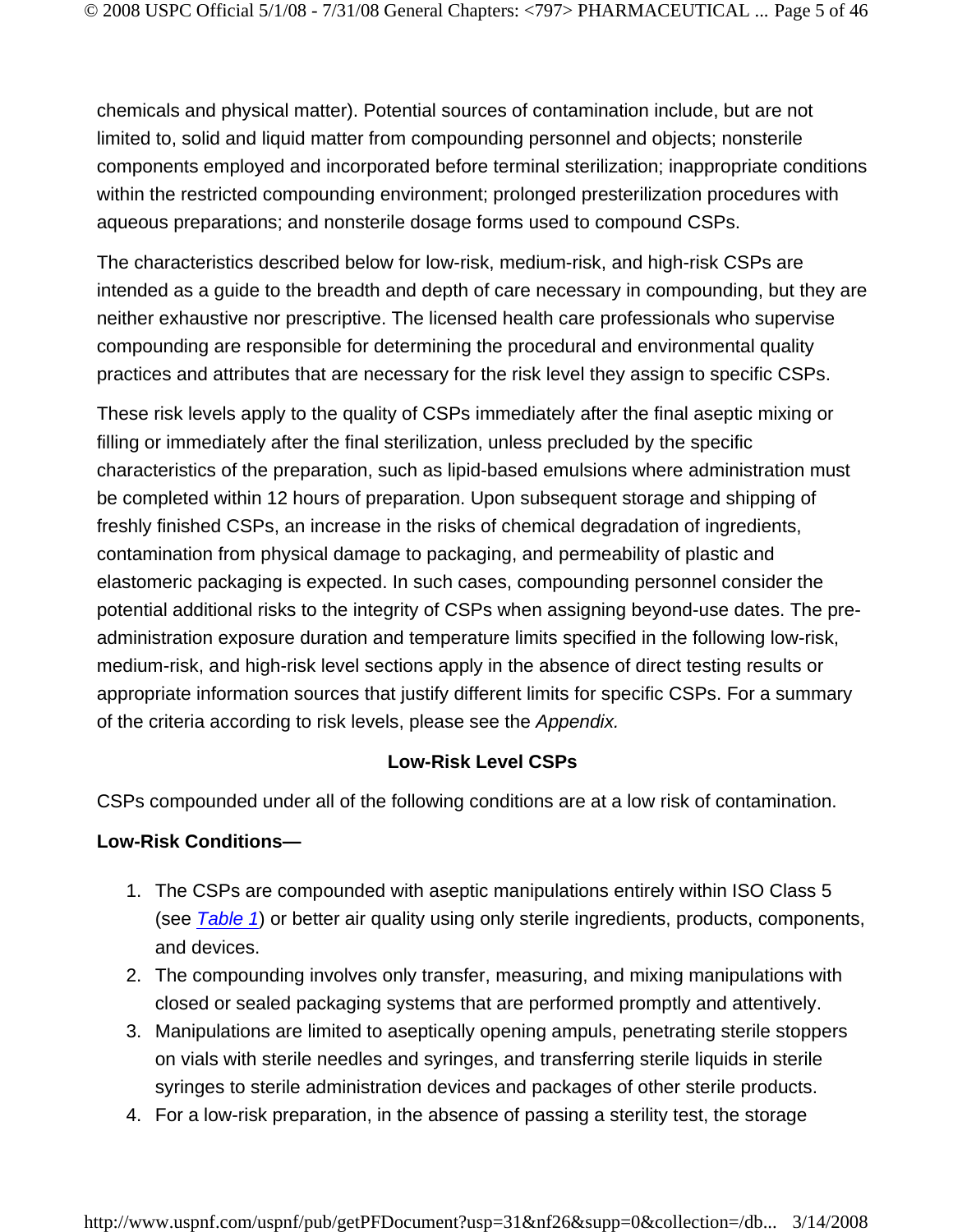periods cannot exceed the following time periods: before administration, the CSPs are properly stored and are exposed for not more than 48 hours at controlled room temperature (see *General Notices and Requirements*), for not more than 14 days at a cold temperature (see *General Notices and Requirements*), and for 45 days in solid frozen state at  $-20^\circ$  or colder.

#### **Examples of Low-Risk Compounding—**

- 1. Single transfers of sterile dosage forms from ampuls, bottles, bags, and vials using sterile syringes with sterile needles, other administration devices, and other sterile containers. The contents of ampuls require sterile filtration to remove any glass particles.
- 2. Manually measuring and mixing no more than three manufactured products to compound drug admixtures and nutritional solutions.

**Quality Assurance—**Quality assurance practices include, but are not limited to, the following:

- 1. Routine disinfection and air quality testing of the direct compounding environment to minimize microbial surface contamination and maintain ISO Class 5 air quality (see *Table 1*).
- 2. Visual confirmation that compounding personnel are properly donning and wearing appropriate items and types of protective garments and goggles.
- 3. Review of all orders and packages of ingredients to assure the correct identity and amounts of ingredients were compounded.
- 4. Visual inspection of CSPs to ensure the absence of particulate matter in solutions, the absence of leakage from vials and bags, and the accuracy and thoroughness of labeling.

**Example of a Media-Fill Test Procedure—**This, or an equivalent test, is performed at least annually by each person authorized to compound in a low-risk level under conditions that closely simulate the most challenging or stressful conditions encountered during compounding of low-risk level CSPs. Once begun, this test is completed without interruption. Within an ISO Class 5 air quality environment, (see *Table 1*) three sets of four 5-mL aliquots of sterile Soybean–Casein Digest Medium are transferred with the same sterile 10-mL syringe and vented needle combination into separate sealed empty sterile 30-mL clear vials (i.e., four 5-mL aliquots into each of three 30-mL vials). Sterile adhesive seals are aseptically affixed to the rubber closures on the three filled vials, then the vials are incubated as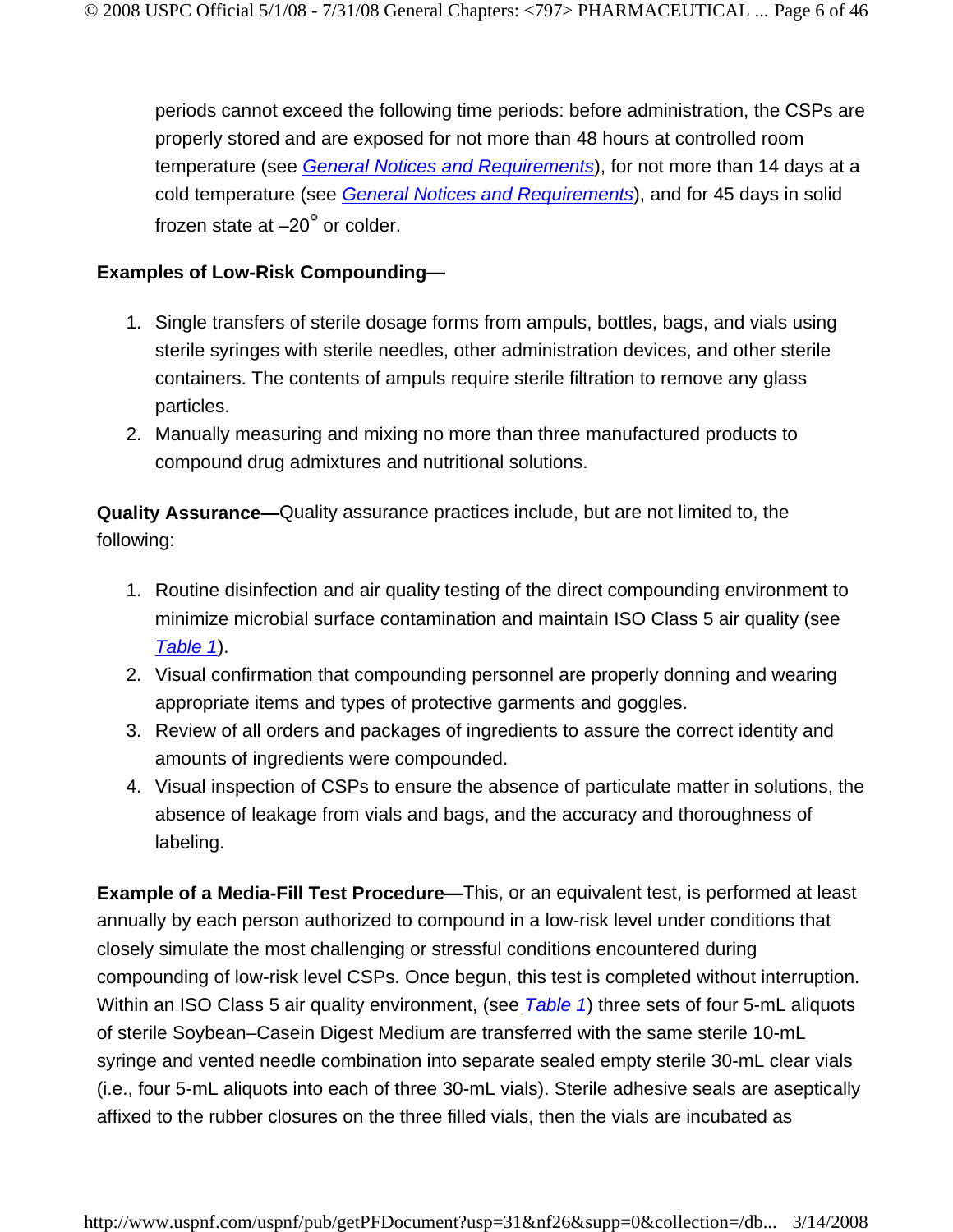described in the *Personnel Training and Evaluation in Aseptic Manipulation Skills* section.

## **Medium-Risk Level CSPs**

When CSPs are compounded aseptically under *Low-Risk Conditions,* and one or more of the following conditions exists, such CSPs are at a medium risk of contamination.

## **Medium-Risk Conditions—**

- 1. Multiple individual or small doses of sterile products are combined or pooled to prepare a CSP that will be administered either to multiple patients or to one patient on multiple occasions.
- 2. The compounding process includes complex aseptic manipulations other than the single-volume transfer.
- 3. The compounding process requires unusually long duration, such as that required to complete dissolution or homogeneous mixing.
- 4. The sterile CSPs do not contain broad-spectrum bacteriostatic substances, and they are administered over several days (e.g., an externally worn or implanted infusion device).
- 5. For a medium-risk preparation, in the absence of passing a sterility test, the storage periods cannot exceed the following time periods: before administration, the CSPs are properly stored and are exposed for not more than 30 hours at controlled room temperature (see *General Notices and Requirements*), for not more than 7 days at a cold temperature (see *General Notices and Requirements*), and for 45 days in solid frozen state at  $-20^\circ$  or colder.

## **Examples of Medium-Risk Compounding—**

- 1. Compounding of total parenteral nutrition fluids using manual or automated devices during which there are multiple injections, detachments, and attachments of nutrient source products to the device or machine to deliver all nutritional components to a final sterile container.
- 2. Filling of reservoirs of injection and infusion devices with multiple sterile drug products and evacuation of air from those reservoirs before the filled device is dispensed.
- 3. Filling of reservoirs of injection and infusion devices with volumes of sterile drug solutions that will be administered over several days at ambient temperatures between  $25^\circ$  and  $40^\circ$ .
- 4. Transfer of volumes from multiple ampuls or vials into a single, final sterile container or product.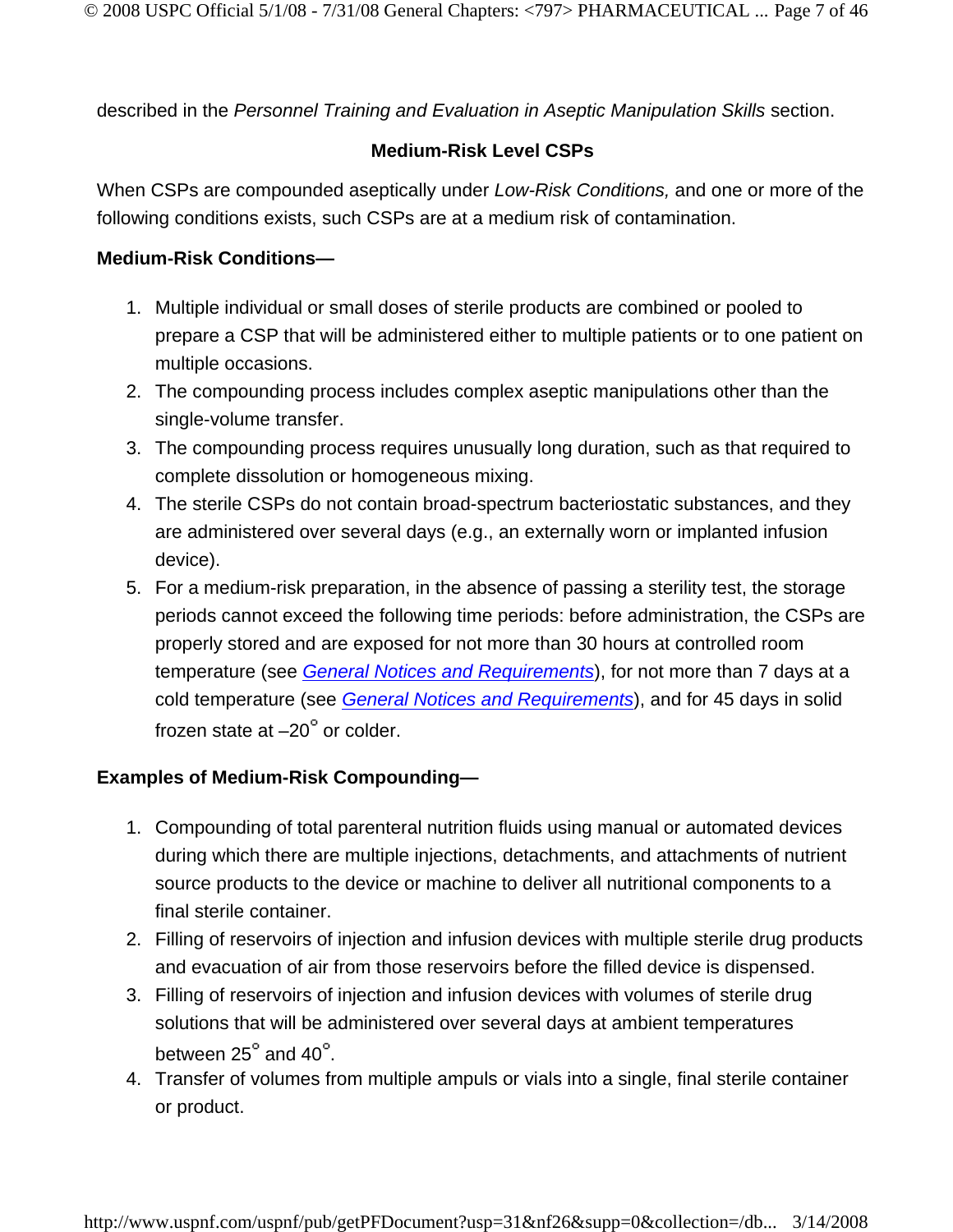**Quality Assurance—**Quality assurance procedures for medium-risk level CSPs include all those for low-risk level CSPs, as well as a more challenging media-fill test passed annually, or more frequently.

**Example of a Media-Fill Test Procedure—**This, or an equivalent test, is performed under conditions that closely simulate the most challenging or stressful conditions encountered during compounding. This test is completed without interruption within an ISO Class 5 air quality environment (see *Table 1*). Six 100-mL aliquots of sterile Soybean–Casein Digest Medium are aseptically transferred by gravity through separate tubing sets into separate evacuated sterile containers. The six containers are then arranged as three pairs, and a sterile 10-mL syringe and 18-gauge needle combination is used to exchange two 5-mL aliquots of medium from one container to the other container in the pair. For example, after a 5-mL aliquot from the first container is added to the second container in the pair, the second container is agitated for 10 seconds, then a 5-mL aliquot is removed and returned to the first container in the pair. The first container is then agitated for 10 seconds, and the next 5-mL aliquot is transferred from it back to the second container in the pair. Following the two 5-mL aliquot exchanges in each pair of containers, a 5-mL aliquot of medium from each container is aseptically injected into a sealed empty sterile 10-mL clear vial using a sterile 10-mL syringe and vented needle. Sterile adhesive seals are aseptically affixed to the rubber closures on the three filled vials, then the vials are incubated as described in the *Personnel Training and Evaluation in Aseptic Manipulation Skills* section.

## **High-Risk Level CSPs**

CSPs compounded under any of the following conditions are either contaminated or at a high risk to become contaminated with infectious microorganisms.

## **High-Risk Conditions—**

- 1. Nonsterile ingredients, including manufactured products for routes of administration other than those listed under *c.* in the *Introduction—*are incorporated or a nonsterile device is employed before terminal sterilization.
- 2. Sterile ingredients, components, devices, and mixtures are exposed to air quality inferior to ISO Class 5 (see *Table 1*). This includes storage in environments inferior to ISO Class 5 of opened or partially used packages of manufactured sterile products that lack antimicrobial preservatives.
- 3. Nonsterile preparations are exposed for at least 6 hours before being sterilized.
- 4. It is assumed, and not verified by examination of labeling and documentation from suppliers or by direct determination, that the chemical purity and content strength of ingredients meet their original or compendial specifications in unopened or in opened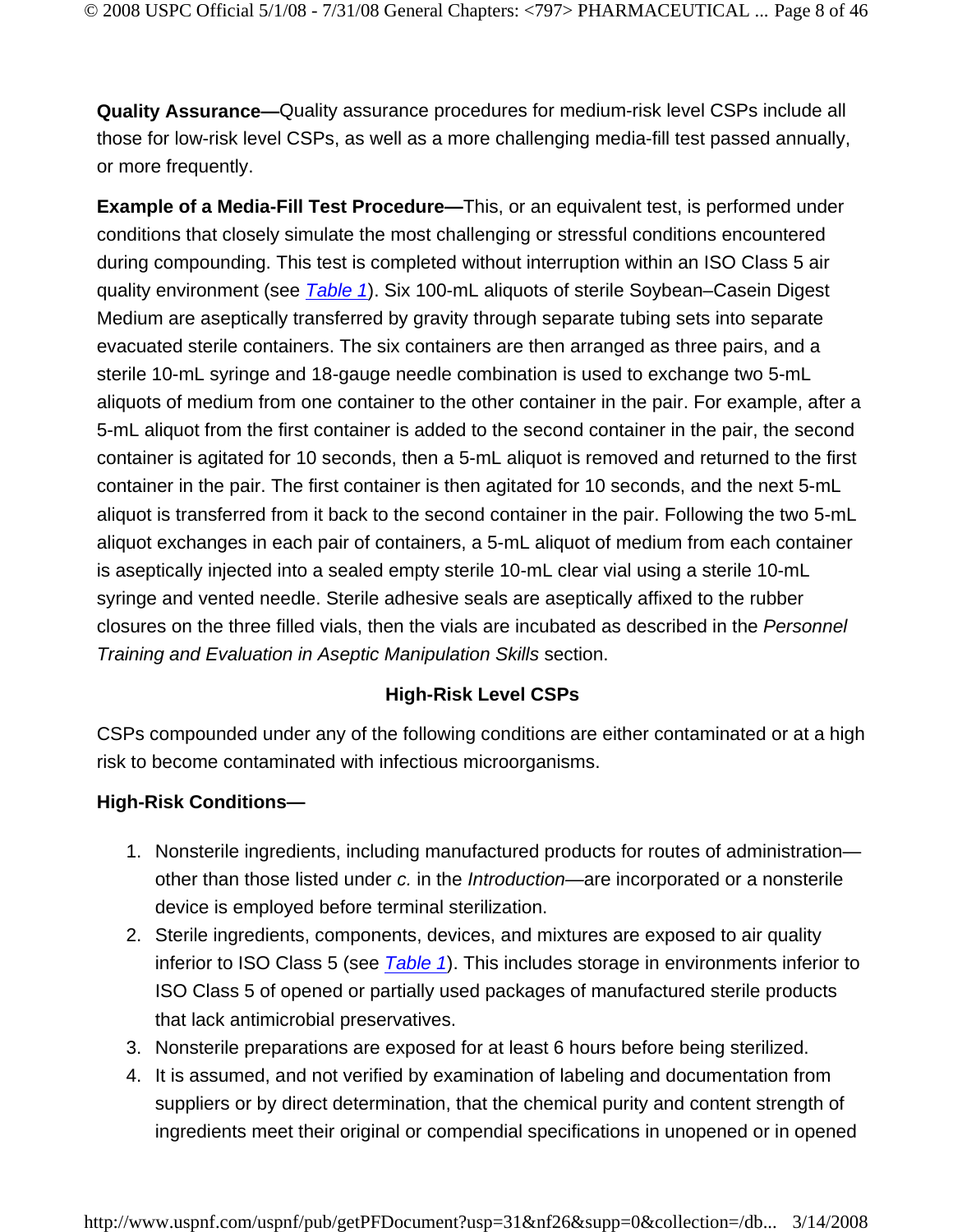packages of bulk ingredients (see *Ingredient Selection* under *Pharmaceutical Compounding—Nonsterile Preparations* 795 ).

5. For a high-risk preparation, in the absence of passing a sterility test, the storage periods cannot exceed the following time periods: before administration, the CSPs are properly stored and are exposed for not more than 24 hours at controlled room temperature (see *General Notices and Requirements*), for not more than 3 days at a cold temperature (see *General Notices and Requirements*), and for 45 days in solid frozen state at  $-20^\circ$  or colder.

All nonsterile measuring, mixing, and purifying devices are rinsed thoroughly with sterile, pyrogen-free water, and then thoroughly drained or dried immediately before use for high-risk compounding. All high-risk CSP solutions subjected to terminal steam sterilization are passed through a filter with a nominal porosity not larger than 1.2 µm preceding or during filling into their final containers. Sterilization of high-risk level CSPs by filtration is conducted entirely with an ISO Class 5 or superior air quality environment (see *Table 1*).

## **Examples of High-Risk Compounding—**

- 1. Dissolving nonsterile bulk drug and nutrient powders to make solutions, which will be terminally sterilized.
- 2. Sterile ingredients, components, devices, and mixtures are exposed to air quality inferior to ISO Class 5 (see *Table 1*). This includes storage in environments inferior to ISO Class 5 of opened or partially used packages of manufactured sterile products that lack antimicrobial preservatives.
- 3. Measuring and mixing sterile ingredients in nonsterile devices before sterilization is performed.
- 4. Assuming, without appropriate evidence or direct determination, that packages of bulk ingredients contain at least 95% by weight of their active chemical moiety and have not been contaminated or adulterated between uses.

**Quality Assurance—**Quality assurance procedures for high-risk level CSPs include all those for low-risk level CSPs. In addition, a media-fill test that represents high-risk level compounding is performed semi-annually by each person authorized to compound high-risk level CSPs.

**Example of a Media-Fill Test Procedure—**This, or an equivalent test, is performed under conditions that closely simulate the most challenging or stressful conditions encountered when compounding high-risk level CSPs. This test is completed without interruption in the following sequence: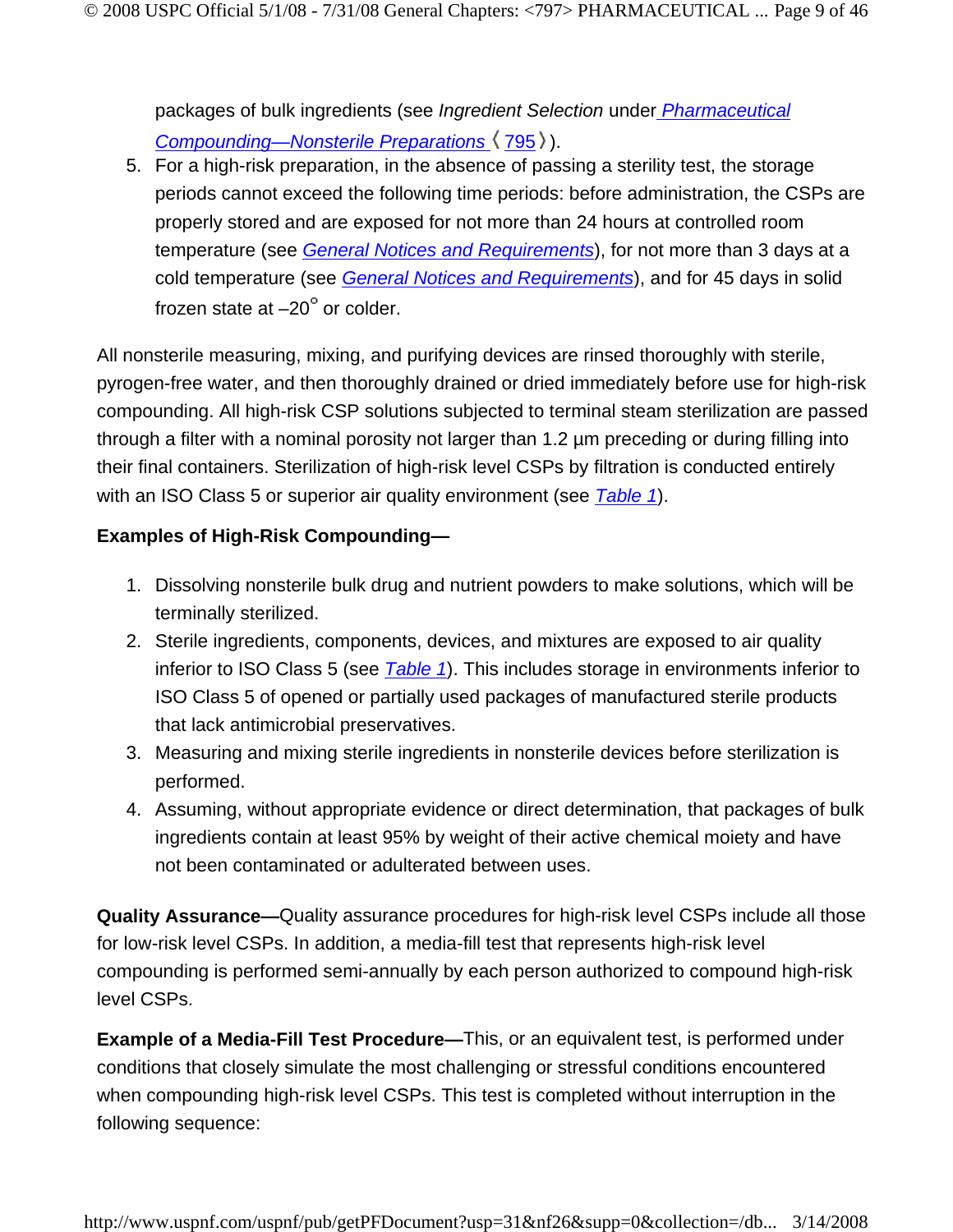- 1. Dissolve 3 g of nonsterile commercially available Soybean–Casein Digest Medium in 100 mL of nonbacteriostatic water to make a 3% solution.
- 2. Draw 25 mL of the medium into each of three 30-mL sterile syringes. Transfer 5 mL from each syringe into separate sterile 10-mL vials. These vials are the controls, and they generate exponential microbial growth, indicated by visible turbidity upon incubation.
- 3. Under aseptic conditions and using aseptic techniques, affix a sterile 0.2-µm porosity filter unit and a 20-gauge needle to each syringe. Inject the next 10 mL from each syringe into three separate 10-mL sterile vials. Repeat the process into three more vials. Label all vials, affix sterile adhesive seals to the closure of the nine vials, and incubate them at  $25^\circ$  to  $35^\circ$ . Inspect for microbial growth over 14 days as described in the *Personnel Training and Evaluation in Aseptic Manipulation Skills* section.

## **VERIFICATION OF COMPOUNDING ACCURACY AND STERILIZATION**

The compounding procedures and sterilization methods for CSPs correspond to correctly designed and verified written documentation in the compounding facility. Verification requires planned testing designed to demonstrate effectiveness of all procedures critical to the accuracy and purity of finished CSPs. For example, sterility testing (see *Test for Sterility of the Product to be Examined* under *Sterility Tests* 71 ) may be applied to specimens of lowand medium-risk CSPs, and standard nonpathogenic bacterial cultures may be added to nondispensable specimens of high-risk CSPs before terminal sterilization for subsequent evaluation by sterility testing. Packaged and labeled CSPs are visually inspected for physical integrity and expected appearance, including final fill amount. To ensure that the identities and concentrations of ingredients are accurate, and in the absence of reliable observations and data to confirm and extrapolate those parameters, samples of CSPs are assayed.

#### **Sterilization Methods**

The licensed health care professionals who supervise compounding are responsible for determining that the selected sterilization method (see *Methods of Sterilization* under *Sterilization and Sterility Assurance of Compendial Articles* (1211) both sterilizes and maintains the strength, purity, quality, and packaging integrity of CSPs. The selected sterilization process is expected from experience and appropriate information sources—and, preferably, verified wherever possible—to achieve sterility in the particular CSPs. General guidelines for matching CSPs and components to appropriate sterilization methods include the following: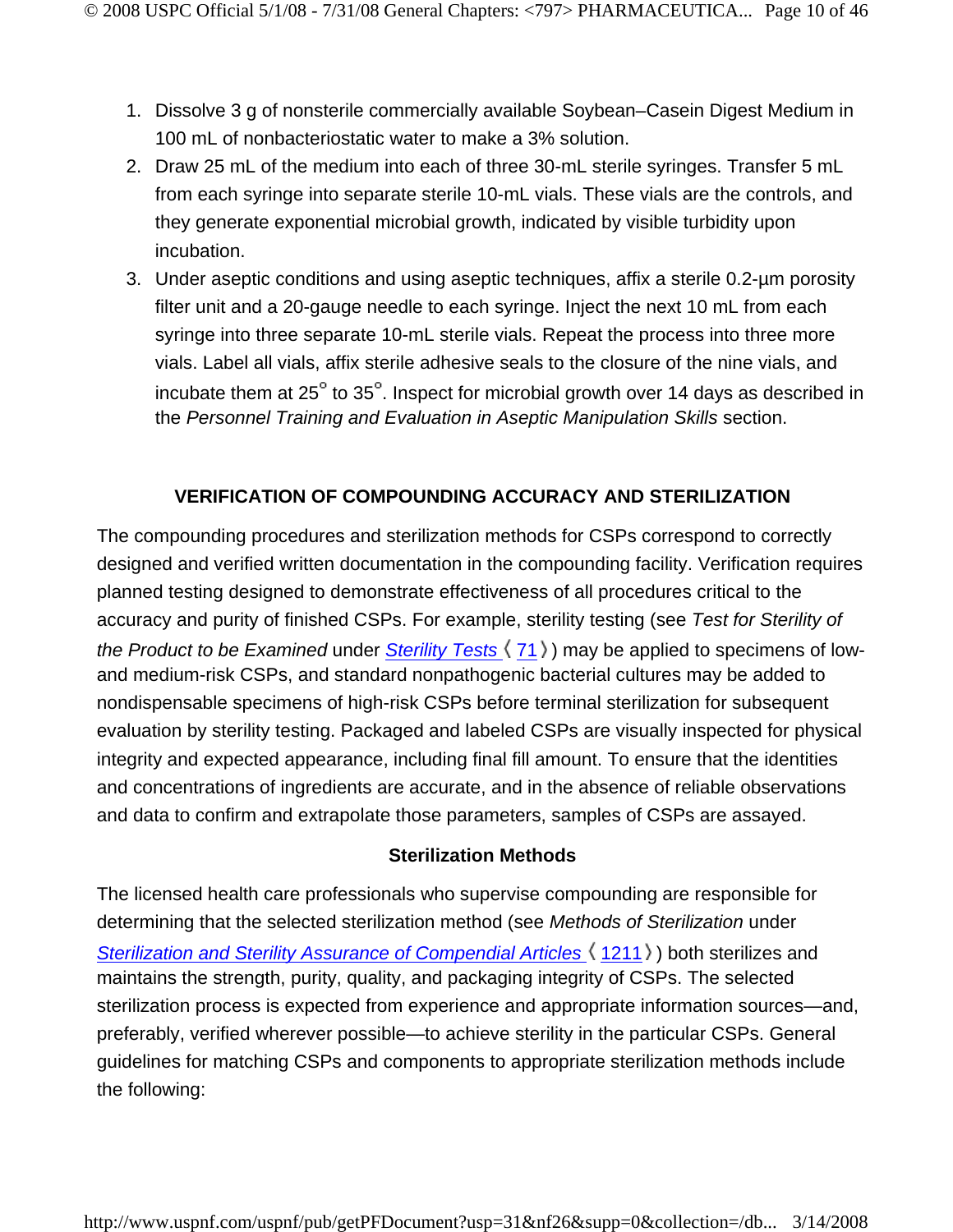- 1. CSPs have been ascertained to remain physically and chemically stable when subjected to the selected sterilization method.
- 2. Glass and metal devices may be covered tightly with aluminum foil, then exposed to dry heat in an oven at a mean temperature of  $250^\circ$  for 2 hours to achieve sterility and depyrogenation (see *Dry-Heat Sterilization* under *Sterilization and Sterility Assurance of Compendial Articles* 1211 ). Such items are either used immediately or stored until use in an environment suitable for compounding low- and medium-risk CSPs.
- 3. Personnel ascertain from appropriate information sources that the sterile microporous membrane filter used to sterilize CSP solutions, either during compounding or administration, is chemically and physically compatible with the CSP.

#### STERILIZATION BY FILTRATION

Commercially available sterile filters must be approved for human-use applications in sterilizing pharmaceutical fluids. Both filters that must be sterilized before processing CSPs and those filters that are commercially available, disposable, sterile, and pyrogen-free have a nominal porosity of 0.2  $\mu$ m, which includes 0.22- $\mu$ m porosity. They should be certified by the manufacturer to retain at least 10<sup>7</sup> microorganisms of a strain of *Brevundimonas* (Pseudomonas) diminuta on each cm<sup>2</sup> of upstream filter surface under conditions similar to those in which the CSPs will be sterilized. In emergency situations when sterile 0.2-µm porosity membranes are not available, filters of the same composition and 0.45-µm nominal porosity may be used. Sterilizing filters with 0.2-µm and 0.45-µm nominal porosities will not remove bacterial endotoxins and viruses by physical retention.

The supervising health care professional must ensure, directly or from appropriate documentation, that the filters are chemically and physically stable at the pressure and temperature conditions to be used, and that the filters will achieve sterility and maintain prefiltration pharmaceutical quality of the specific CSP. The filter dimensions and material must permit the sterilization process to be completed rapidly without the replacement of the filter during the process. When CSPs are known to contain excessive particulate matter, a prefilter or larger porosity membrane is placed upstream from the sterilizing filter to remove gross particulate contaminants in order to maximize the efficiency of the sterilizing filter.

When filter devices are assembled from separate nonsterile components by compounding personnel, such devices shall be identified to be sterile and ascertained to be effective under relevant conditions before they are used to sterilize CSPs. For example, sterility can be identified using biological indicators (see *Biological Indicators* 1035 ). Filter units used to sterilize CSPs can also be subjected to the manufacturer's recommended integrity test, such as the bubble point test.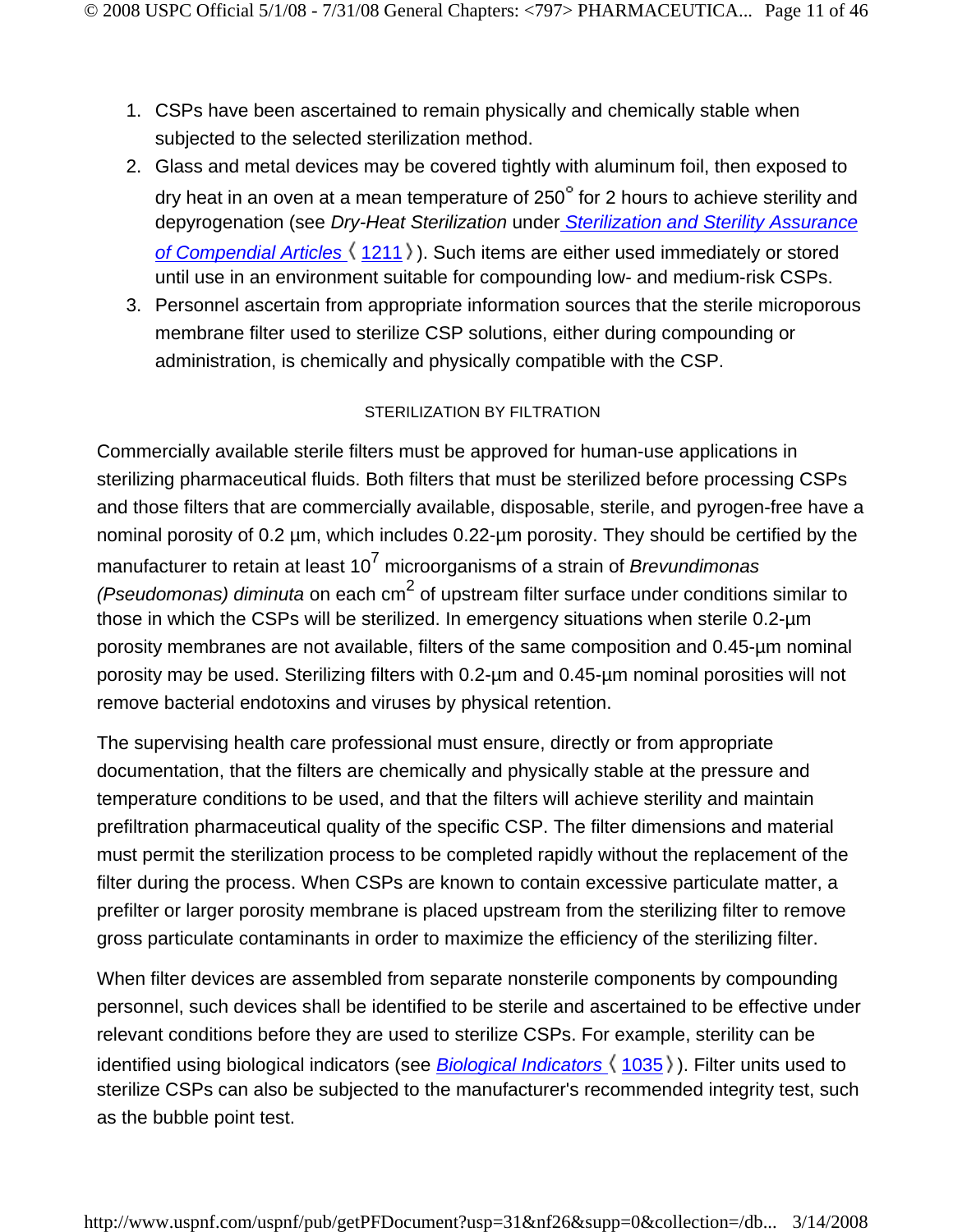When commercially available sterile disposable filter devices are used, the compounding personnel may accept the written certification from suppliers that the filters retain at least  $10^7$ cfu, of *Brevundimonas (Pseudomonas) diminuta* on each cm2 of filter surface. Compounding personnel must ascertain that selected filters will achieve sterilization of the particular CSPs being sterilized. Large deviations from usual or expected chemical and physical properties of CSPs may cause undetectable damage to filter integrity and shrinkage of microorganisms to sizes smaller than filter porosity.

Sterile, commercially available sterilizing filter devices for use on handheld syringes may be checked by feeling for greater resistance on the plunger when filtering air after an aqueous fluid has been filtered.

#### STEAM STERILIZATION

The process of thermal sterilization employing saturated steam under pressure, or autoclaving, is the preferred method to terminally sterilize aqueous preparations that have been verified to maintain their full chemical and physical stability under the conditions employed (see *Steam Sterilization* under *Sterilization and Sterility Assurance of Compendial*  Articles (1211). To achieve sterility, it is necessary that all materials be exposed to steam at 121<sup>°</sup>, under a pressure of about one atmosphere or 15 psi, for the duration verified by testing to achieve sterility of the items, which is usually 20 to 60 minutes for CSPs. An allowance must be made for the time required for the material to reach 121° before the sterilization exposure duration is timed.

Items that are not directly exposed to pressurized steam may result in survival of microbial organisms and spores. Before their sterilization, plastic, glass, and metal devices are tightly wrapped in low particle shedding paper or fabrics, or sealed in envelopes that prevent poststerilization microbial penetration. Immediately before filling ampuls and vials that will be steam sterilized, solutions are passed through a filter having a porosity not larger than 1.2 µm for removal of particulate matter. Sealed containers must be able to generate steam internally; thus, stoppered and crimped empty vials must contain a small amount of moisture to generate steam.

The description of steam sterilization conditions and duration for specific CSPs is included in written documentation in the compounding facility. The effectiveness of steam sterilization is verified using appropriate biological indicators (see *Biological Indicators* 1035 ) or other confirmation methods (see *Sterilization and Sterility Assurance of Compendial Articles* 1211 ) or *Sterility Tests* (71).

#### **PERSONNEL TRAINING AND EVALUATION IN ASEPTIC MANIPULATION SKILLS**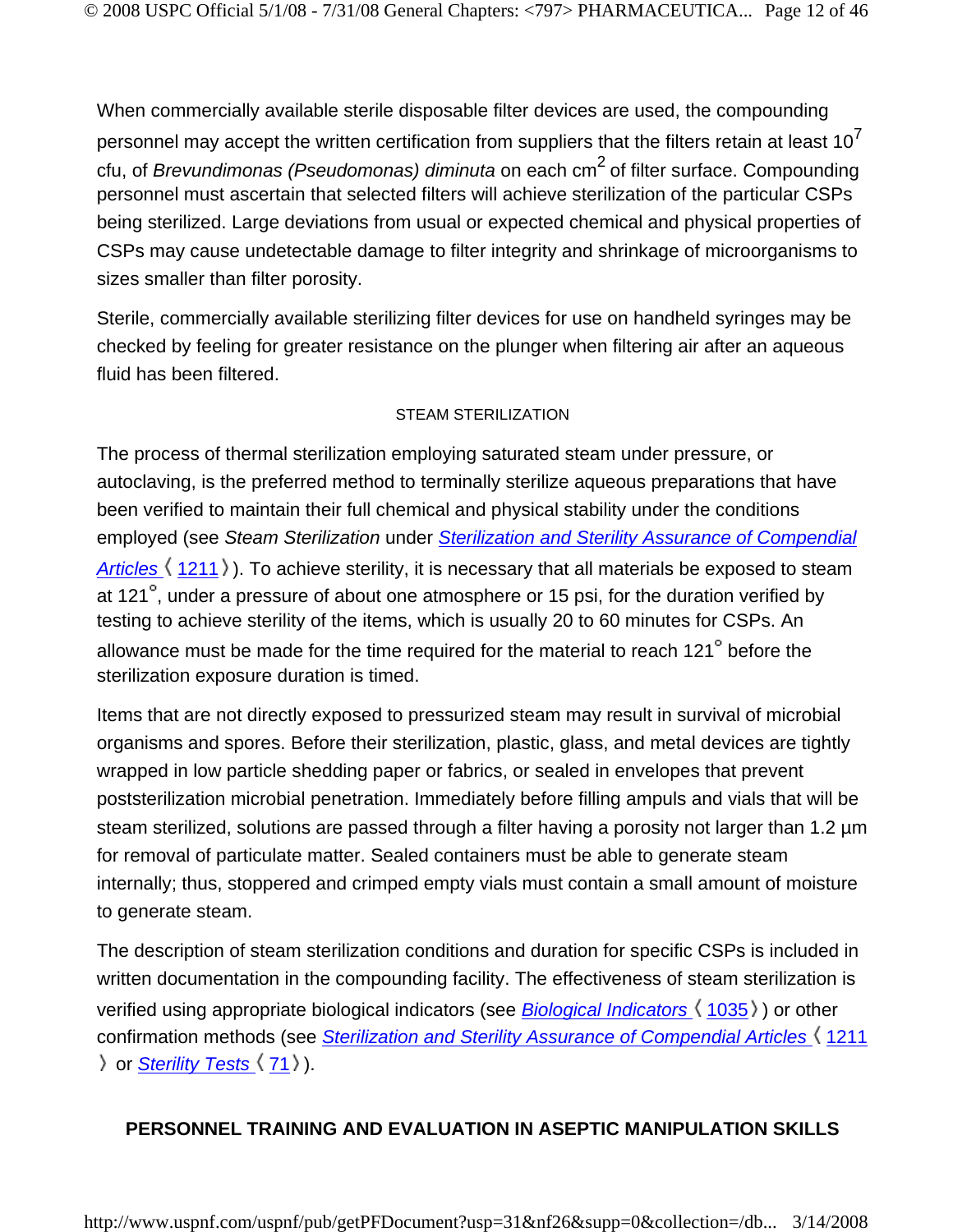Personnel who prepare CSPs must be provided with appropriate training from expert personnel, audio–video instructional sources, and professional publications in the theoretical principles and practical skills of aseptic manipulations before they begin to prepare CSPs. Compounding personnel shall perform didactic review, and pass written and media-fill testing of aseptic manipulative skills initially; at least annually thereafter for low- and medium-risk level compounding; and semi-anually for high-risk level compounding. Compounding personnel who fail written tests, or whose media-fill test vials result in gross microbial colonization, must be immediately re-instructed and re-evaluated by expert compounding personnel to assure correction of all aseptic practice deficiencies.

**Media-Fill Challenge Testing—**The skill of personnel to aseptically prepare CSPs may be evaluated using sterile fluid bacterial culture media-fill validation,**<sup>1</sup>** (i.e., sterile bacterial culture medium transfer via a sterile syringe and needle). Media-fill testing is used to assess the quality of the aseptic skill of compounding personnel. Media-fill tests represent the most challenging or stressful conditions actually encountered by the personnel being evaluated when they prepare particular risk level CSPs and when sterilizing high-risk level CSPs.

Commercially available sterile fluid culture media, such as Soybean–Casein Digest Medium (see *Sterility Tests* 71 ), shall be able to promote exponential colonization of bacteria that are most likely to be transmitted to CSPs from the compounding personnel and environment. Media-filled vials are incubated at  $25^\circ$  to  $35^\circ$  for 14 days. Failure is indicated by visible turbidity in the medium on or before 14 days.

**Example of a Media-Fill Test Procedure—**Perform the test as directed in the section *Quality Assurance of Low-Risk Level CSPs*.

## **ENVIRONMENTAL QUALITY AND CONTROL**

Achieving and maintaining sterility and overall freedom from contamination of a pharmaceutical product is dependent upon the quality status of the components incorporated, the process utilized, personnel performance, and the environmental conditions under which the process is performed. The standards required for the environmental conditions depend upon the amount of exposure of the CSP to the immediate environment anticipated during processing. The quality and control of environmental conditions for each risk level of operation is explained in this section. In addition, operations using nonsterile components require the use of a method of preparation designed to produce a sterile product.

## **Critical Site Exposure**

The degree of exposure of the product during processing will be affected by the length of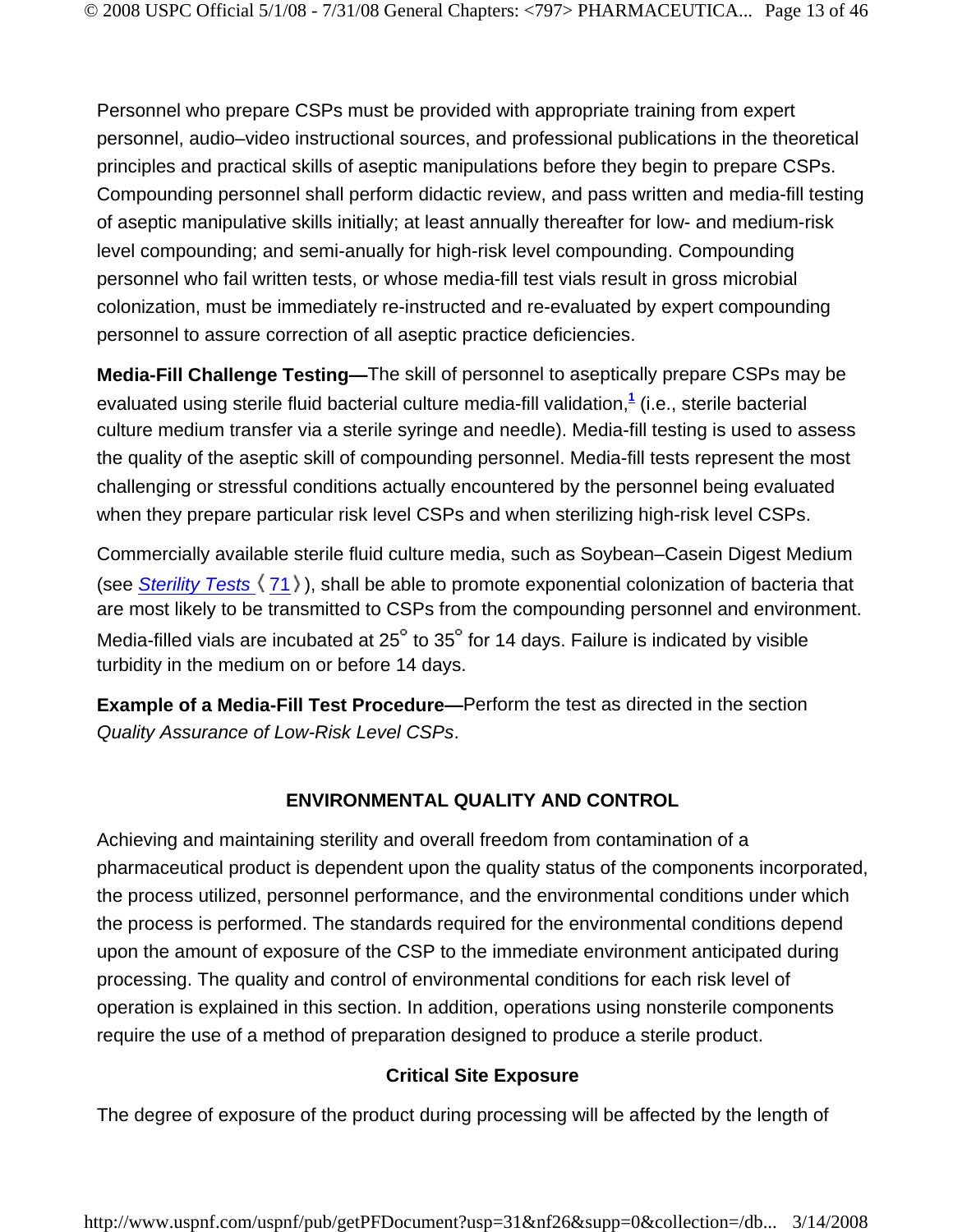time of exposure, the size of the critical site exposed, and the nature of the critical site.

A critical site is any opening providing a direct pathway between a sterile product and the environment or any surface coming in direct contact with the product and the environment. The risk of such a site picking up contamination from the environment increases with time of exposure. Therefore, the processing plan and the intent of the operator should give due consideration to organization, efficiency, and speed in order to keep such exposure time to a minimum. For example, an ampul should not be opened unnecessarily in advance of use.

The size of the critical site affects the risk of contamination entering the product: the greater the exposed area, the greater the risk. An open vial or bottle exposes to contamination a critical site of much larger area than the tip of a 26-gauge needle. Therefore, the risk of contamination when entering an open vial or bottle is much greater than during the momentary exposure of a needle tip.

The nature of a critical site also affects the risk of contamination. The relatively rough, permeable surface of an elastomeric closure retains microorganisms and other contaminants, after swabbing with an alcohol pad, more readily than does the smooth glass surface of the neck of an ampul. Therefore, the surface disinfection can be expected to be more effective for an ampul.

Once the ampul is open, the critical site of exposure is greatly increased, creating a pathway with the potential for introduction of glass, fiber, and dust into the fluid contained in the ampul.

The prevention or elimination of airborne particles must be given high priority. Airborne contaminants are much more likely to reach critical sites than contaminants that are adhering to the floor or other surfaces below the work level. Further, particles that are relatively large or of high density settle from the airspace more quickly and thus can be removed from the vicinity of critical sites.

#### **Clean Rooms and Barrier Isolators**

In general, sterile product preparation facilities utilize laminar airflow workbenches (LAFWs) to provide an adequate critical site environment. A discussion of the necessary facilities and proper procedures for preparing sterile products using LAFWs in clean rooms is presented below. The use of alternative systems in clean rooms that have been verified to achieve the same or better level of environmental quality as that achieved by properly operated LAFWs may also be utilized. An emerging alternative technology utilizes barrier isolator systems to minimize the extent of personnel contact and interaction, to separate the external environment from the critical site, and to provide an ISO Class 5 environment (see *Table 1*) for preparing CSPs. A well-designed positive pressure barrier isolator, supported by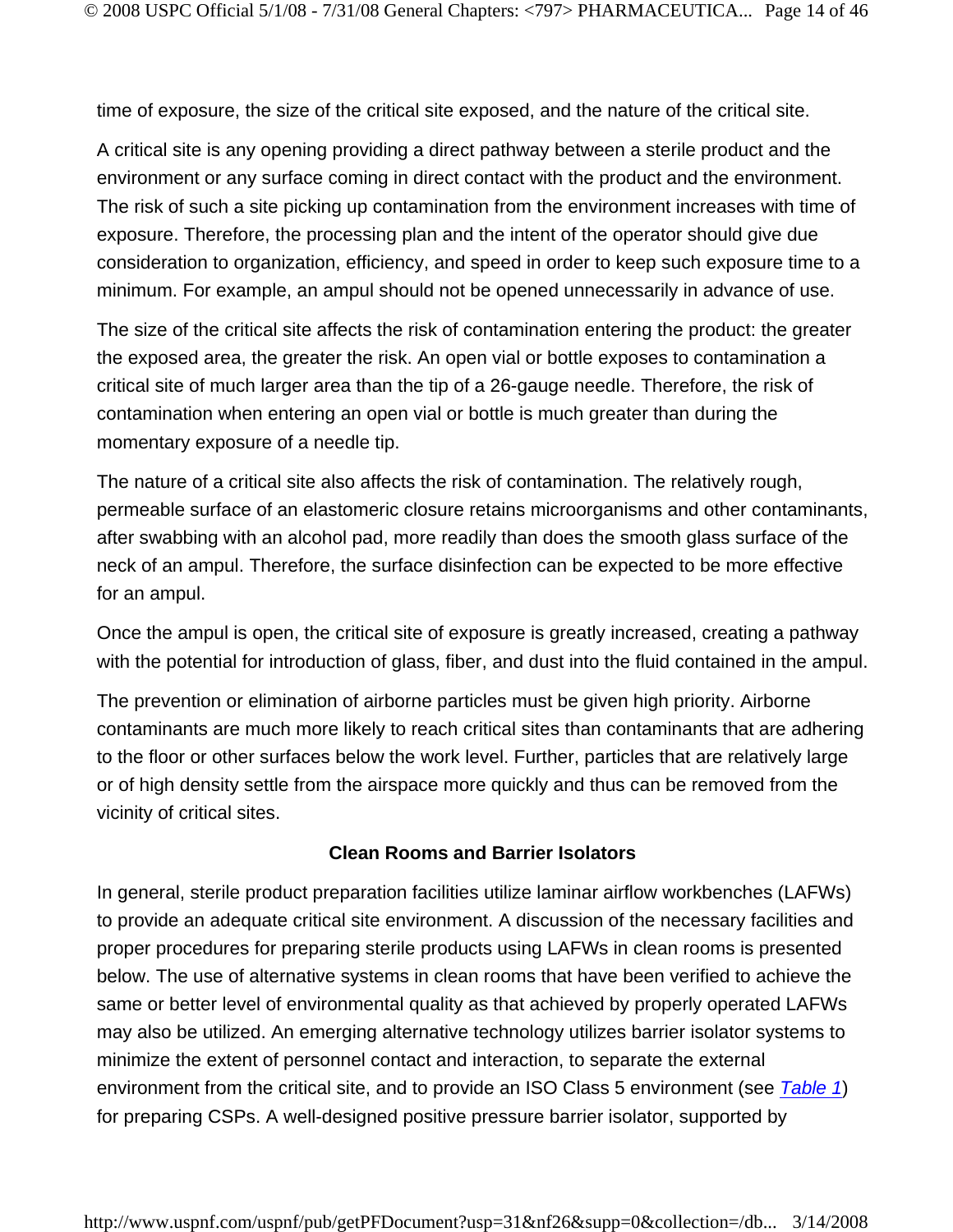adequate procedures for its maintenance, monitoring, and control, may offer an acceptable alternative to the use of conventional LAFWs in clean rooms for aseptic processing. An example of the arrangement of a clean-room floor plan for low- and medium-risk level CSPs is illustrated in the first drawing in *Figure 1*. The second drawing in *Figure 1* depicts an appropriate multicompartment clean-room floor plan for high-risk level CSPs.





## **Environmental Controls**

Engineering controls reduce the potential for airborne contamination in workspaces by limiting the amount and size of contaminants in the CSP processing environment. Primary engineering controls are used and generally include horizontal flow clean benches, vertical flow clean benches, biological safety cabinets, and barrier isolators. Primary environmental control must provide at least ISO Class 5 quality of air (see *Table 1*) to which sterile ingredients and components of CSPs are directly exposed. Secondary engineering controls generally provide a buffer zone or buffer room as a core for the location of the workbenches or isolators.

**Table 1. International Organization of Standardization (ISO) Classification of Particulate Matter in Room Air** [Limits are in particles 0.5 µm and larger per cubic meter

| (current ISO) and cubic feet (former Federal Standard No. 209E, FS209E).] |  |
|---------------------------------------------------------------------------|--|
|                                                                           |  |

| <b>Class Name</b> | <b>Particle Size</b> |
|-------------------|----------------------|
|                   |                      |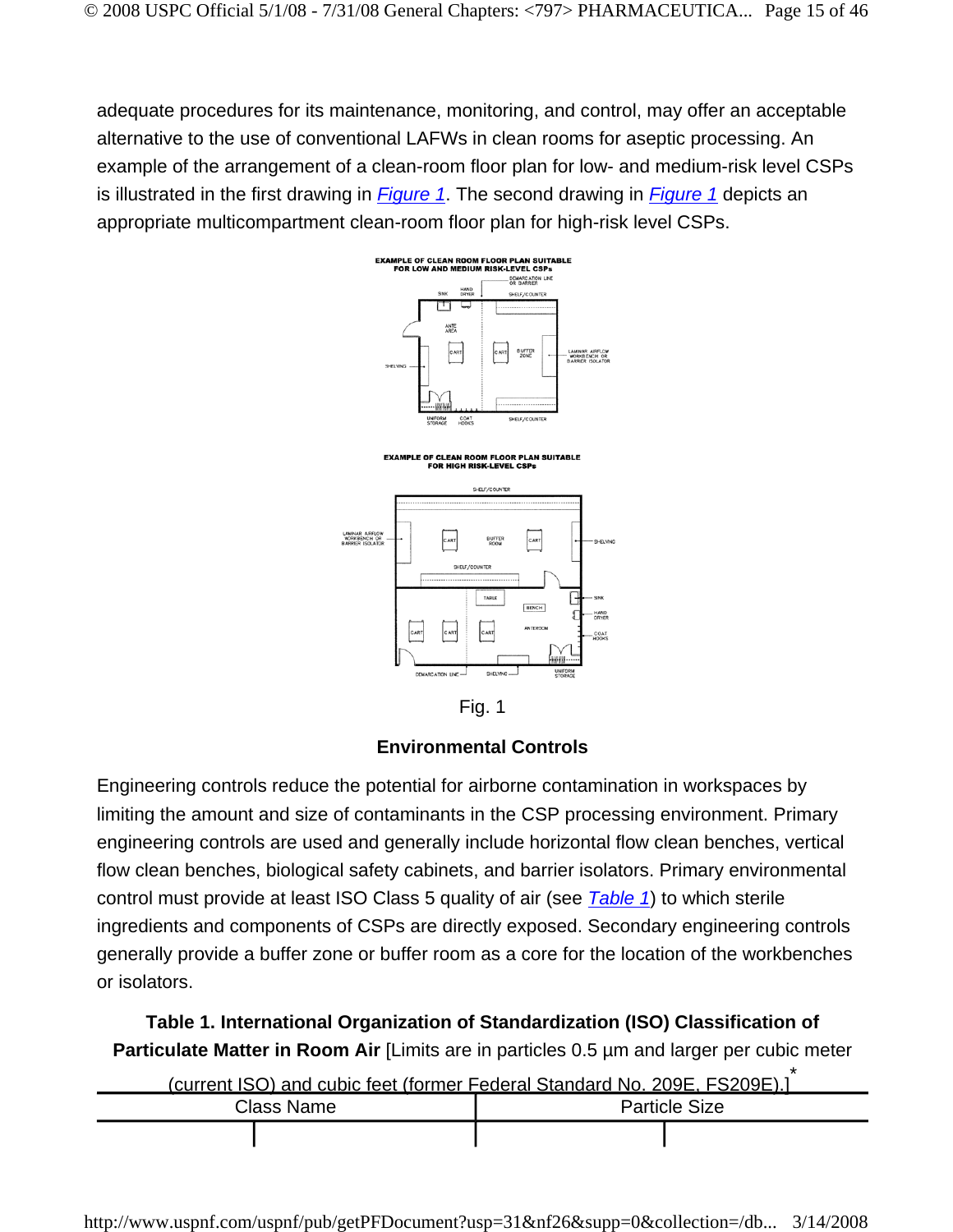| <b>ISO Class</b> | <b>U.S. FS 209E</b> | $\sqrt{\text{ISO}, \text{m}^3}$ | <b>FS</b> 209E, ft. <sup>3</sup> |
|------------------|---------------------|---------------------------------|----------------------------------|
|                  | Class 1             | 35.2                            |                                  |
|                  | Class 10            | 352                             | 10                               |
| 5                | Class 100           | 3520                            | 100                              |
| 6                | Class 1000          | 35,200                          | 1000                             |
|                  | Class 10,000        | 352,000                         | 10,000                           |
| 8                | Class 100,000       | 3,520,000                       | 100,000                          |

\* Adapted from the Federal Standard No. 209E, General Services Administration, Washington, DC, 20407 (September 11, 1992) and ISO [4644-1:1999 Clean rooms and associated controlled environments—Part 1: Classification of air cleanliness. For example, 3520 particles of 0.5 µm per m $^3$  or larger (ISO Class 5) is equivalent to 100 particles per ft $^3$ (Class 100) (1 m<sup>3</sup> = 34.314 ft.<sup>3</sup>).

Airflow through high-efficiency particulate air (HEPA) filters is unidirectional or columnar, and because of the pore size of the filter the "first air" at the face of the filter is, for the purposes of aseptic compounding, free from airborne particulate contamination. Barrier isolators provide a suitable environment by restricting any ambient air from the work chamber. These systems are not as sensitive to external environments as the HEPA-filtered unidirectional airflow units.

Several aspects of barrier isolation and filtered unidirectional airflow in work environment must be understood and practiced in the compounding process. Policies and procedures for maintaining and working in the prescribed conditions for aseptic processing must be prepared, updated, maintained, and implemented and are determined by the scope and risk levels of the activities undertaken in the SP compounding operation.

In general, the CSP work environment is designed to have the cleanest work surfaces (horizontal or vertical clean benches, biological safety cabinets, or isolators) located in a buffer area, which is preceded by an anteroom that provides a clean area for donning personnel barriers, such as hair covers, gloves, gowns, or full clean-room attire. The class limit of the buffer or core room has to be demonstrably better than that of ambient air to reduce the risk of contaminants being blown, dragged, or otherwise introduced into the filtered unidirectional airflow environment. For example, strong air currents from opened doors, personnel traffic, or air streams from the heating, ventilating, and air-conditioning systems can easily disrupt the unidirectional, columnar airflow in the open-faced workbenches. The operators may also introduce disruptions in flow by their own movements and by the placement of objects onto the work surface.

Buffer or clean-room areas in which LAFWs are located are to provide at least ISO Class 8 air quality (see *Table 1*). Measuring, weighing, mixing, and other manipulations of nonsterile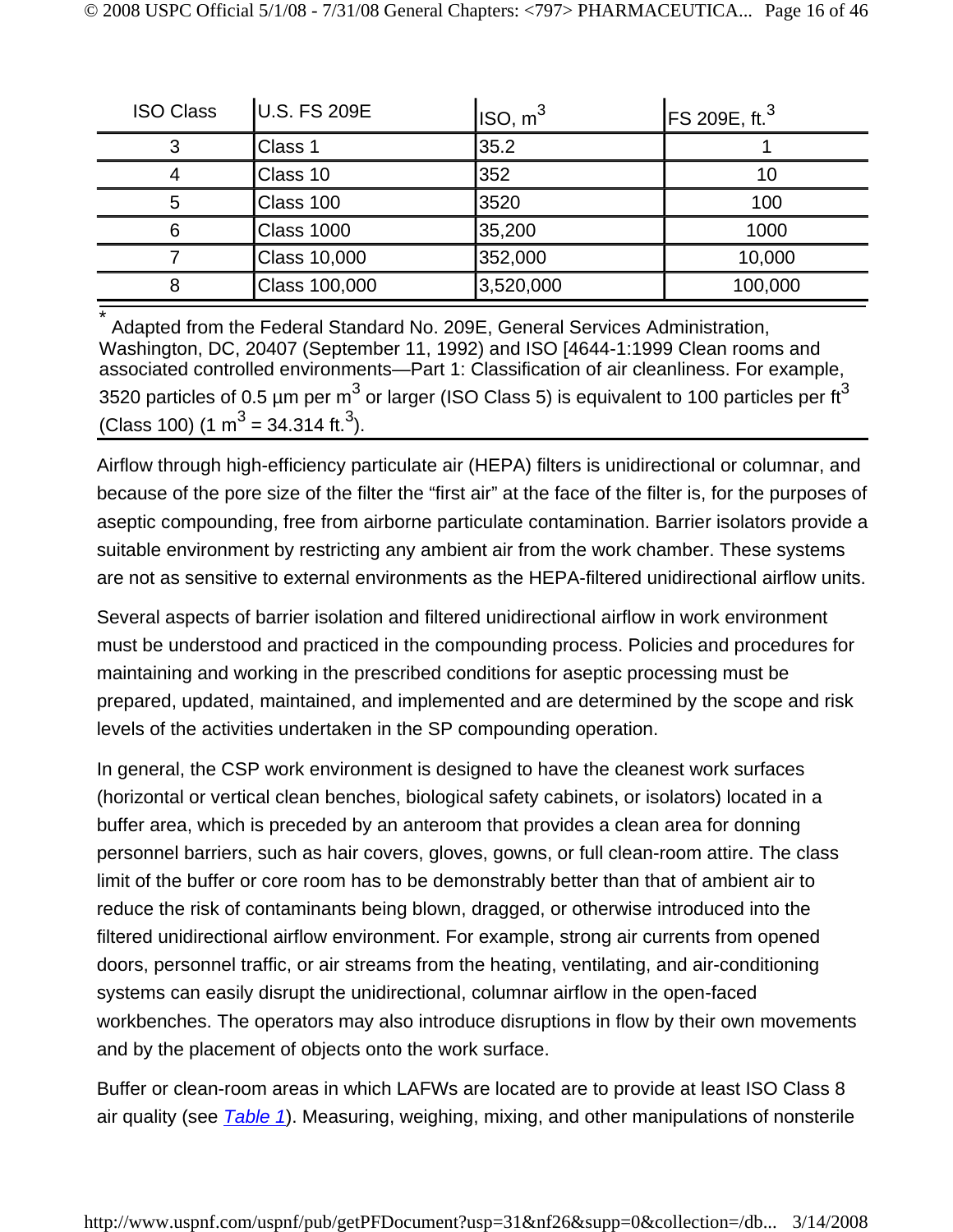in-process CSPs are also performed in air quality of at least ISO Class 8 (see *Table 1*). Appropriate air conditioning and humidity controls must be in place for the buffer area.

Tasks carried out within the buffer area should be limited to those for which a controlled environment is necessary. Only the furniture, equipment, supplies, and other goods required for the tasks to be performed may be brought into this room, and they should be nonpermeable, nonshedding, and resistant to disinfectants. Whenever such items are brought into the room, they should first be cleaned and sanitized. Whenever possible, equipment and other items used in the buffer area should not be taken from the room except for calibration, servicing, or other activity associated with the proper maintenance of the item.

The surfaces of ceilings, walls, floors, fixtures, shelving, counters, and cabinets in the buffer area should be smooth, impervious, free from cracks and crevices, and nonshedding, thereby promoting cleanability and minimizing spaces in which microorganisms and other contaminants may accumulate. The surfaces should be resistant to damage by sanitizing agents. Junctures of ceilings to walls should be coved or caulked to avoid cracks and crevices where dirt can accumulate. If ceilings consist of inlaid panels, the panels should be impregnated with a polymer to render them impervious and hydrophobic, and they should be caulked around each perimeter to seal them to the support frame. Walls may be of panels locked together and sealed or of epoxy-coated gypsum board. Preferably, floors are overlaid with wide sheet vinyl flooring with heat-welded seams and coving to the sidewall. Dustcollecting overhangs, such as ceiling utility pipes, or ledges, such as windowsills, should be avoided. The exterior lens surface of ceiling lighting fixtures should be smooth, mounted flush, and sealed. Any other penetrations through the ceiling or walls should be sealed.

The buffer area should contain no sinks or floor drains. Work surfaces should be constructed of smooth, impervious materials, such as stainless steel or molded plastic, so that they are readily cleanable and sanitizable. Carts should be of stainless steel wire or sheet metal construction with good quality, cleanable casters to promote mobility. Storage shelving, counters, and cabinets should be smooth, impervious, free from cracks and crevices, nonshedding, cleanable, and sanitizable. Their number, design, and manner of installation should promote effective cleaning and sanitizing.

## **CSP Environment**

The contamination reduction conditions and procedures in this section include LAFWs being located within buffer or clean-room areas that maintain at least an ISO Class 8 (see *Table 1*). It is preferred, but not necessary, to locate barrier isolators within such a buffer air quality area. The frequency and amount of personnel access to buffer air quality areas is restricted to minimize contaminants, while allowing delivery of essential materials for CSPs. Food,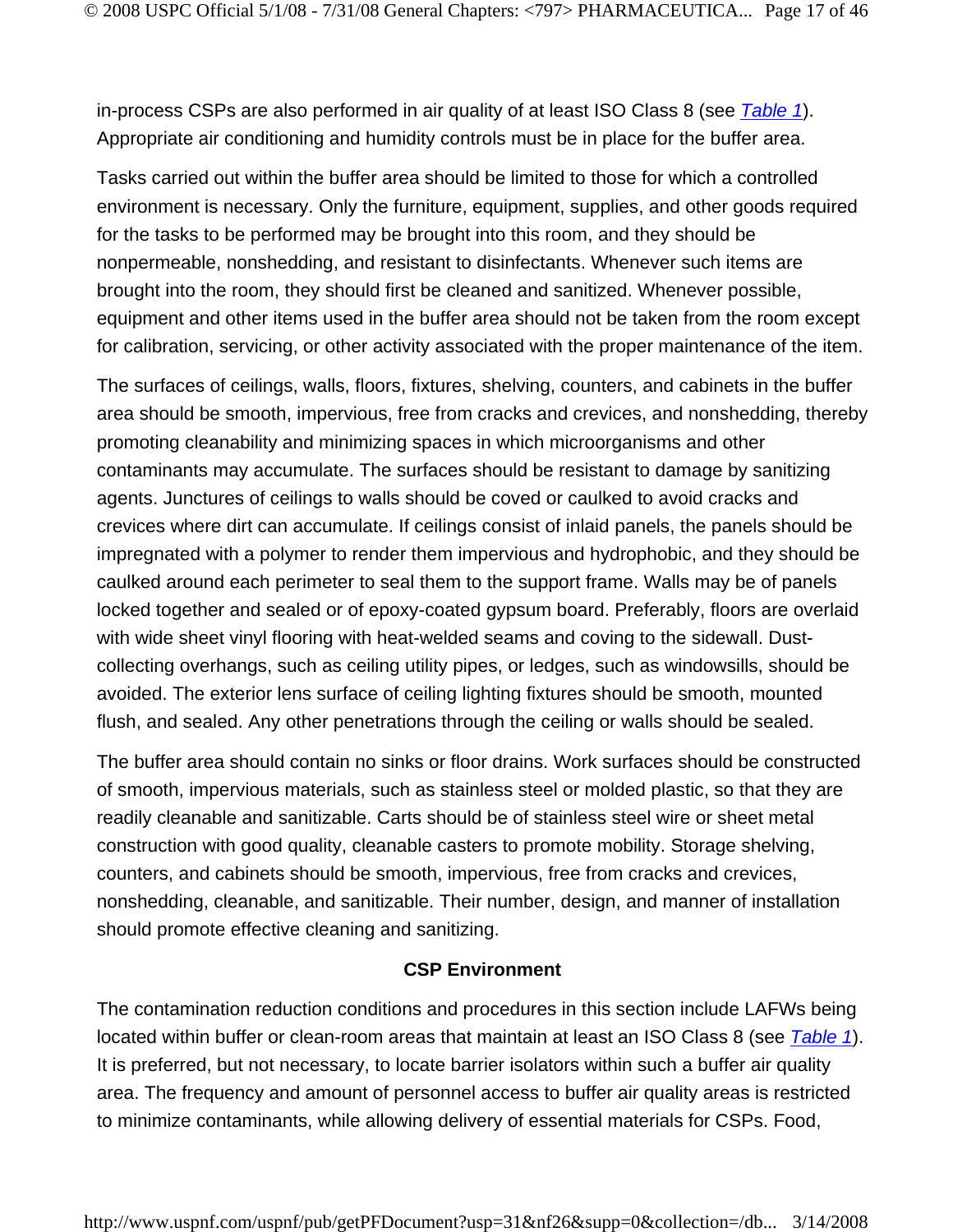drinks, and materials exposed in patient care and treatment areas must never be introduced into areas where components and ingredients for CSPs are present.

In an area near, but physically isolated from the buffer room area—the anteroom area supplies, such as needles, syringes, ampuls, bags, vials of parenteral fluids, and packages of transfer tubing sets for large-volume fluids are uncartoned and disinfected.

Hand sanitizing and gowning activities also occur in the anteroom area adjacent to the buffer area. Faucet handles are designed to be hands-free. Before processing CSPs, hands are resanitized after donning all appropriate garb, except for gloves. A demarcation line or barrier identifies the separation of the buffer area from the anteroom area. Compounding personnel must be capable of accessing the buffer area without use of their hands. Anteroom areas adjacent to buffer areas are intended to minimize the introduction of contaminants into buffer areas.

## **Cleaning and Sanitizing the Workspaces**

The cleaning, sanitizing, and organizing of the direct and contiguous compounding areas (DCCA) is the responsibility of trained operators (pharmacists and technicians) following written procedures and is performed at the beginning of each shift. Before compounding is performed, all items are removed from the DCCA and all surfaces are cleaned of loose material and residue from spills, followed by an application of a residue-free sanitizing agent<sup>2</sup> that is left on for a time sufficient to exert its antimicrobial effect.

Work surfaces near the DCCA in the buffer or clean area are cleaned in a similar manner, including counter tops and supply carts. Storage shelving is emptied of all supplies and then cleaned and sanitized at least weekly, using approved agents.

Floors in the buffer or clean area are cleaned by mopping once daily when no aseptic operations are in progress. Mopping may be performed by trained and supervised custodial personnel using approved agents described in the written procedures. Only approved cleaning and sanitizing agents are used with careful consideration of compatibilities, effectiveness, and inappropriate or toxic residues. Their schedules of use and methods of application are in accord with written procedures. All cleaning tools, such as wipers, sponges, and mops, are nonshedding and dedicated to use in the buffer or clean area. Floor mops may be used in both the buffer or clean area and anteroom area, but only in that order. Most wipers are discarded after one use. If cleaning tools are reused, their cleanliness is maintained by thorough rinsing and sanitization after use and by storing in a clean environment between uses. Trash is collected in suitable plastic bags and removed with minimal agitation.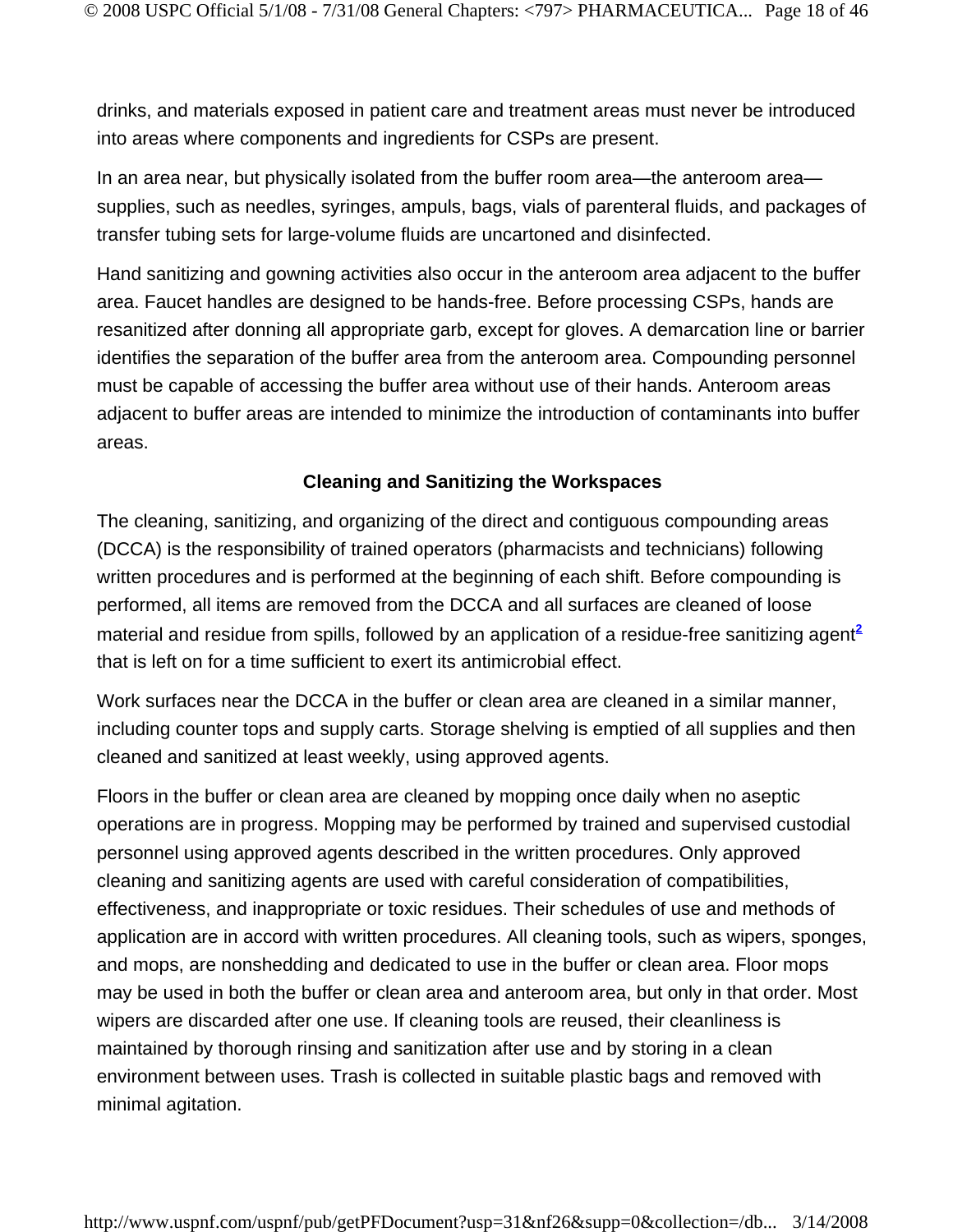In the anteroom area, supplies and equipment removed from shipping cartons are wiped with a sanitizing agent, such as sterile 70% isopropyl alcohol (IPA)**<sup>3</sup>** , which is checked periodically for contamination. Alternatively, if supplies are planned to be received in sealed pouches, the pouches can be removed as the supplies are introduced into the buffer or clean area without the need to sanitize the individual supply items. No shipping or other external cartons may be taken into the buffer or clean area. Cleaning and sanitizing of the anteroom area is performed at least weekly by trained and supervised custodial personnel, in accordance with written procedures. However, floors are cleaned and sanitized daily, always proceeding from the buffer or clean area to the anteroom area. Storage shelving is emptied of all supplies and cleaned and sanitized at planned intervals, preferably monthly.

These cleaning and sanitizing procedures apply to both low-risk and high-risk operations.

## **Personnel Cleansing and Gowning**

Personnel are critical keys to the maintenance of asepsis when carrying out their assigned responsibilities. They must be thoroughly trained in aseptic techniques and be highly motivated to maintain these standards each time they prepare a sterile product.

Prior to entering the buffer or clean area, operators should remove outer lab jackets or the like, makeup, and jewelry and should thoroughly scrub hands and arms to the elbow. After drying hands and arms they should properly don clean, nonshedding uniform components, including hair covers, shoe covers, knee-length coats or coveralls, and appropriate protective gloves, in that order. The coats should fit snugly at the wrists and be zipped or snapped closed in the front. Shoe covers should be donned so that feet then touch the floor only on the clean side of the bench or other demarcation. Face masks should be donned just before beginning activities in the DCCA to minimize airborne contaminants from coughing, sneezing, and talking.

When preparing CSPs in a vertical flow LAFW with a transparent shield between the face of the operator and sterile components, or when using an isolator, wearing a face mask is optional, but head and facial hair must be covered.

Appropriate powder-free protective gloves are sterile or, if nonsterile, are sanitized with an appropriate antimicrobial cleaner such as 70% alcohol before use. Protective gloves are put on as the last uniform component. When nonsterile gloves, chosen for their chemically protective composition, are used, they are disinfected with sterile 70% isopropyl alcohol or an antimicrobial agent that is allowed to evaporate before beginning compounding procedures. Sterile and sanitized gloves do not remain sterile and clean during compounding activities because they come in contact with nonsterile surfaces and air. Therefore, compounding personnel must be trained to avoid touching sterile surfaces of packages, transfer devices,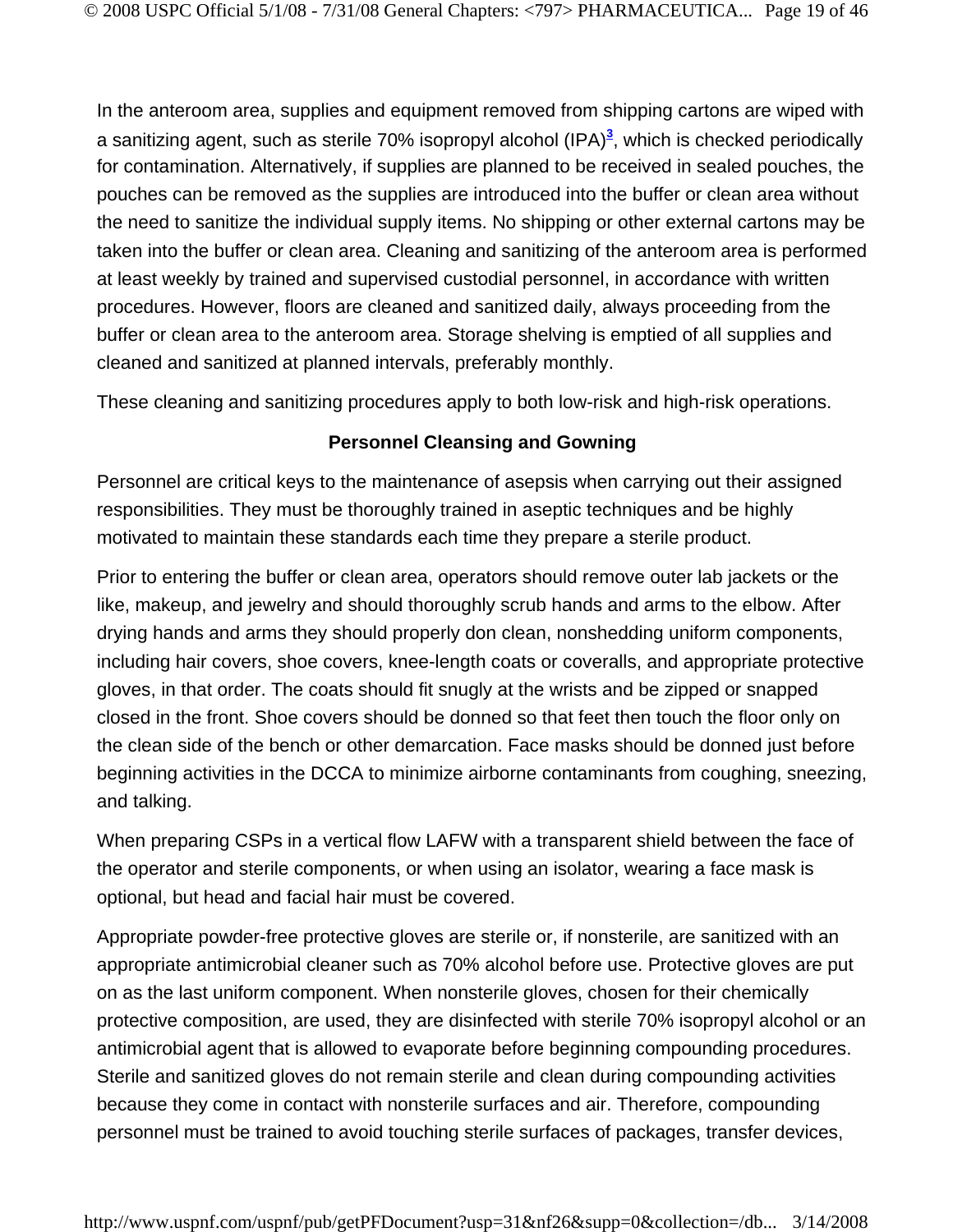and components within ISO Class 5 or superior environments (see *Table 1*). During protracted compounding activities, personnel should intermittently resanitize their gloves with sterile 70% isopropyl alcohol.

Proper scrubbing and gowning immediately prior to entry into the buffer or clean area is required of all personnel, without exception. Should the operator find it necessary to leave the room, the coat may be carefully removed at the entrance and hung inside out for redonning upon re-entry, but only during the same shift. However, hair covers, masks, shoe covers, and gloves should be discarded and new ones donned prior to re-entry.

For high-risk operations, it is especially critical to minimize the risk of contamination on lab coats, coveralls, and other garb to be worn in the buffer or clean area. Preferably, fresh clean garb should be donned upon each entry into the buffer or clean area to avoid liberating contaminants from previously worn garb. Alternatively, garb that has been worn may be removed with the intention of regarbing for re-entry into the buffer or clean area and stored during the interim under proper control and protection in the anteroom area. Garb worn or taken outside the confines of the anteroom area cannot be worn in the buffer or clean area.

Dispersion of particles from body surfaces, such as from skin rashes, sunburn, or cosmetics, increases the risk of contamination of critical sites and must be appropriately controlled or minimized. If severe, the operator must be excluded from the buffer or clean area until the condition is remedied, especially for high-risk operations.

## **Suggested Standard Operating Procedures**

The pharmacy should have written, properly approved standard operating procedures (SOPs) designed to ensure the quality of the environment in which a CSP is prepared. The following procedures are recommended:

- 1. Access to the buffer or clean area is restricted to qualified personnel with specific responsibilities or assigned tasks in the area.
- 2. All cartoned supplies are decontaminated in the anteroom area by removing them from shipping cartons and wiping or spraying with a disinfecting agent, such as sterile IPA, while being transferred to a clean, sanitized cart or other conveyance for introduction into the buffer or clean area. Individual pouched supplies need not be wiped because the pouches can be removed as these supplies are introduced into the buffer or clean area.
- 3. Supplies required frequently or otherwise needed close at hand but not necessarily needed for the scheduled operations of the shift are decontaminated and stored on the shelving in the anteroom area.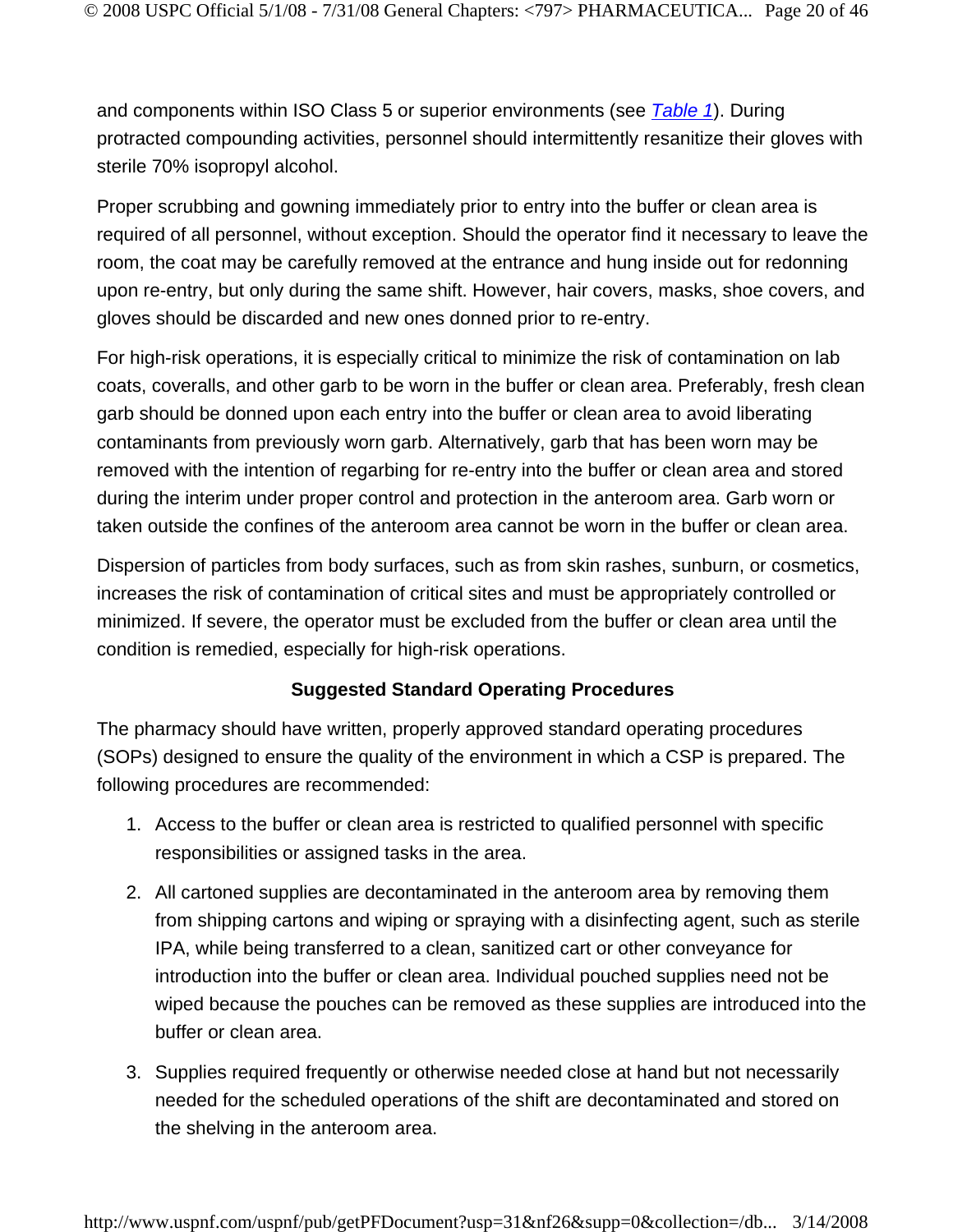- 4. Carts used to bring supplies from the storeroom cannot be rolled beyond the demarcation line in the anteroom area, and carts used in the buffer or clean area cannot be rolled outward beyond the demarcation line unless cleaned and sanitized before returning.
- 5. Generally, supplies required for the scheduled operations of the shift are prepared and brought into the buffer or clean area, preferably on one or more movable carts. Supplies that are required for back-up or general support of operations may be stored on the designated shelving in the buffer or clean area, but avoid excessive accumulation of supplies.
- 6. Objects that shed particles cannot be brought into the buffer or clean area, including pencils, cardboard cartons, paper towels, and cotton items. Only nonshedding paperrelated products (boxes, work records, and so forth) can be brought into the buffer or clean area.
- 7. Traffic flow in and out of the buffer or clean area must be minimized.
- 8. Personnel preparing to enter the buffer or clean area must remove all jewelry from hands and arms.
- 9. Personnel entering the buffer or clean area must first scrub hands and arms with soap, including using a scrub brush on the fingers and nails. An air dryer or disposable nonshedding towels are used to dry hands and arms after washing.
- 10. Personnel entering the buffer or clean area, after scrubbing, should don attire as described under *Personnel Cleansing and Gowning.*
- 11. No chewing gum, candy, or food items may be brought into the buffer or clean area or anteroom area.
- 12. At the beginning of each compounding activity session, and after liquids are spilled, the surfaces of the direct compounding environment are first cleaned with *Purified Water* to remove water soluble residues. Immediately thereafter, the same surfaces are sanitized with sterile 70% isopropyl alcohol, or other effective antimicrobial agents, using a nonlinting wipe.
- 13. When LAFWs or barrier isolators are used as the ISO Class 5 air quality environment (see *Table 1*), their blowers must be operated continuously during compounding activity, including during interruptions of less than 8 hours. When the blower is turned off and before other personnel enter to perform compounding activities, only one person can enter the contiguous buffer area for the purposes of turning on the blower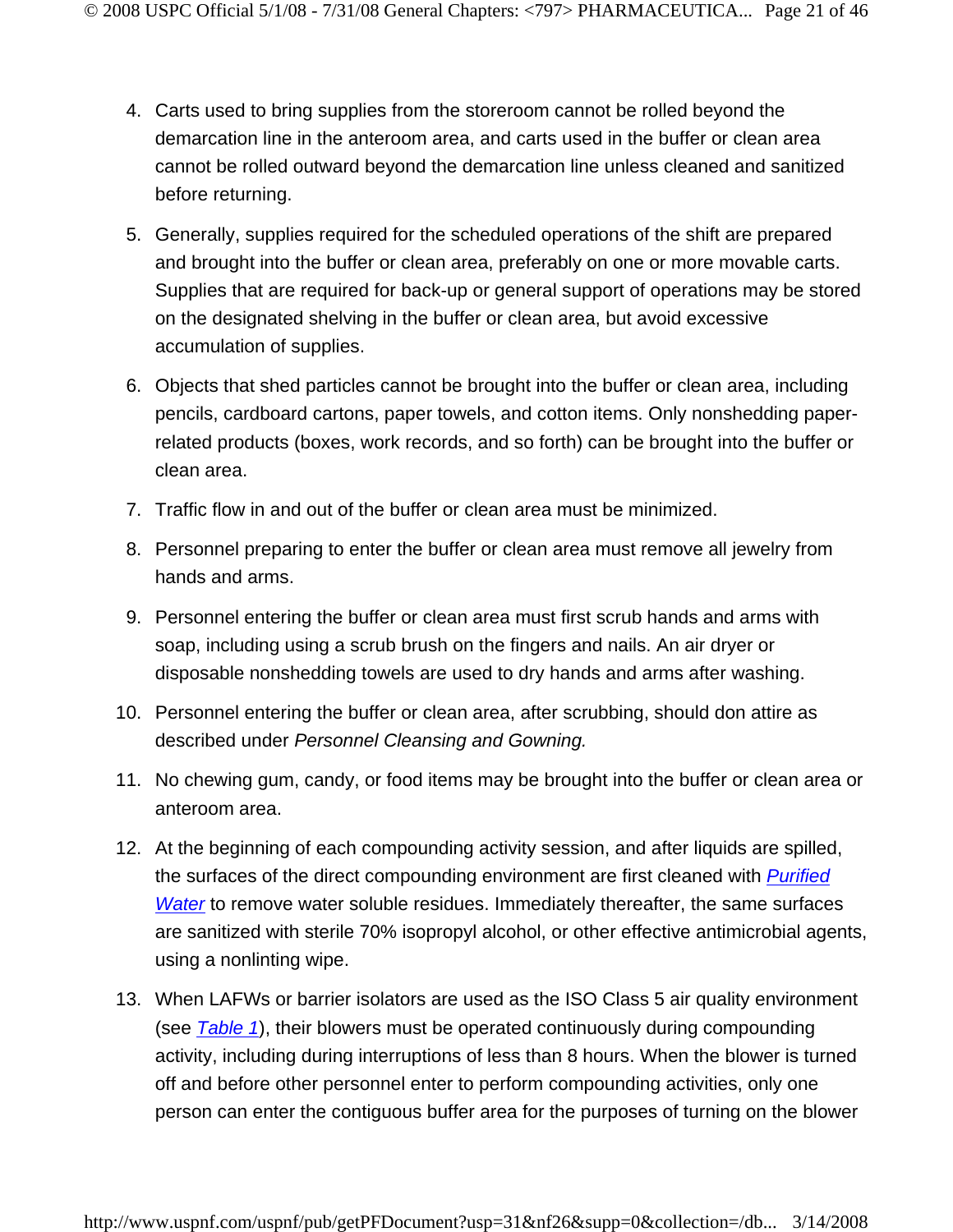(for at least 30 minutes) and of sanitizing the work surfaces.

- 14. Traffic in the area of the DCCA is minimized and controlled. The DCCA is shielded from all less clean air currents that are of higher velocity than the clean laminar airflow.
- 15. Supplies to be utilized in the DCCA for the planned procedures are accumulated and then decontaminated by wiping or spraying the outer surface with IPA or removing the outer wrap at the edge of the DCCA as the item is introduced into the aseptic work area.
- 16. After proper introduction into the DCCA of supply items required for and limited to the assigned operations, they are so arranged that a clear, uninterrupted path of HEPAfiltered air will bathe all critical sites at all times during the planned procedures. That is, no objects may be placed behind an exposed critical site in a horizontal position or above in the vertical laminar flow workbench.
- 17. All supply items are arranged in the DCCA so as to reduce clutter and to provide maximum efficiency and order for the flow of work.
- 18. All procedures are performed in a manner designed to minimize the risk of touch contamination. Gloves are sanitized with adequate frequency with an approved disinfectant.
- 19. All rubber stoppers of vials and bottles and the neck of ampuls are sanitized with IPA prior to the introduction of a needle or spike for the removal of product.
- 20. After the preparation of every admixture, the contents of the container are thoroughly mixed and then inspected for the presence of particulate matter, evidence of incompatibility, or other defects.
- 21. After procedures are completed, used syringes, bottles, vials, and other supplies are removed, but with a minimum of exit and re-entry into the DCCA to minimize the risk of introducing contamination into the aseptic workspace.

## **Environmental Monitoring**

In addition to the evaluation and verification of personnel aseptic techniques and of the adequacy of compounding processes and procedures (see *Personnel Training and Evaluation in Aseptic Manipulation Skills* section), assessment and verification of the adequacy of the sterile compounding environment is essential, especially for preparing highrisk preparations. Evaluation of environmental quality is performed by measuring both the total number of particles and the number of viable microorganisms in the controlled air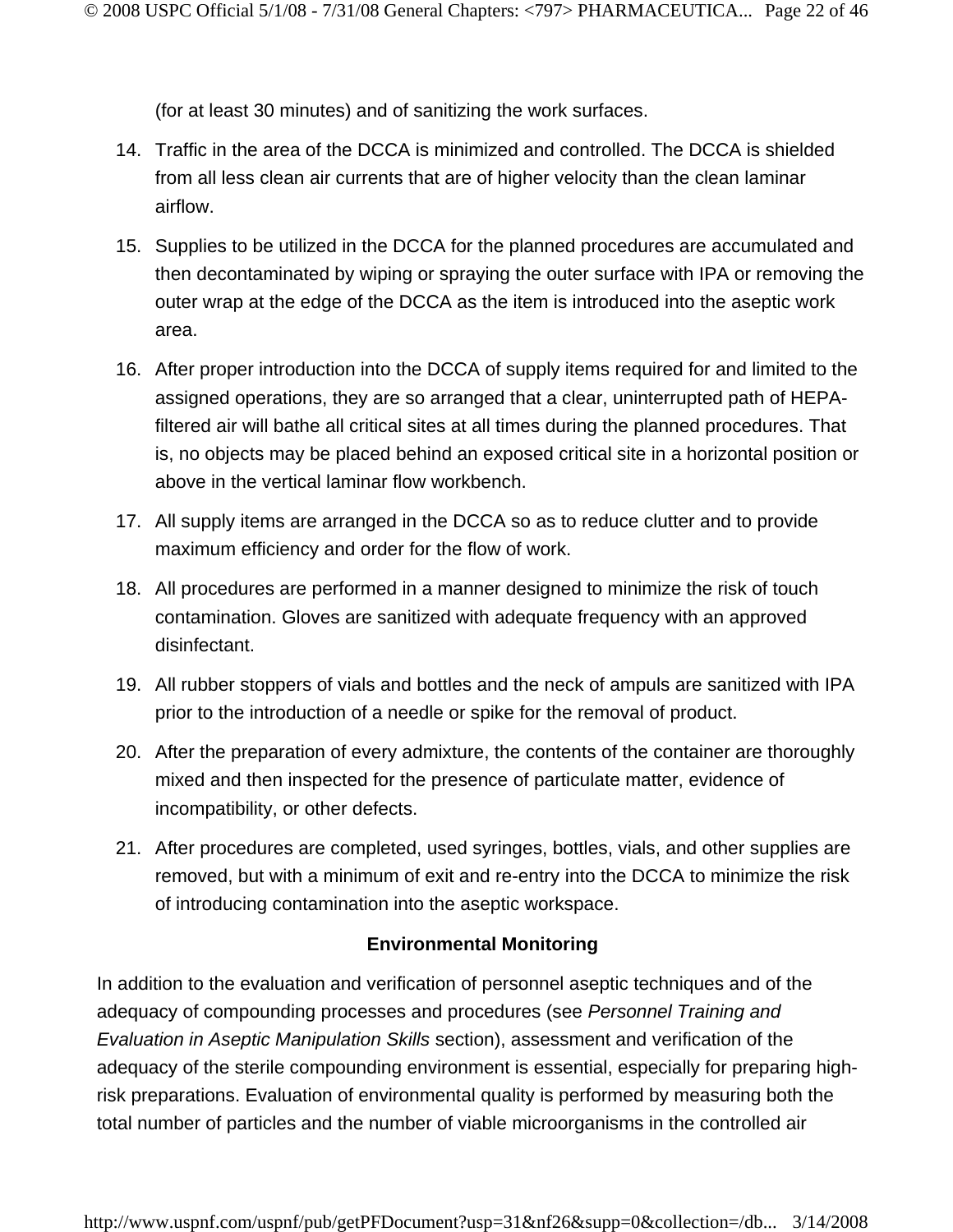environments of the compounding area.

Certification that each LAFW and barrier isolator is functioning properly and meets the air quality requirement of ISO Class 5 (refer to *Clean Rooms and Barrier Isolators* and *Table 1* in the *Environmental Quality and Control* section) is performed by a qualified operator(s) using current, state-of-the-art electronic air sampling at least every six months and whenever the LAFW or barrier isolator is relocated. Similarly, the air quality of the buffer or clean area and anteroom area is evaluated by a qualified operator(s) for conformance to ISO Class 7 and ISO Class 8 requirements, as appropriate, at least every six months and when renovations occur. These records are maintained and reviewed by the supervising pharmacist or other designated employee.

Evaluation of airborne microorganisms in the controlled air environments (LAFW, barrier isolators, buffer or clean area, and anteroom area) is performed by properly trained individuals using suitable electric air samplers or by exposing sterile nutrient agar plates for a suitable time frame. For either approach, the air sampling is performed at locations judged by compounding personnel to be the most prone to contamination during compounding activities: this includes zones of air backwash turbulence within LAFWs and other areas where air backwash turbulence may enter the compounding area. Such evaluations are performed as a regular and ongoing process at least monthly for sterile compounding areas used for low- and medium-risk preparations and at least weekly for areas used for high-risk preparations.

For electric air samplers that actively collect volumes of air for evaluation, the instructions for verification and use of these devices must be followed. When using the passive exposure of sterile nutrient agar settling plates, the covers are removed and the media is exposed for a period usually lasting 1 hour or longer to collect viable microorganisms as they fall from the environment. At the end of the designated exposure period, the plates are recovered and incubated at a temperature and for a time period conducive to multiplication of microorganisms on the nutrient agar—usually at  $30^\circ$  to  $35^\circ$  for a minimum of 48 hours. The number of discrete colonies of microorganisms are then counted and reported as colony forming units (cfu). This provides a measurement of the level of microbial contamination in the air within the tested environment.

The greatest value of viable microorganism monitored in the air of the compounding environment is realized when normal baseline cfu counts are determined over a period of time. Determining the baseline cfu counts permits identification of a trend toward increasing microbial cfu counts. A sufficiently increasing trend in cfu counts over time must prompt a reevaluation of the adequacy of cleaning procedures, operational procedures, and air filtration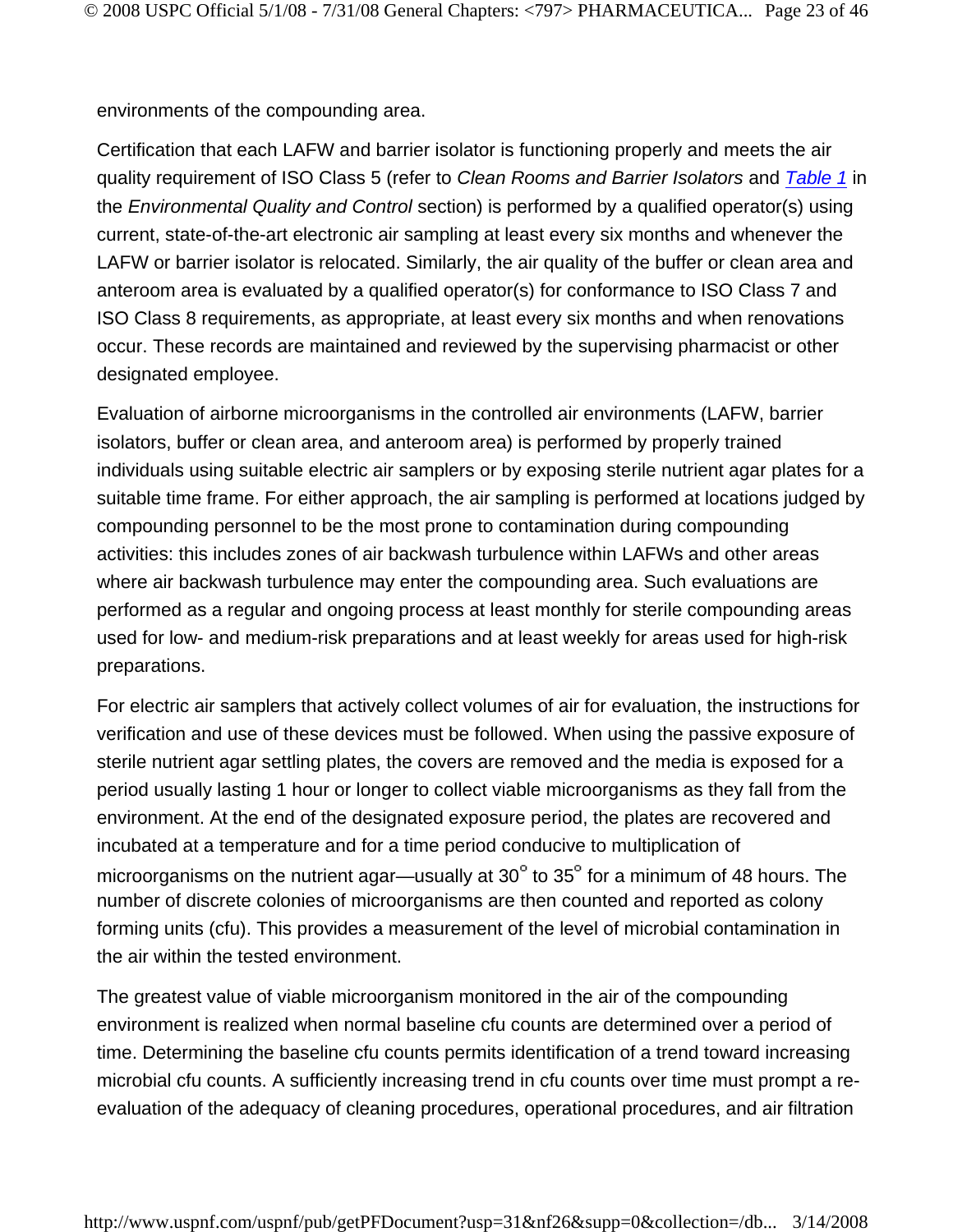efficiency within the sterile compounding location. Action may be warranted when an increasing trend to 50% above the baseline for areas used for high- and medium-risk preparations or to 100% above baseline for areas used for low-risk preparations is found.

A written plan and schedule for the environmental monitoring procedures for airborne microorganisms must be established and followed. The plan must be adequate to evaluate the various controlled air environment areas (LAFW, barrier isolator, buffer or clean area, and anteroom area) of the sterile compounding facility. All compounding personnel are trained in and educated about the importance of this environmental monitoring process. For sterile compounding areas used for low- and medium-risk preparations, a minimum of monthly evaluation is appropriate. For sterile compounding areas used for high-risk preparations, at least weekly evaluation is appropriate.

#### **PROCESSING**

A written description of specific training and performance evaluation program for individuals involved in the use of aseptic techniques for the preparation of sterile products must be developed for each site. This program equips the personnel with the appropriate knowledge and trains them in the required skills necessary to perform the assigned tasks. Each person assigned to the aseptic area in the preparation of sterile products must successfully complete specialized training in aseptic techniques and aseptic area practices prior to preparing CSPs (see *Personnel Training and Evaluation in Aseptic Manipulation Skills* section).

## **Aseptic Technique**

Critical operations are carried out by appropriately trained and qualified personnel in a DCCA using proper aseptic techniques described in a written procedure (see *Suggested Standard Operating Procedures*). Aseptic technique is equally applicable to the preparation of sterile sensitizing and chemotoxic agents. However, it is essential to recognize that additional precautions must be utilized to protect the personnel and the compounding environment from the potential adverse effects of these chemotoxic products. The minimum requirements for this process include the following: working and verified vertical laminar airflow work bench, barrier isolator, or other environmental containment and control device with biohazard control capabilities; the protective capabilities of gowns, masks, bouffants, and gloves; sprayback and spill control techniques and equipment; the use specialized compounding devices and equipment; and proper disposal.

#### **Components**

Compounding personnel ascertain that ingredients for CSPs are of the correct identity and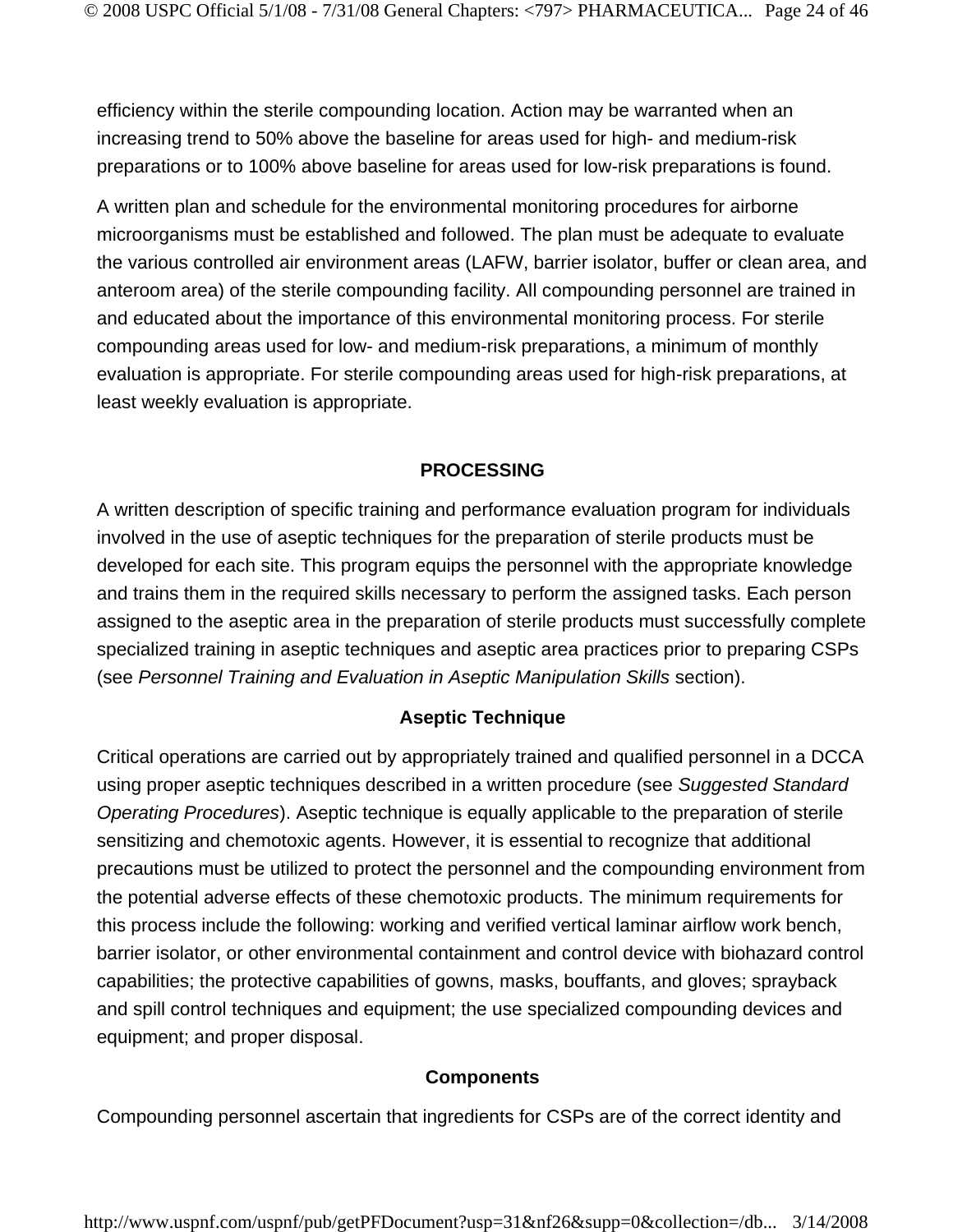appropriate quality using the following information: vendors' labels, labeling, certificates of analysis, direct chemical analysis, and knowledge of compounding facility storage conditions.

#### STERILE INGREDIENTS AND COMPONENTS

Commercially available sterile drug products, sterile ready-to-use containers and devices are examples of sterile components. A written procedure for unit-by-unit physical inspection preparatory to use is followed to ensure that these components are sterile, free from defects, and otherwise suitable for their intended use.

## NONSTERILE INGREDIENTS AND COMPONENTS

If any nonsterile components, including containers, devices, and ingredients are used to make a CSP, such CSPs must be compounded at a high-risk level. Nonsterile active ingredients and added substances, or excipients, for CSPs should preferably be official *USP* or *NF* articles. When nonofficial ingredients are used, they must be accompanied by certificates of analysis from their suppliers to aid compounding personnel in judging the identity, quality, and purity in relation to the intended use in a particular CSP. Physical inspection of a package of ingredients is necessary in order to detect breaks in the container, looseness in the cap or closure, and deviation from the expected appearance, aroma, and texture of the contents.

Bulk, or unformulated, drug substances and added substances, or excipients, must be stored in tightly closed containers under temperature, humidity, and lighting conditions that are either indicated in official monographs or approved by suppliers; also the date of receipt in the compounding facility must be clearly and indelibly marked on each package of ingredient. After receipt by the compounding facility, packages of ingredients that lack a supplier's expiration date cannot be used after one year, unless either appropriate inspection or testing indicates that the ingredient has retained its purity and quality for use in CSPs.

Careful consideration and evaluation of nonsterile ingredient sources is especially warranted when the CSP will be administered into the vascular, central nervous system, and eyes.

Upon receipt of each lot of the bulk drug substance or excipient used for CSPs, the individual compounding the preparation performs a visual inspection of the lot for evidence of deterioration, other types of unacceptable quality, and wrong identification. The bulk drug substance or excipient visual inspection is performed on a routine basis as described in the written protocol.

## **Equipment**

It is necessary that equipment, apparatus, and devices used to compound a CSP are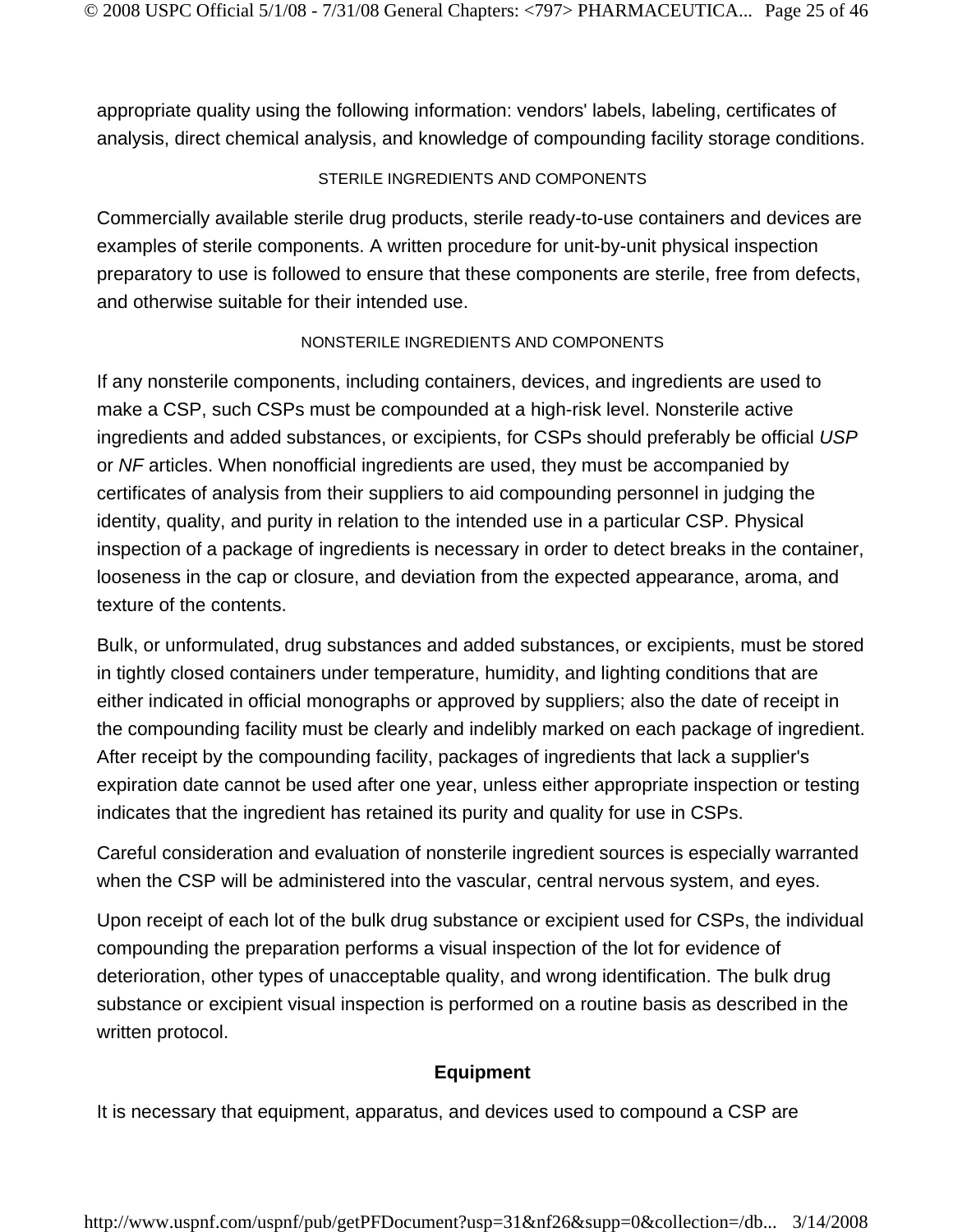consistently capable of operating properly and within acceptable tolerance limits. Written procedures outlining required equipment calibration, annual maintenance, monitoring for proper function, controlled procedures for use of the equipment and specified time frames for these activities are established and followed. Routine maintenance and time intervals are also outlined in these written procedures. Results from the equipment calibration, annual maintenance reports, and routine maintenance are kept on file for the lifetime of the equipment. Personnel is prepared through an appropriate combination of specific training and experience to operate or manipulate any piece of equipment, apparatus, or device they may use when preparing CSPs. Training includes gaining the ability to determine whether any item of equipment is operating properly or is malfunctioning.

## **VERIFICATION OF AUTOMATED COMPOUNDING DEVICES FOR PARENTERAL NUTRITION COMPOUNDING**

Automated compounding devices (ACDs) for the preparation of parenteral nutrition admixtures are widely used by pharmacists in hospitals and other health care settings. They are designed to streamline the labor-intensive processes involved in the compounding of these multiple-component formulations by automatically delivering the individual nutritional components in a predetermined sequence under computerized control. Parenteral nutrition admixtures often contain 20 or more individual additives representing as many as 50 or more individual components (e.g., 15 to 20 crystalline amino acids, dextrose monohydrate, and lipids; 10 to 12 electrolyte salts; 5 to 7 trace minerals; and 12 vitamins). Thus, the ACDs can improve the accuracy and precision of the compounding process compared to the traditional, manual compounding methods. Pharmacists should consult the general information chapter *Validation of Compendial Procedures* (1225) for verification parameters to be considered when evaluating an ACD.

#### **Accuracy**

The accuracy of an ACD can be determined in various ways to ensure that the correct quantities of nutrients, electrolytes, or other nutritional components are delivered to the final infusion container. Initially, the ACD is tested for its volume and weight accuracy. For volume accuracy, a suitable volume of *Sterile Water for Injection,* which represents a typical additive volume (e.g., 40 mL for small-volume range of 1 to 100 mL; or 300 mL for large-volume range of 100 to 1000 mL), is programmed into the ACD and delivered to the appropriate volumetric container. The pharmacist then consults *Volumetric Apparatus* 31 for appropriate parameters to assess the volumetric performance of the ACD. For gravimetric accuracy, the balance used in conjunction with the ACD is tested using various weight sizes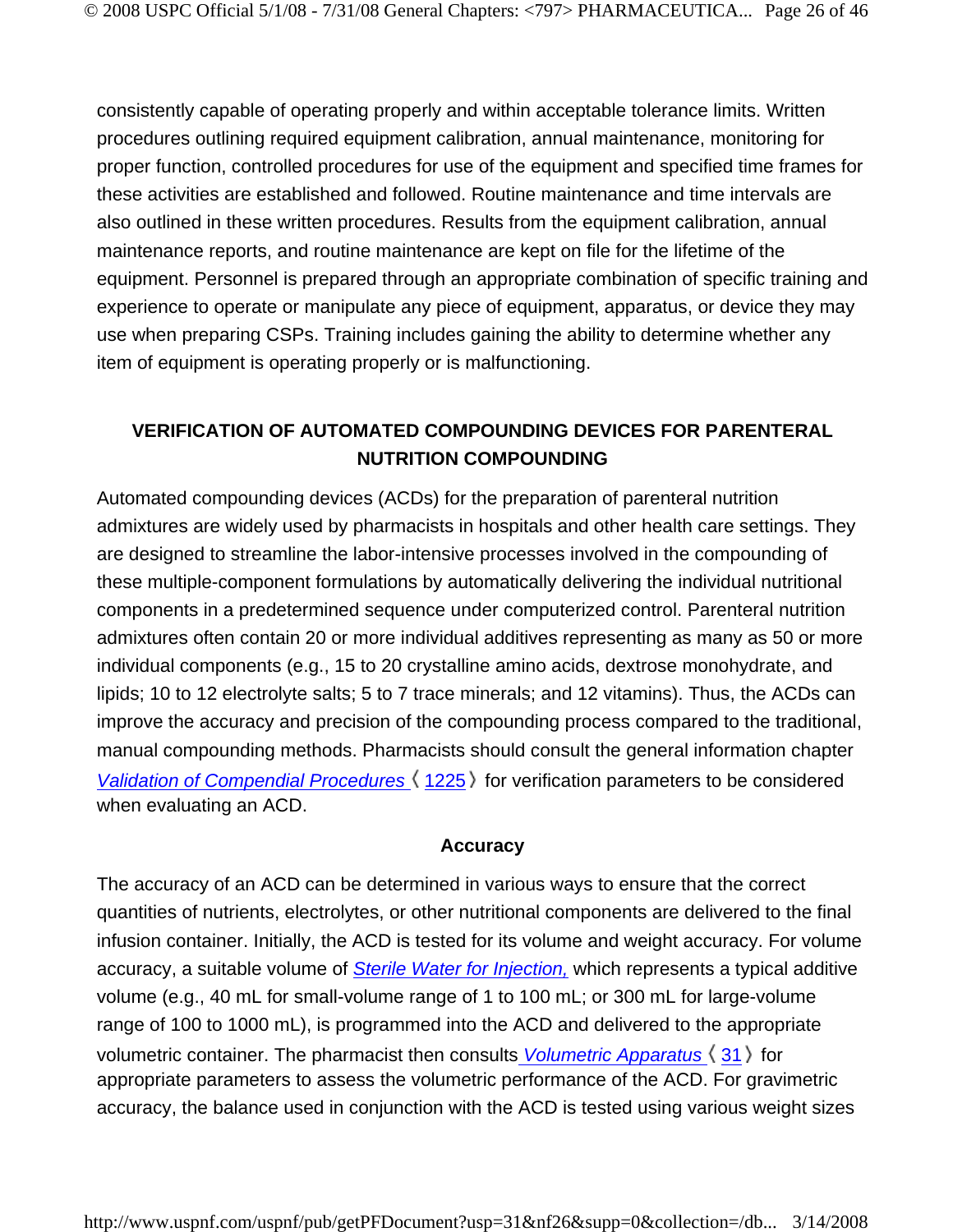that represent the amounts typically used to deliver the various additives. The pharmacist consults *Weights and Balances*  $\langle 41 \rangle$  for acceptable tolerances of the weights used. In addition, the same volume of *Sterile Water for Injection* used to assess volumetric accuracy is then weighed on the balance used in conjunction with the ACD. For example, if 40 mL of water was used in the volumetric assessment, its corresponding weight should be about 40 g (assuming the relative density of water is 1.0). In addition, during the use of the ACD, certain additives, such as potassium chloride (corrected for density differences) can also be tested in the same manner as an in-process test.

Finally, additional tests of accuracy may be employed that determine the content of certain ingredients in the final volume of the parenteral nutrition admixture. Generally, pharmacy departments do not have the capability to routinely perform chemical analyses such as analyses of dextrose or electrolyte concentrations. Consequently, hospital or institutional laboratories may be called upon to perform these quality assurance tests. However, the methods in such laboratories are often designed for biological, not pharmaceutical, systems. Thus, their testing procedures must be verified to meet the *USP* requirements stated in the individual monograph for the component being tested. For example, under *Dextrose Injection*, the following is stated: It contains not less than 95.0 percent and not more than 105.0 percent of the labeled amount of  $C_6H_{12}O_6\cdot H_2O$ . The hospital or institutional chemistry laboratories have to validate their methods to apply to this range and correct for their typical measurement of anhydrous dextrose versus dextrose monohydrate. Similar ranges and issues exist, for example, for injections of calcium gluconate, magnesium sulfate, potassium chloride, and so forth. The critical point is the use of *USP* references and possible laboratory procedural differences.

#### **Precision**

The intermediate precision of the ACD can be determined on the basis of the day-to-day variations in performance of the accuracy measures. Thus, the pharmacist must keep a daily record of the above-described accuracy assessments and review the results over time. This review must occur at least at weekly intervals to avoid potentially clinically significant cumulative errors over time. This is especially true for additives with a narrow therapeutic index, such as potassium chloride.

## **FINISHED PREPARATION RELEASE CHECKS AND TESTS**

All high-risk level CSPs for administration by injection into the vascular and central nervous systems that are prepared in groups of more than 25 identical individual single-dose packages (such as ampuls, bags, syringes, and vials), or in multiple dose vials for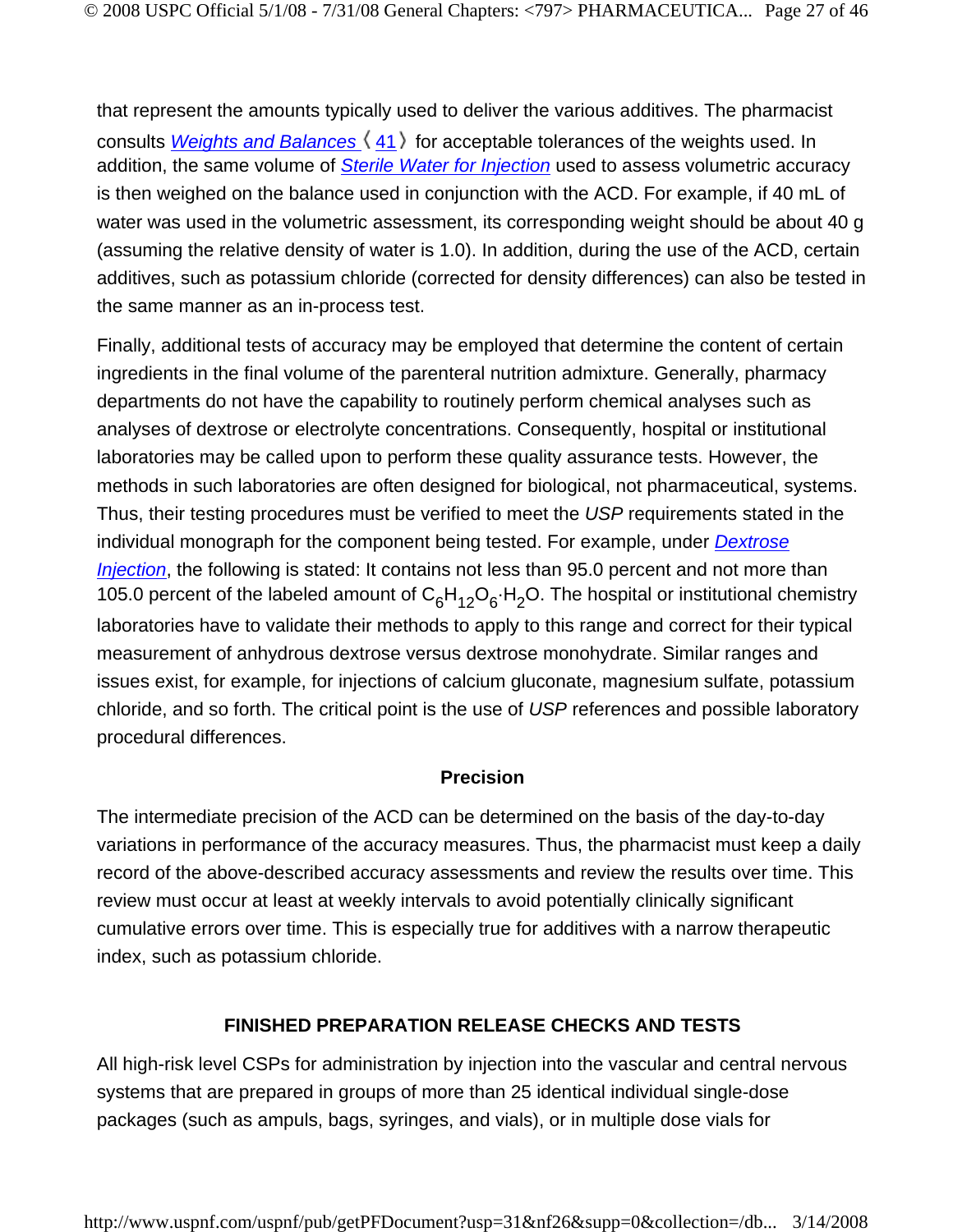administration to multiple patients, or are exposed longer than 12 hours at  $2^\circ$  to  $8^\circ$  and longer than 6 hours at warmer than  $8^\circ$  before they are sterilized are tested to ensure that they are sterile (see *Sterility Tests*  $(71)$ ) and do not contain excessive bacterial endotoxins (see *Bacterial Endotoxins Test* (85). All CSPs that are intended to be solutions must be visually examined for the presence of particulate matter and not administered or dispensed when such matter is observed. The prescription orders, written compounding procedure, preparation records, and expended materials used to make CSPs in all contamination risk levels are inspected for accuracy of correct identities and amounts of ingredients, aseptic mixing and sterilization, packaging, labeling, and expected physical appearance before they are administered or dispensed.

#### **Physical Inspection**

Finished CSPs are individually inspected in accordance with written procedures after compounding. If not distributed promptly, these products are individually inspected just prior to leaving the storage area. Those products that are not immediately distributed are stored in an appropriate location as described in the written procedures. Immediately after compounding and as a condition of release, each product unit, where possible, should be inspected against lighted white or black background or both for evidence of visible particulates or other foreign matter. Pre-release inspection also includes container–closure integrity and any other apparent visual defect. Products with observed defects should be immediately discarded or marked and segregated from acceptable products in a manner that prevents their administration. When products are not distributed promptly after preparation, a predistribution inspection is conducted to ensure that a CSP with defects, such as precipitation, cloudiness, and leakage, which may develop between the time of release and the time of distribution, is not released.

## **Compounding Accuracy Checks**

Written procedures for double-checking compounding accuracy must be followed for every CSP during preparation and immediately prior to release. The double check system should meet state regulations and include label accuracy and accuracy of the addition of all drug products or ingredients used to prepare the finished product and their volumes or quantities. The used additive containers and, for those additives for which the entire container was not expended, the syringes used to measure the additive, should be quarantined with the final products until the final product check is completed. Compounding personnel must visually confirm that ingredients measured in syringes match the written order being compounded. Preferably, a person other than the compounder can verify that correct volumes of correct ingredients were measured to make each CSP. For example, compounding personnel would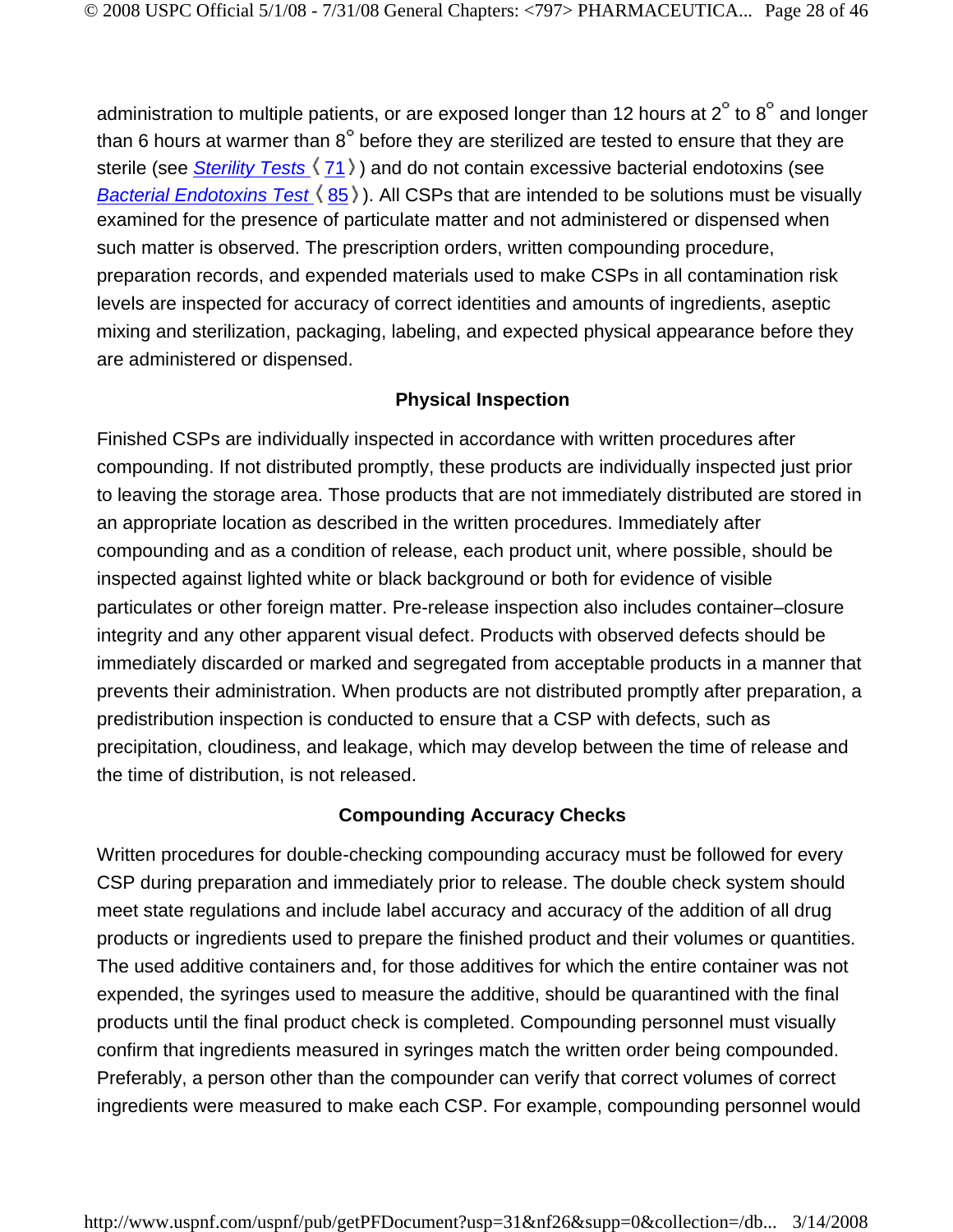pull the syringe plunger back to the volume measured.

When practical, confirm accuracy of measurements by weighing a volume of the measured fluid, then calculating that volume by dividing the weight by the accurate value of the density, or specific gravity, of the measured fluid. Correct density or specific gravity values programmed in automated compounding devices, which measure by weight using the quotient of the programmed volume divided by the density or specific gravity, must be confirmed to be accurate before and after delivering volumes of the liquids assigned to each channel or port. These volume accuracy checks and the following additional safety and accuracy checks in this section must be included in the standard operating procedures manual of the CSP facility.

## **Sterility Testing**

All high-risk level CSPs for administration by injection into the vascular and central nervous systems that are prepared in groups of more than 25 identical individual single-dose packages (such as ampuls, bags, syringes, vials), or in multiple dose vials for administration to multiple patients, or exposed longer than 12 hours at  $2^\circ$  to  $8^\circ$  and longer than 6 hours at warmer than 8° before they are sterilized must be tested to ensure that they are sterile (see *Sterility Tests* 71 ) before they are dispensed or administered. The *Membrane Filtration* method is the method of choice where feasible (e.g., components are compatible with the membrane). A method not described in the USP may be used if verification results demonstrate that the alternative is at least as effective and reliable as the USP *Membrane Filtration* method or the USP *Direct Inoculation of the Culture Medium* method where the membrane filtration method is not feasible.

In such a case, a written procedure requiring daily observation of the media and requiring an immediate recall if there is any evidence of microbial growth must be available. In addition, the patient and the physician of the patient to whom a potentially contaminated CSP was administered is notified of the potential risk. Positive sterility test results should prompt a rapid and systematic investigation of aseptic technique, environmental control, and other sterility assurance controls to identify sources of contamination and correct problems in the methods or processes.

## **Bacterial Endotoxin (Pyrogen) Testing**

All high-risk level CSPs for administration by injection into the vascular and central nervous systems that are prepared in groups of more than 25 identical individual single-dose packages (such as ampuls, bags, syringes, vials), or in multiple dose vials for administration to multiple patients, or exposed longer than 12 hours at  $2^\circ$  to  $8^\circ$  and longer than 6 hours at warmer than  $8^\circ$  before they are sterilized must be tested to ensure that they do not contain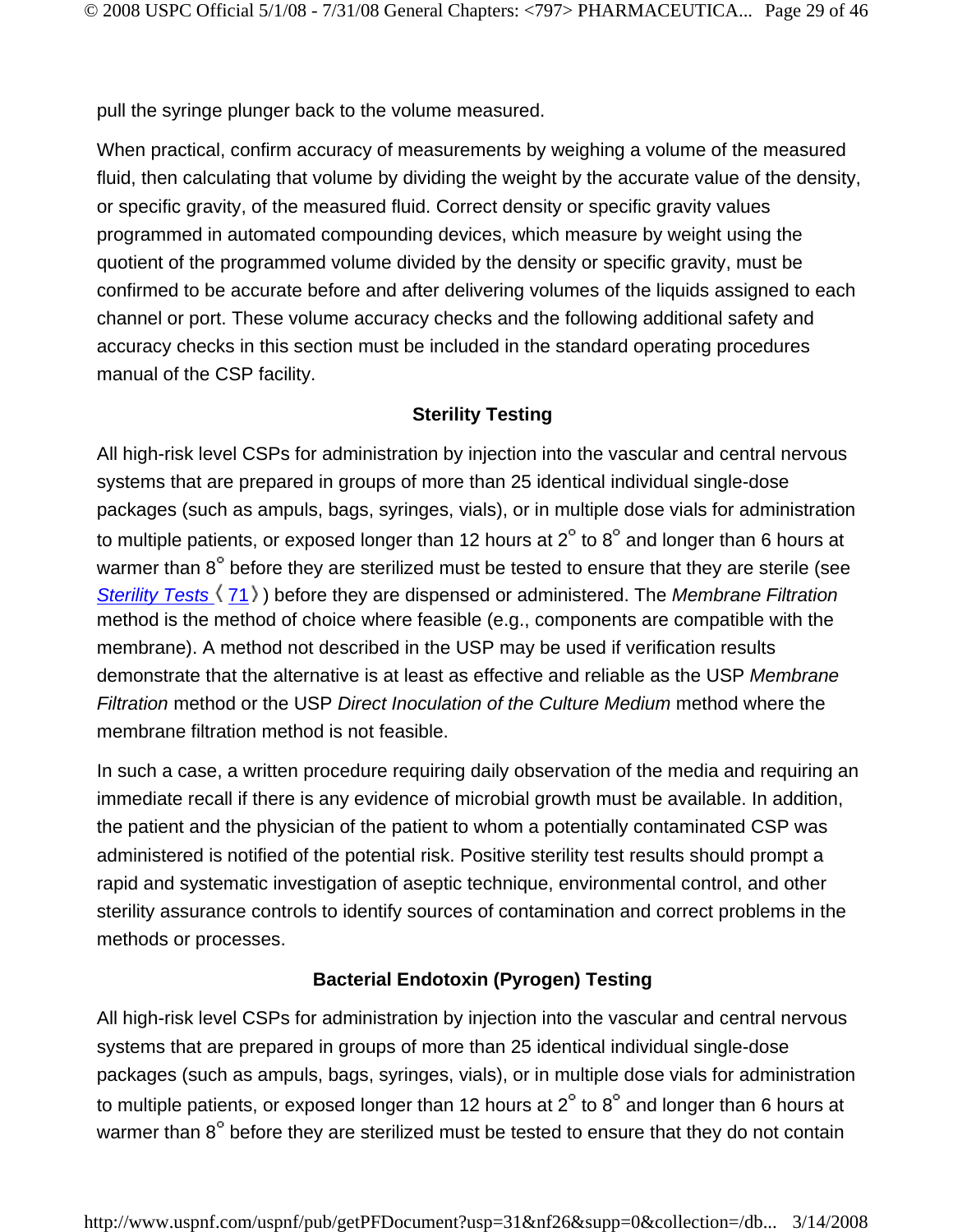excessive bacterial endotoxins (see *Bacterial Endotoxins Test* (85)). In the absence of a bacterial endotoxins limit in the official monograph or other CSP formula source, the CSP must not exceed the amount of USP Endotoxin Units (EU per hour per kg of body weight or  $m<sup>2</sup>$  of body surface area) specified in the above chapter for the appropriate route of administration.

#### **Identity and Strength Verification of Ingredients**

Compounding facilities must have at least the following written procedures for verifying the correct identity and quality of CSPs before they are dispensed and administered:

- 1. That labels of CSPs bear correct names and amounts or concentrations of ingredients; the total volume; the beyond-use date; the appropriate route(s) of administration; the storage conditions; and other information for safe use.
- 2. That there are correct identities, purities, and amounts of ingredients by comparing the original written order to the written compounding record for the CSP.
- 3. That correct fill volumes in CSPs and correct quantities of filled units of the CSPs were obtained. When the strength of finished CSPs cannot be confirmed to be accurate, based on the above three inspections, the CSPs must be assayed by methods that are specific for the active ingredients.

To inhibit microbial growth from undetected contamination, finished CSPs that will not be immediately dispensed and administered must be refrigerated at  $2^\circ$  to  $8^\circ$ , unless their chemical and physical stability are known to be adversely affected by cold temperatures. When CSPs are filled into patient-worn infusion devices that are likely to attain temperatures exceeding 30° for more than 24 hours, the chemical and physical stability at such temperatures and durations must be confirmed from either appropriate literature sources or direct testing.

## **STORAGE AND BEYOND-USE DATING**

Beyond-use dates for compounded preparations are usually assigned based on professional experience, which should include careful interpretation of appropriate information sources for the same or similar formulations (see *Stability Criteria and Beyond-Use Dating* in the general test chapter *Pharmaceutical Compounding—Nonsterile Preparations* 795 ). Beyond-use dates for CSPs are rarely based on preparation-specific chemical assay results, which are used with the Arrhenius equation to determine expiration dates (see *General Notices and Requirements*) for manufactured products. The majority of CSPs are aqueous solutions in which hydrolysis of dissolved ingredients is the most common chemical degradation reaction.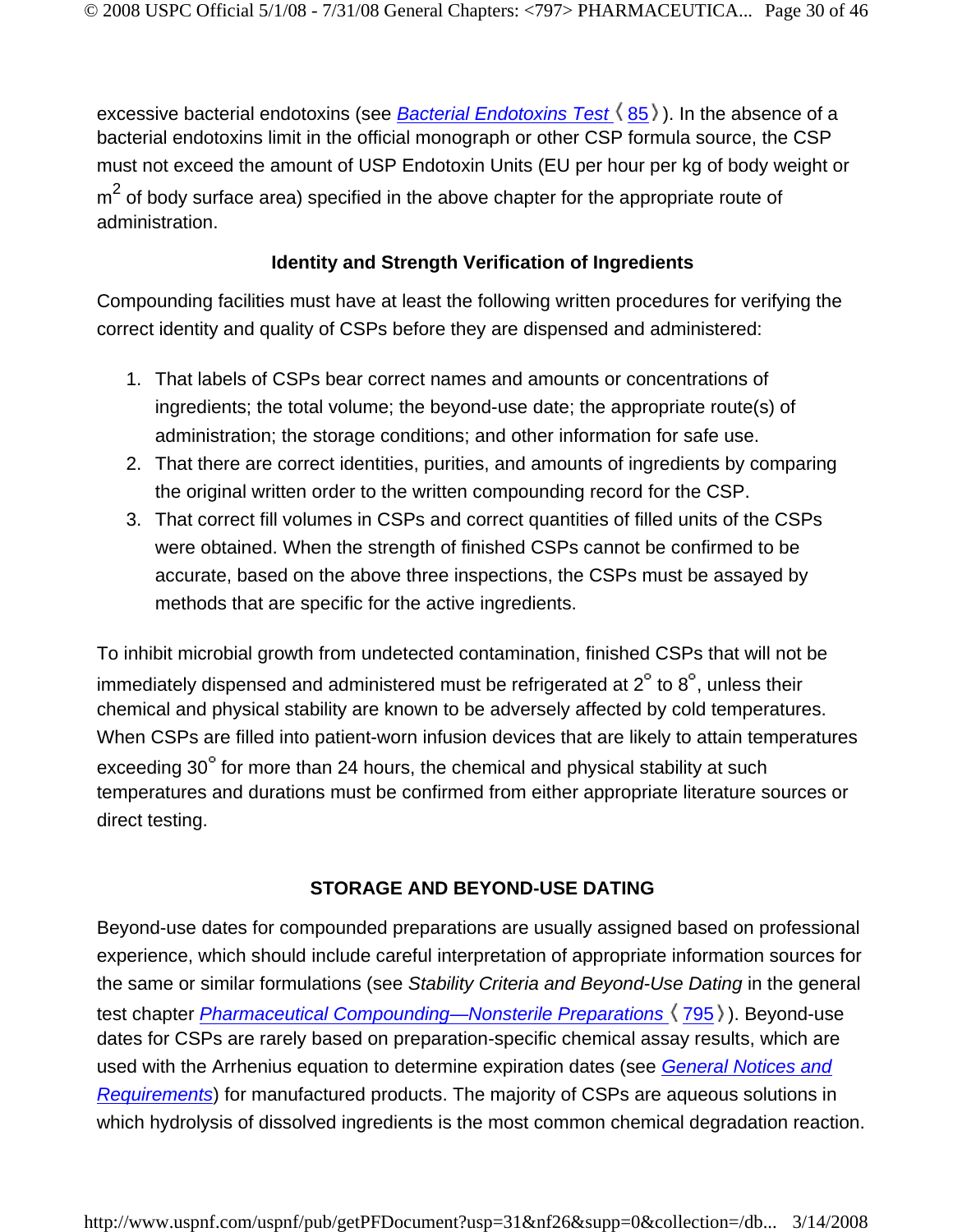The extent of hydrolysis and other heat-catalyzed degradation reactions at any particular time point in the life of a CSP represents the thermodynamic sum of exposure temperatures and durations. Such lifetime stability exposure is represented in the mean kinetic temperature calculation (see *Pharmaceutical Calculations in Prescription Compounding* 1160 ). Drug hydrolysis rates increase exponentially with arithmetic temperature increase; thus, exposure of a beta-lactam antibiotic solution for one day at controlled room temperature (see *General Notices and Requirements*) will have an equivalent effect on the extent of hydrolysis of approximately 3 to 5 days in cold temperatures (see *General Notices and Requirements*).

Personnel who prepare, dispense, and administer CSPs must store them strictly in accordance with the conditions stated on the label of ingredient products and finished CSPs. When CSPs are known to have been exposed to temperatures warmer than the warmest labeled limit, but not exceeding 40° (see *General Notices and Requirements*) for more than 4 hours, such CSPs should be discarded, unless appropriate documentation or direct assay data confirms their continued stability.

## **Determining Beyond-Use Dates**

When CSPs deviate from conditions in the approved labeling of manufactured products contained in CSPs, compounding personnel may consult the manufacturer of particular products for advice on assigning beyond-use dates based on chemical and physical stability parameters. Beyond-use dates for CSPs that are prepared strictly in accordance with manufacturers' product labeling must be those specified in that labeling, or from appropriate literature sources or direct testing. Beyond-use dates for CSPs that lack justification from either appropriate literature sources or by direct testing evidence must be assigned as described in the section *Stability Criteria and Beyond-Use Dating* in the general test chapter **Pharmaceutical Compounding—Nonsterile Preparations (795).** 

In addition, the pharmacist may refer to applicable publications to obtain relevant stability, compatibility, and degradation information regarding the drug or its congeners. When assigning a beyond-use date, pharmacists should consult and apply drug-specific and general stability documentation and literature where available, and they should consider the nature of drug and its degradation mechanism, the container in which it is packaged, the expected storage conditions, and the intended duration of therapy (see *Expiration Date and Beyond-Use Date* under *Labeling* in the *General Notices and Requirements*). Stability information must be carefully interpreted in relation to the actual compounded formulation and conditions for storage and use. Predictions based on other evidence, such as publications, charts, tables, and so forth would result in theoretical beyond-use dates. Theoretically predicted beyond-use dating introduces varying degrees of assumptions, and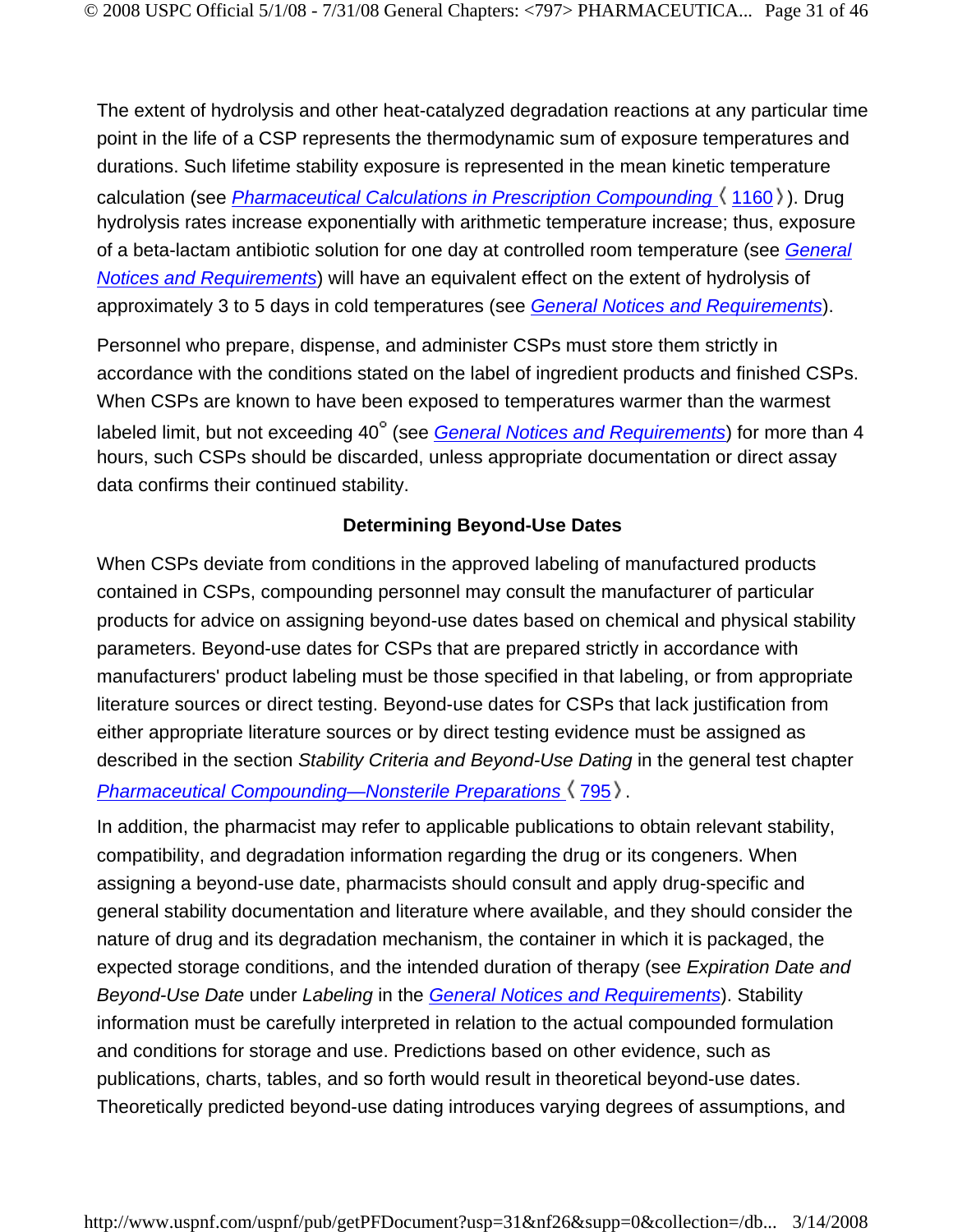hence a likelihood of error or at least inaccuracy. The degree of error or inaccuracy would be dependent on the extent of differences between the CSP's characteristics (such as composition, concentration of ingredients, fill volume, or container type and material) and the characteristics of the products from which stability data or information are to be extrapolated. The greater the doubt of the accuracy of theoretically predicted beyond-use dating, the greater the need to determine dating periods experimentally. Theoretically predicted beyonduse dating periods should be carefully considered for CSPs prepared from nonsterile bulk active ingredients having therapeutic activity, especially where these CSPs are expected to be compounded routinely. When CSPs will be distributed to and administered in residential locations other than health care facilities, the effect of potentially uncontrolled and unmonitored temperature conditions must be considered when assigning beyond-use dates. It must be ascertained that CSPs will not be exposed to warm temperatures (see *General Notices and Requirements*) unless the compounding facility has evidence to justify stability of CSPs during such exposure.

It should be recognized that the truly valid evidence of stability for predicting beyond-use dating can be obtained only through product-specific experimental studies. Semi-quantitative procedures, such as thin-layer chromatography (TLC), may be acceptable for many CSPs. However, quantitative stability-indicating assays, such as high performance liquid chromatographic (HPLC) assays, would be more appropriate for certain CSPs. Examples include CSPs with a narrow therapeutic index, where close monitoring or dose titration is required to ensure therapeutic effectiveness and to avoid toxicity; where a theoretically established beyond-use dating period is supported by only marginal evidence; or where a significant margin of safety cannot be verified for the proposed beyond-use dating period. In short, because beyond-use dating periods established from product-specific data acquired from the appropriate instrumental analyses are clearly more reliable than those predicted theoretically, the former approach is strongly urged to support dating periods exceeding 30 days.

To ensure consistent practices in determining and assigning beyond-use dates, the pharmacy should have written policies and procedures governing the determination of the beyond-use dates for all compounded products. When attempting to predict a theoretical beyond-use date, a compounded or an admixed product should be considered as a unique system that has physical and chemical properties and stability characteristics that differ from its components. For example, antioxidant, buffering, or antimicrobial properties of a sterile vial for injection (SVI) might be lost upon its dilution, with the potential of seriously compromising the chemical stability of the SVI's active ingredient or the physical or microbiological stability of the SVI formulation in general. Thus, the properties stabilized in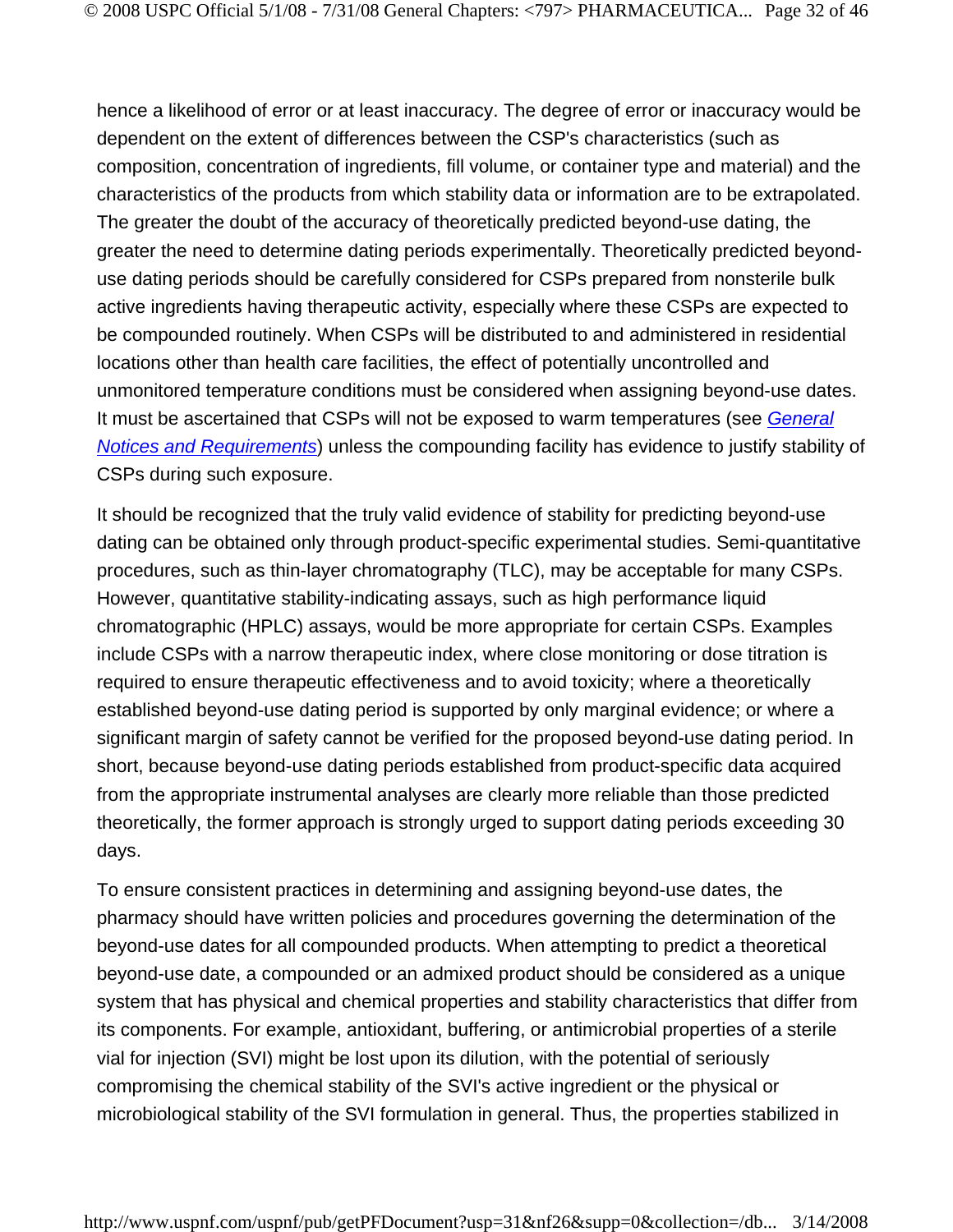the SVI formulation usually cannot be expected to be carried over to the compounded or admixed product. Product-specific, experimentally determined stability data evaluation protocols are preferable to published stability information. Pharmacists should consult the general information chapter under *Pharmaceutical Stability* 1150 for the appropriate stability parameters to be considered when initiating or evaluating a product-specific stability study.

Compounding personnel who assign beyond-use dates to CSPs when lacking direct chemical assay results must critically interpret and evaluate the most appropriate available information sources to decide a conservative and safe beyond-use date. The standard operating procedures manual of the compounding facility and each specific CSP formula record must describe the general basis used to assign the beyond-use date and storage conditions.

If multiple-dose parenteral medication vials (MDVs) are used, refrigerate the MDVs after they are opened unless otherwise specified by the manufacturer. Discard the MDVs when empty, when suspected or visible contamination occurs, or when the manufacturer's stated expiration date is reached, provided the manufacturer's storage conditions have been adhered to. Expiration dating not specifically referenced in the package insert should not exceed 30 days once the vial has been opened.

## **Monitoring Controlled Storage Areas**

To ensure that product potency is retained through the manufacturer's labeled expiration date, pharmacists must monitor the drug storage areas within the pharmacy. Controlled temperature storage areas in the pharmacy (refrigerators,  $2^\circ$  to  $8^\circ$ ; freezers,  $-20^\circ$  to  $-10^\circ$ ; and incubators,  $30^{\circ}$  to  $35^{\circ}$ ; etc.) should be monitored at least once daily and the results documented on a temperature log. Additionally, pharmacy personnel should note the storage temperature when placing the product into or removing the product from the storage unit in order to monitor any temperature aberrations. Suitable temperature recording devices may include a calibrated continuous recording device or an NBS calibrated thermometer that has adequate accuracy and sensitivity for the intended purpose and should be properly calibrated at suitable intervals. If the pharmacy uses a continuous temperature recording device, pharmacy personnel should verify at least once daily that the recording device itself is functioning properly.

The temperature sensing mechanisms should be suitably placed in the controlled temperature storage space to reflect accurately its true temperature. In addition, the pharmacy should adhere to appropriate procedures of all controlled storage spaces to ensure that such spaces are not subject to significantly prolonged temperature fluctuations as may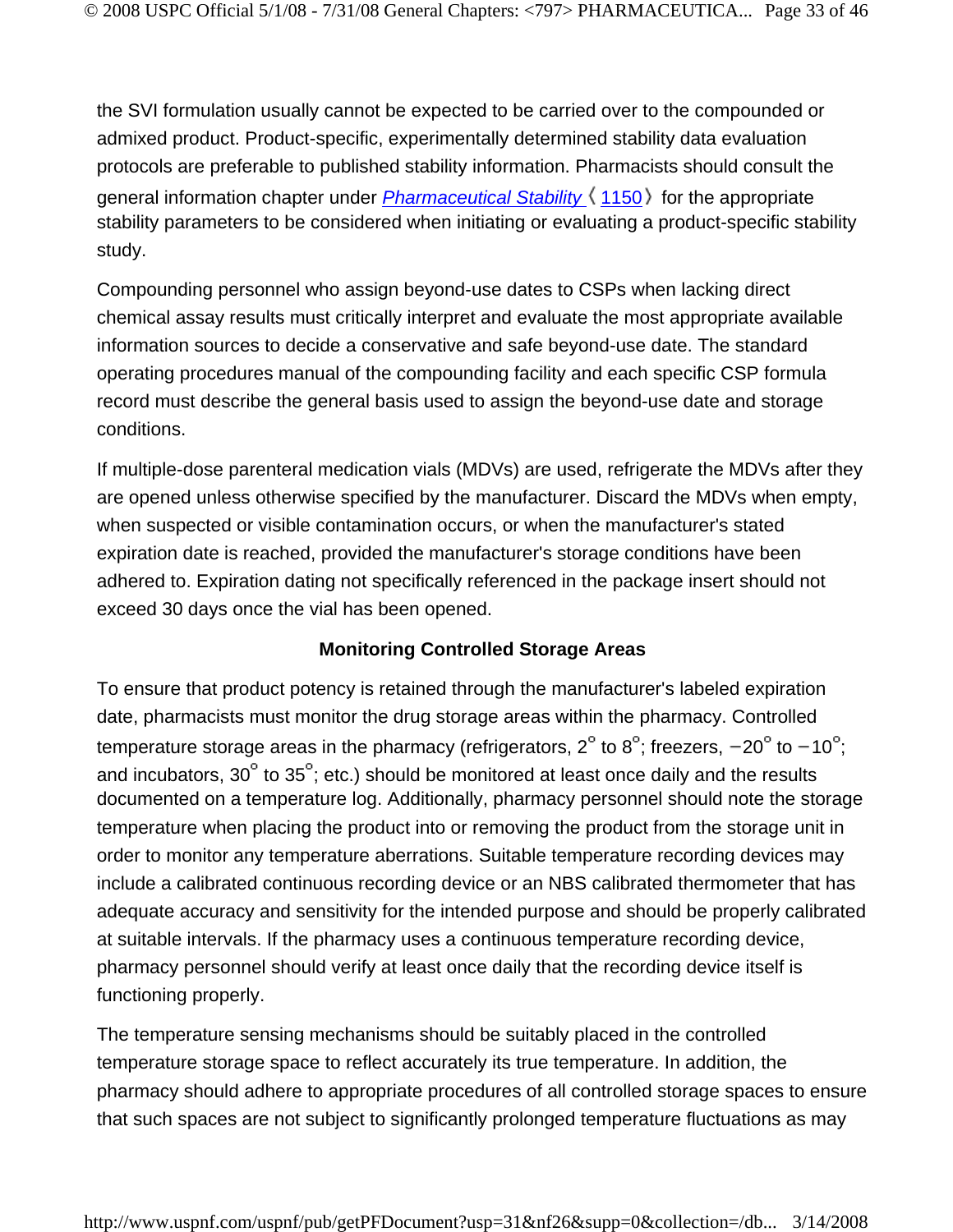occur, for example, by leaving a refrigerator door open too long.

## **MAINTAINING PRODUCT QUALITY AND CONTROL AFTER THE CSP LEAVES THE PHARMACY**

## **Sterile Preparations for Institutional Use**

This section pertains to the responsibilities of the pharmacy for maintaining product quality and control after the CSP leaves the pharmacy for distribution and use within the organized health care system to which the pharmacy belongs. The pharmacy is responsible for the quality of all CSPs prepared by or dispensed from the pharmacy, throughout the life cycle of the CSP, regardless of where the CSP exists physically within the organized health care system. In fulfilling this general responsibility, the pharmacy is responsible for the proper packaging, handling, transport, and storage of CSPs prepared by or dispensed from it, including the appropriate education, training, and supervision of pharmacy personnel assigned to these functions. The pharmacy should assist in the education and training of nonpharmacy personnel responsible for carrying out any aspect of these functions.

Establishing, maintaining, and assuring compliance with comprehensive written policies and procedures encompassing these responsibilities is a further responsibility of the pharmacy. Where nonpharmacy personnel are assigned tasks involving any of these responsibilities, the policies and procedures encompassing those tasks should be developed by the pharmacy in consultation with other institutional departments as appropriate. Activities or concerns that should be addressed as the pharmacy fulfills these responsibilities are as follows.

## PACKAGING, HANDLING, AND TRANSPORT

Inappropriate processes or techniques involved with packaging, handling, and transport can adversely affect product quality and package integrity. While pharmacy personnel routinely perform many of the tasks associated with these functions, some tasks, such as transport, handling, and placement into storage, may be fulfilled by nonpharmacy personnel who are not under the direct administrative control of the pharmacy. Under these circumstances, appropriate written policies and procedures are established by the pharmacy with the involvement of other departments or services whose personnel are responsible for carrying out those CSP-related functions for which the pharmacy has a direct interest. The performance of the nonpharmacy personnel is monitored for compliance to established policies and procedures.

The critical requirements that are unique to CSPs and that are necessary to ensure product quality and packaging integrity must be addressed in written procedures. For example,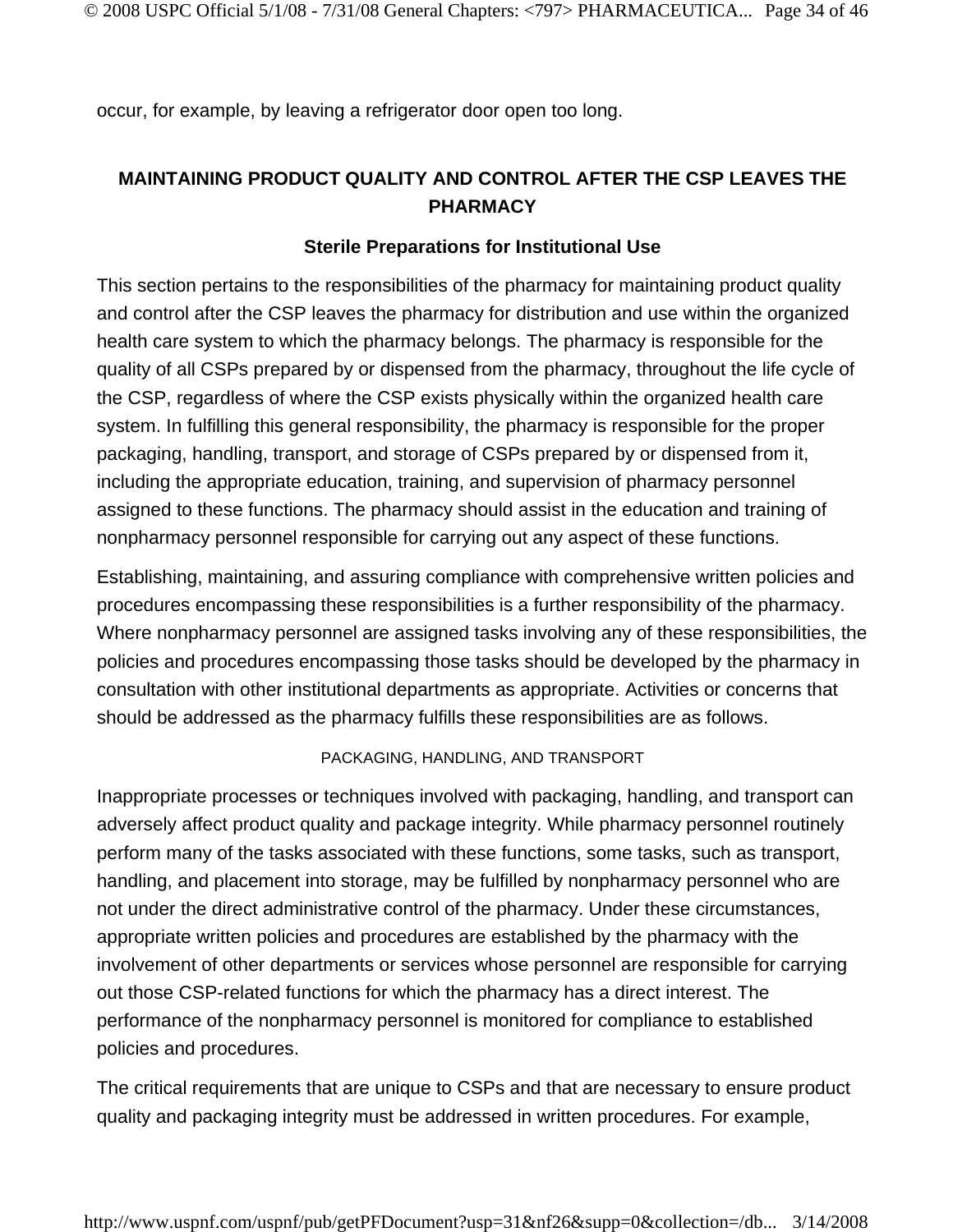techniques should be specified to prevent the depression of syringe plungers or dislodging of syringe tips during handling and transport. Additionally, disconnection of system components (for example, where CSPs are dispensed with administration sets attached to them) must be prevented throughout the life cycle of the product. Foam padding or inserts are particularly useful where CSPs are transported by pneumatic tube systems. Regardless of the methods used, the pharmacy has to evaluate their effectiveness and the reliability of the intended protection. Evaluation should be continuous, for example, through a surveillance system, including a system of problem reporting to the pharmacy.

Inappropriate transport and handling can adversely affect the quality of certain CSPs having unique stability concerns. For example, the physical shaking that might occur during pneumatic tube transport, or undue exposure to heat or light, have to be addressed on a product-specific basis. Alternate transport modes or special packaging measures might be needed for the proper assurance of quality of these CSPs. The use of tamper-proof closures and seals on CSP ports can add an additional measure of security to ensure product integrity regardless of transport method used.

Chemotoxic and other hazardous CSPs require safeguards to maintain the integrity of the CSP and to minimize the exposure potential of these products to the environment and to personnel who may come in contact with them. Special requirements associated with the packaging, transport, and handling of these agents include the prevention of accidental exposures or spills and the training of personnel in the event of an exposure or spill. Examples of special requirements of these agents also include exposure-reducing strategies such as the use of Luer lock syringes and connections, syringe caps, the capping of container ports, sealed plastic bags, impact-resistant containers, and cautionary labeling. Appropriate cushioning for pneumatic tube transport should be selected and evaluated to ensure that the products so conveyed can withstand the stresses induced by the system. Pneumatic transport of nonevaluated packaging alternatives should be avoided. Additional references should be consulted as necessary for further information on handling chemotoxic and other hazardous drugs.

#### USE AND STORAGE

The pharmacy is responsible for ensuring that CSPs in the patient-care setting maintain their quality until administered. The immediate labeling of the CSP container will display prominently and understandably the requirements for proper storage and expiration dating. Delivery and patient-care-setting personnel must be properly trained to deliver the CSP to the appropriate storage location. Outdated and unused CSPs must be returned to the pharmacy for disposal or possible reuse.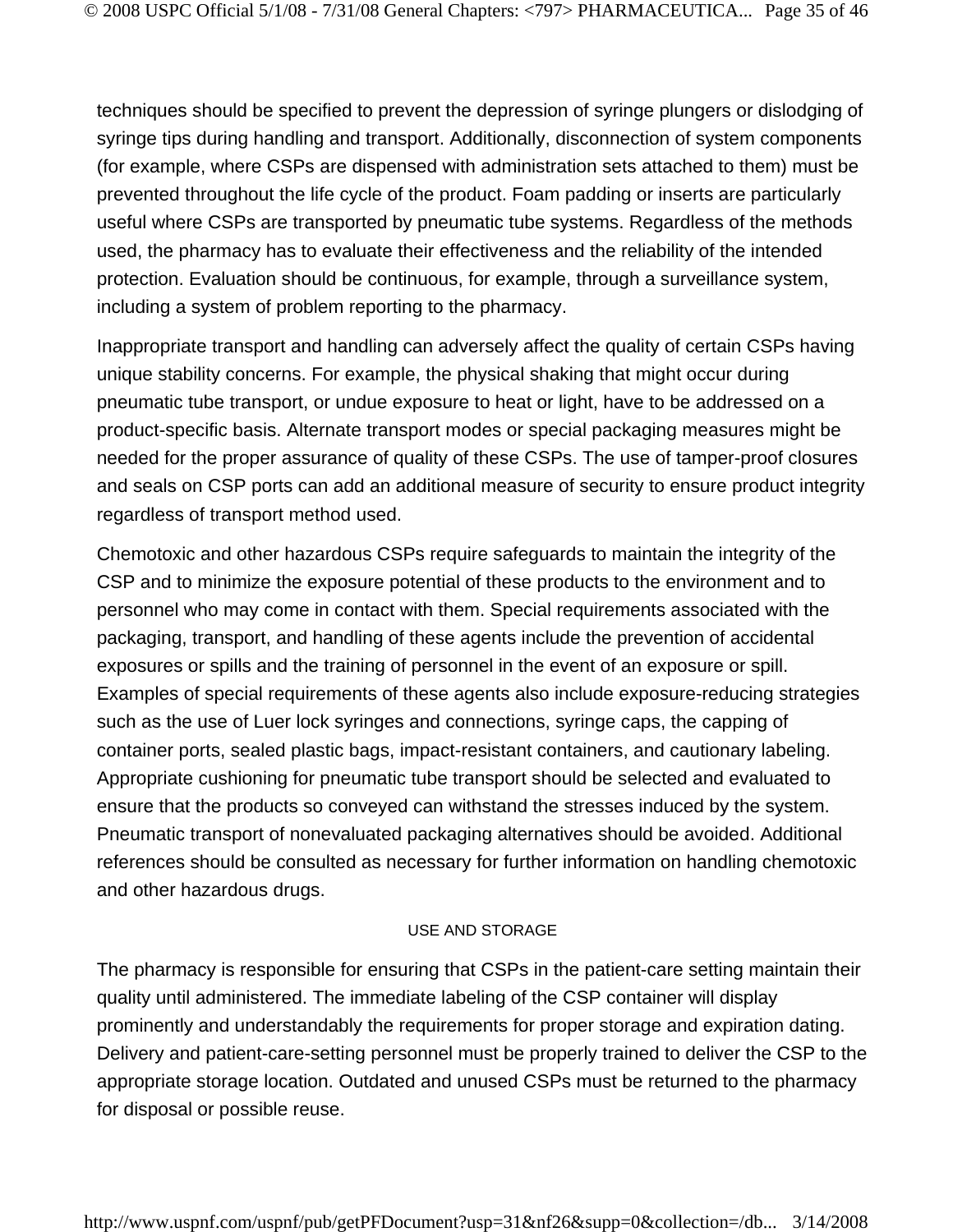Written procedures have to exist to ensure that storage conditions in the patient-care setting are suitable for the CSP-specific storage requirements. Procedures include daily monitoring and documentation of drug storage refrigerators to ensure temperatures between  $2^\circ$  and  $8^\circ$ and the monthly inspection of all drug storage locations by pharmacy personnel. Inspections must confirm compliance with appropriate storage conditions, separation of drugs and food, proper use of multiple-dose containers, and the avoidance of using single-dose products as multiple-dose containers. CSPs, as well as all other drug products, must be stored in the patient-care area in such a way as to secure them from unauthorized personnel, visitors, and patients.

#### ADMINISTRATION

Procedures essential for generally ensuring product quality, especially sterility assurance, when readying a CSP for its subsequent administration include proper hand-washing, aseptic technique, site care, and change of administration sets. Additional procedures may also be essential for certain products, devices, or techniques. Examples where such special procedures are needed include in-line filtration, the operation of automated infusion control devices, and the replenishment of drug products into the reservoirs of implantable or portable infusion pumps.

#### REDISPENSED CSPS

The pharmacy must have the sole authority for determining whether a CSP not administered as originally intended can be used for an alternate patient or under alternate conditions. All CSPs that are not used as originally intended must be returned to the pharmacy for appropriate disposition, which may include redispensing, but only if adequate continuing quality can be fully ensured. The following may provide such assurance: the CSP was maintained under continuous refrigeration and protected from light, if required; no evidence of tampering or any readying for use outside the pharmacy exists; and there is sufficient time remaining until the originally assigned beyond-use time and date will be reached. Thus, initial preparation and thaw times should be documented and reliable measures should have been taken to prevent and detect tampering. Compliance with all procedures associated with maintaining product quality is essential. The CSP must not be redispensed if there is not adequate assurance that product quality and packaging integrity (including the connections of devices, where applicable) were continuously maintained between the time the CSP left and the time that it was returned to the pharmacy. Additionally, CSPs must not be redispensed if redispensing cannot be supported by the originally assigned beyond-use time.

#### EDUCATION AND TRAINING

The assurance of CSP quality and packaging integrity is highly dependent upon the proper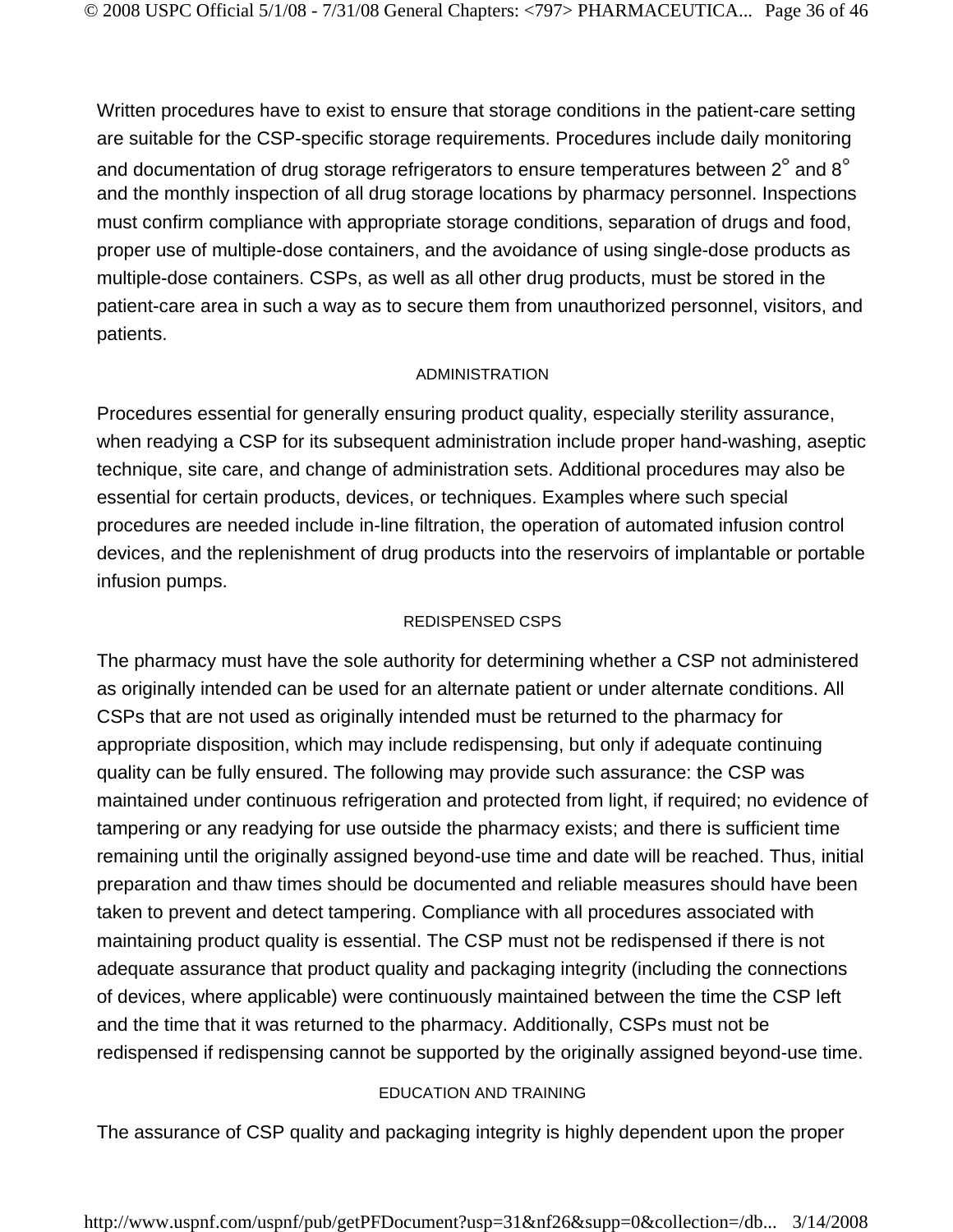adherence of all personnel to the pertinent written procedures. The pharmacy must design, implement, and maintain a formal education, training, and competency assessment program that encompasses all the functions and tasks addressed in the foregoing sections and all personnel to whom such functions and tasks are assigned. This program includes the assessment and documentation of procedural breaches, administration mishaps, side effects, allergic reactions, and complications associated with dosage or administration, such as extravasation. This program should be coordinated with the institution's adverse-event and incident reporting programs.

## **Packing and Transporting CSPs**

The following sections on *Packing CSPs for Transit* and *Transit of CSPs* describe how to maintain sterility and stability of CSPs until they are delivered to patient care locations for administration.

#### PACKING CSPS FOR TRANSIT

When CSPs are distributed to locations outside the premises in which they are compounded, compounding personnel select packing containers and materials that are expected to maintain physical integrity, sterility, and stability of CSPs during transit. Packing is selected that simultaneously protects CSPs from damage, leakage, contamination, and degradation; and protects personnel who transport packed CSPs from harm. The standard operating procedures manual of the compounding facility specifically describes appropriate packing containers and insulating and stuffing materials, based on information from product specifications, vendors, and experience of compounding personnel. Written instructions that clearly explain how to safely open containers of packed CSPs are provided to patients and other recipients.

#### TRANSIT OF CSPS

Compounding facilities that ship CSPs to locations outside their own premises must select modes of transport that are expected to deliver properly packed CSPs in undamaged, sterile, and stable condition to recipients.

Compounding personnel should ascertain that temperatures of CSPs during transit by the selected mode will not exceed the warmest temperature specified on the storage temperature range on CSPs labels. It is recommended that compounding personnel communicate directly with the couriers to learn shipping durations and exposure conditions that CSPs may encounter.

Compounding personnel must include specific handling and exposure instructions on the exteriors of containers packed with CSPs to be transported and obtain reasonable assurance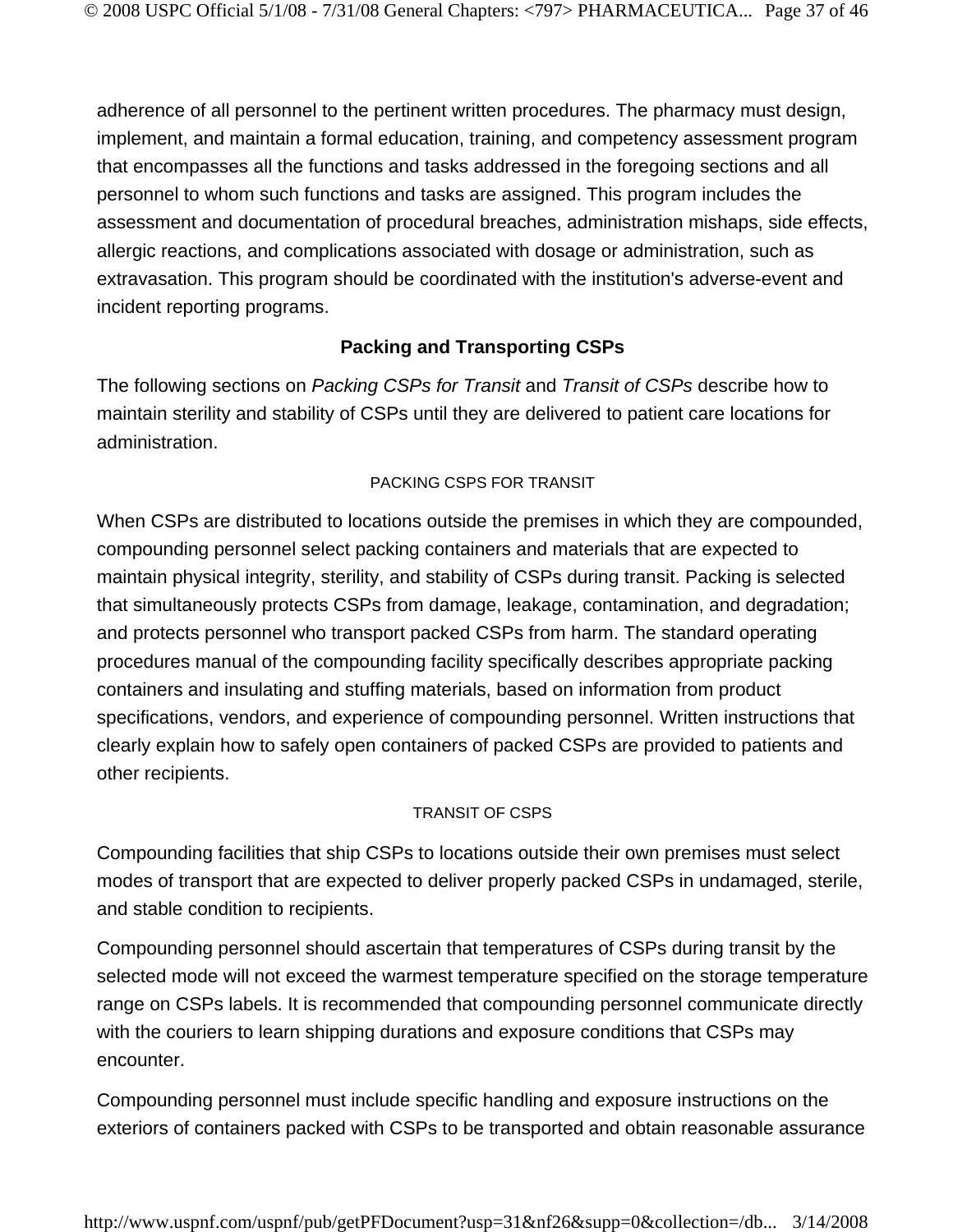of compliance therewith from transporters. Compounding personnel must periodically review the delivery performance of couriers to ascertain that CSPs are being efficiently and properly transported.

#### STORAGE IN LOCATIONS OUTSIDE CSP FACILITIES

Compounding facilities that ship CSPs to patients and other recipients outside their own premises must ascertain or provide, whichever is the appropriate case, the following assurances:

- 1. Labels and accessory labeling for CSPs include clearly readable beyond-use dates, storage instructions, and disposal instructions for out-of-date units.
- 2. Each patient or other recipient is able to store the CSPs properly, including the use of a properly functioning refrigerator and freezer if CSPs are labeled for such storage.

## **PATIENT OR CAREGIVER TRAINING**

A formal training program is provided as a means to ensure understanding and compliance with the many special and complex responsibilities placed upon the patient or caregiver for the storage, handling, and administration of CSPs. The instructional objectives for the training program includes all home care responsibilities expected of the patient or caregiver and is specified in terms of patient or caregiver competencies.

Upon the conclusion of the training program, the patient or caregiver should, correctly and consistently, be able to do the following:

- 1. Describe the therapy involved, including the disease or condition for which the CSP is prescribed, goals of therapy, expected therapeutic outcome, and potential side effects of the CSP.
- 2. Inspect all drug products, devices, equipment, and supplies on receipt to ensure that proper temperatures were maintained during transport and that goods received show no evidence of deterioration or defects.
- 3. Handle, store, and monitor all drug products and related supplies and equipment in the home, including all special requirements related to same.
- 4. Visually inspect all drug products, devices, and other items the patient or caregiver is required to use immediately prior to administration in a manner to ensure that all items are acceptable for use. For example, CSPs must be free from leakage, container cracks, particulates, precipitate, haziness, discoloration, or other deviations from the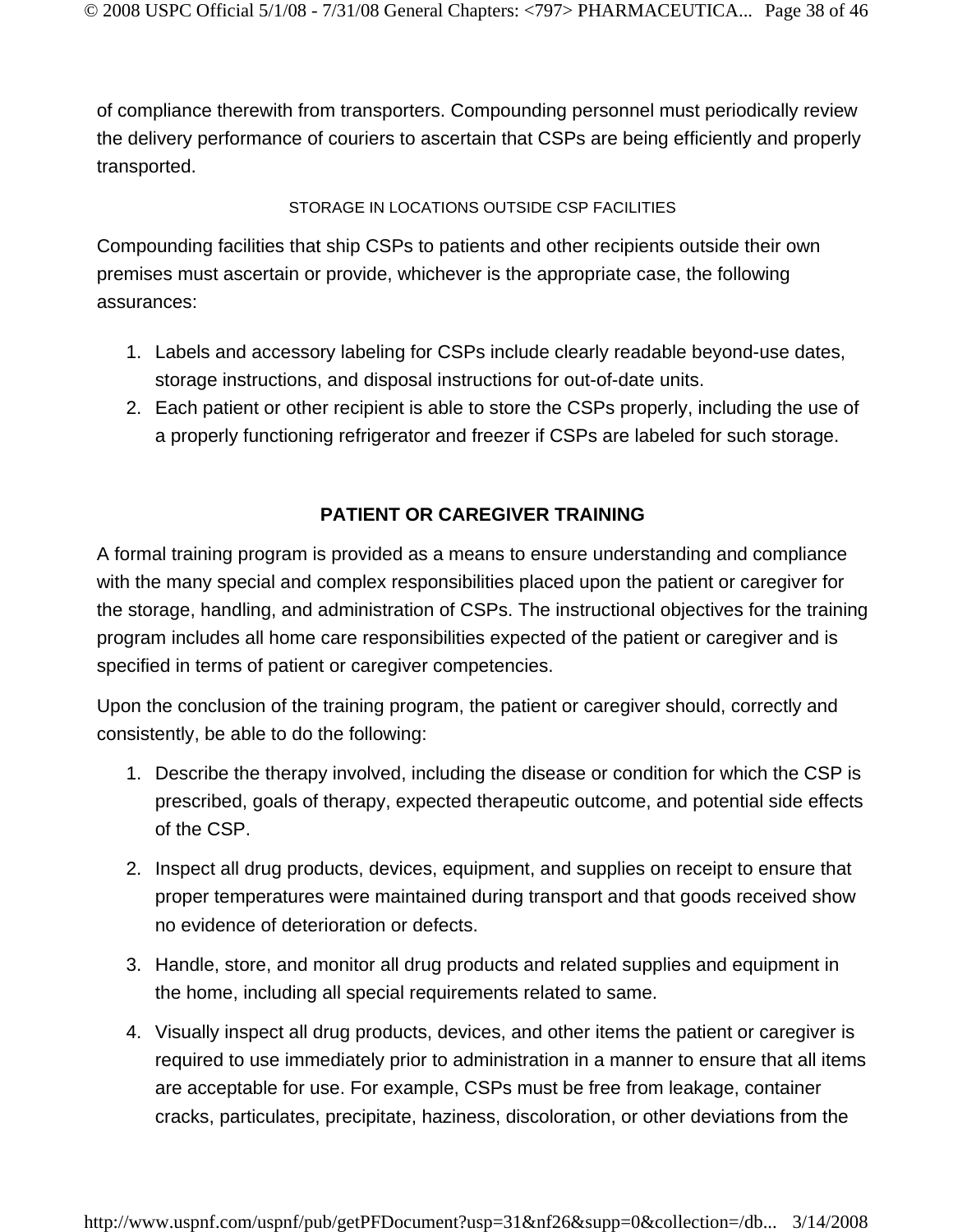normal expected appearance, and the immediate packages of sterile devices must be completely sealed with no evidence of loss of package integrity.

- 5. Check labels immediately prior to administration to ensure the right drug, dose, patient, and time of administration.
- 6. Clean the in-home preparation area, scrub hands, use proper aseptic technique, and manipulate all containers, equipment, apparatus, devices, and supplies used in conjunction with administration.
- 7. Employ all techniques and precautions associated with CSP administration, for example, preparing supplies and equipment, handling of devices, priming the tubing, and discontinuing an infusion.
- 8. Care for catheters, change dressings, and maintain site patency as indicated.
- 9. Monitor for and detect occurrences of therapeutic complications such as infection, phlebitis, electrolyte imbalance, and catheter misplacement.
- 10. Respond immediately to emergency or critical situations such as catheter breakage or displacement, tubing disconnection, clot formation, flow blockage, and equipment malfunction.
- 11. Know when to seek and how to obtain professional emergency services or professional advice.
- 12. Handle, contain, and dispose of wastes, such as needles, syringes, devices, biohazardous spills or residuals, and infectious substances.

Training programs include a hands-on demonstration and practice with actual items that the patient or caregiver is expected to use, such as CSP containers, devices, and equipment. The patient or caregiver practices aseptic and injection technique under the direct observation of a health professional.

The pharmacy, in conjunction with nursing or medical personnel, is responsible for ensuring initially and on an ongoing basis that the patient or caregiver understands, has mastered, and is capable of and willing to comply with all of these home care responsibilities. This is achieved through a formal, written assessment program. All specified competencies in the patient or caregiver's training program are formally assessed. The patient or caregiver is expected to demonstrate to appropriate health care personnel their mastery of their assigned activities before being allowed to administer CSPs unsupervised by a health professional.

Printed material such as checklists or instructions provided during training may serve as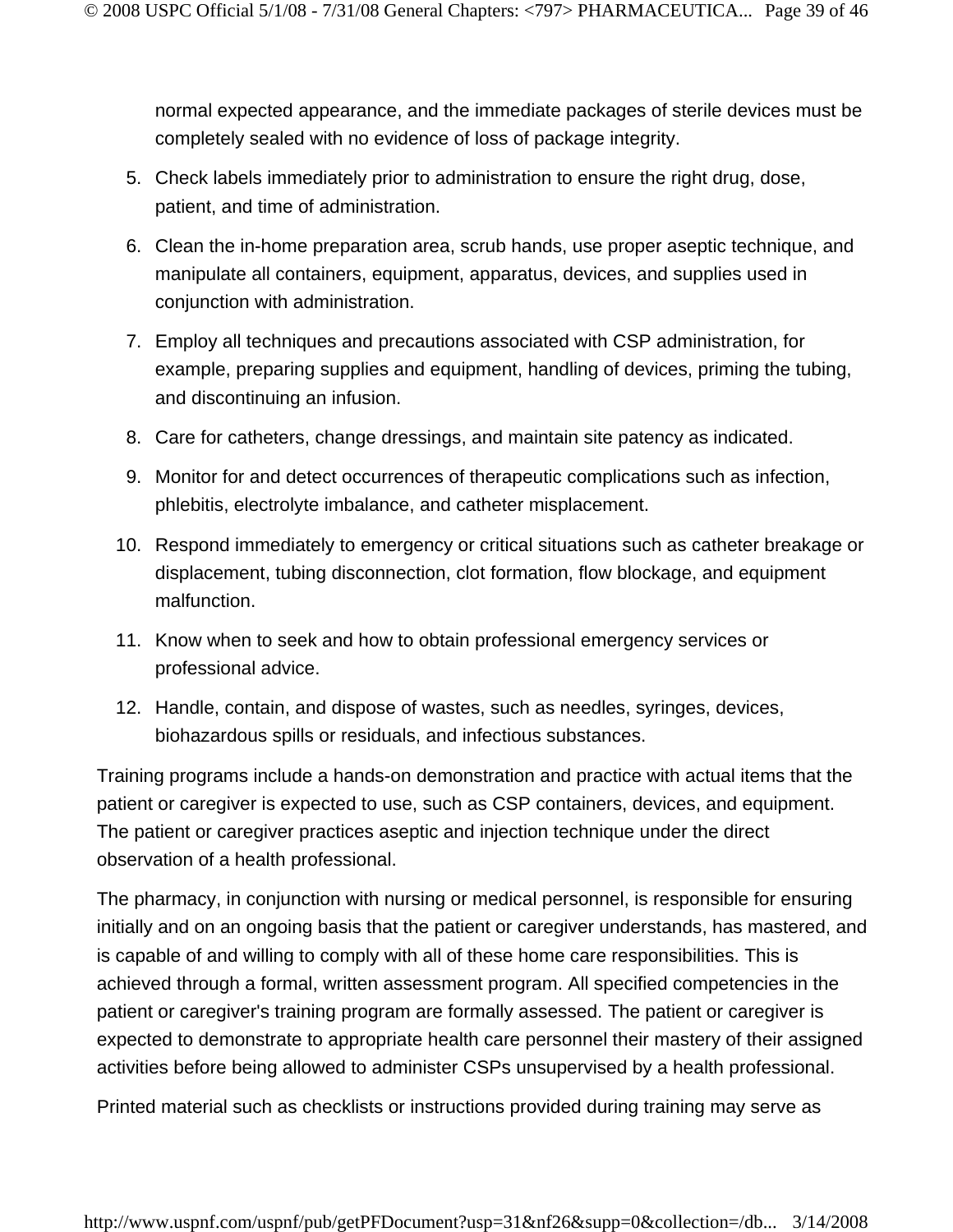continuing post-training reinforcement of learning or as reminders of specific patient or caregiver responsibilities. Post-training verbal counseling can also be used periodically, as appropriate, to reinforce training and to ensure continuing correct and complete fulfillment of responsibilities.

## **PATIENT MONITORING AND ADVERSE EVENTS REPORTING**

Compounding facilities must clinically monitor patients treated with CSPs according to the regulations and guidelines of their respective state health care practitioner licensure boards or of accepted standards of practice. Compounding facilities must provide patients and other recipients of CSPs with a way to address their questions and report any concerns that they may have with CSPs and their administration devices.

The standard operating procedures manuals of compounding facilities must describe specific instructions for receiving, acknowledging, and dating receipts; and for recording, or filing, and evaluating reports of adverse events and of the quality of preparation claimed to be associated with CSPs. Reports of adverse events with CSPs must be reviewed promptly and thoroughly by compounding supervisors to correct and prevent future occurrences. Compounding personnel are encouraged to participate in adverse event reporting and product defects programs of the Food and Drug Administration (FDA) and United States Pharmacopeia (USP).

## **THE QUALITY ASSURANCE PROGRAM**

A provider of CSPs must have in place a formal Quality Assurance (QA) Program<sup>4</sup> intended to provide a mechanism for monitoring, evaluating, correcting, and improving the activities and processes described in this chapter. Emphasis in the QA Program is placed on maintaining and improving the quality of systems and the provision of patient care. In addition, the QA program ensures that any plan aimed at correcting identified problems also includes appropriate follow-up to make certain that effective corrective actions were performed.**<sup>5</sup>**

Characteristics of a QA plan include the following:

- 1. Formalization in writing;
- 2. Consideration of all aspects of the preparation and dispensing of products as described in this chapter, including environmental testing, validation results, etc.;
- 3. Description of specific monitoring and evaluation activities;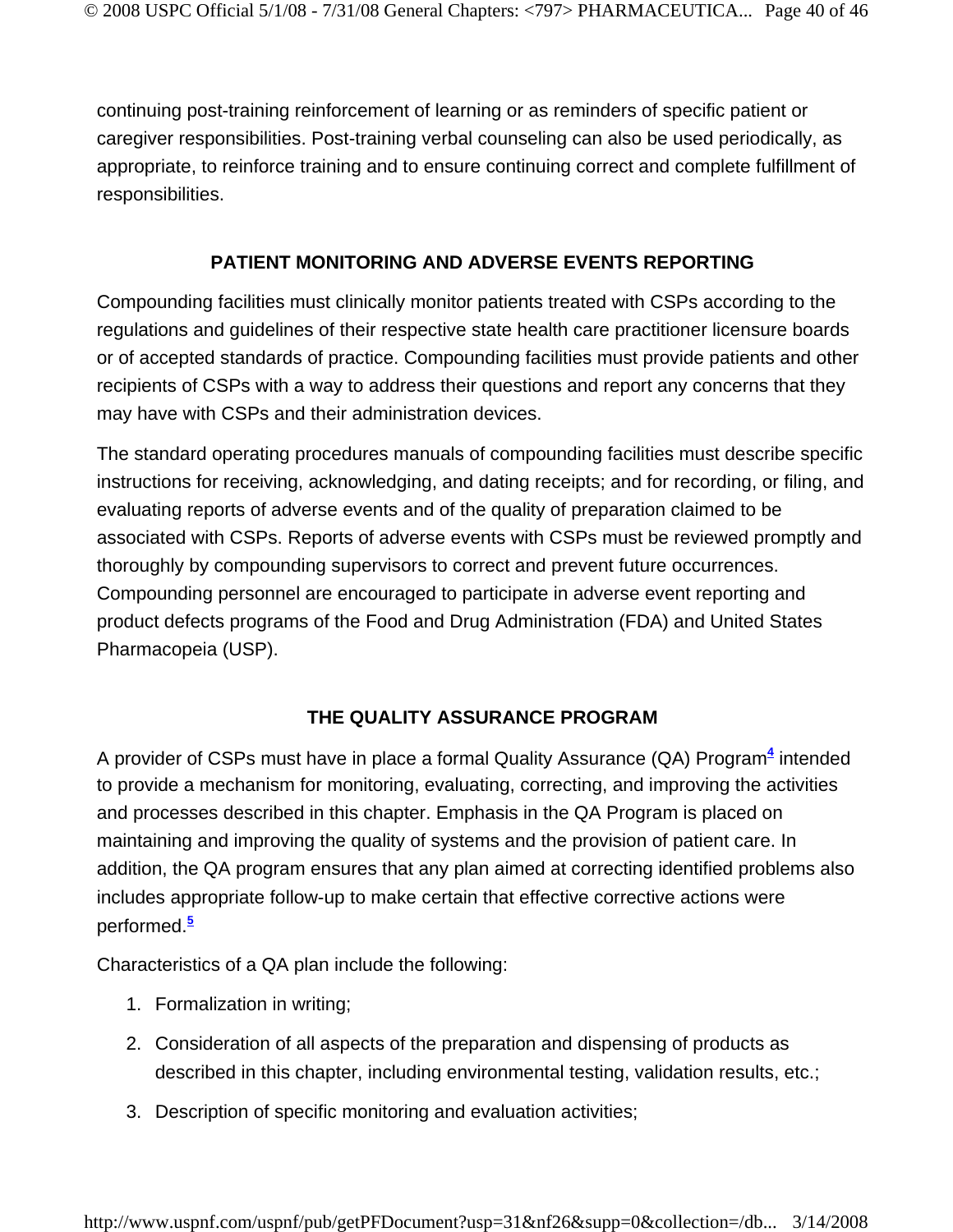- 4. Specification of how results are to be reported and evaluated;
- 5. Identification of appropriate follow-up mechanisms when action limits or thresholds are exceeded; and
- 6. Delineation of the individuals responsible for each aspect of the QA program.

In developing a specific plan, focus is on establishing objective, measurable indicators for monitoring activities and processes that are deemed high-risk, high-volume, or problemprone. Appropriate evaluation of environmental monitoring might include, for example, the trending of an indicator such as settling plate counts. In general, the selection of indicators and the effectiveness of the overall QA plan is reassessed on an annual basis.

| <b>CRITERIA</b>           | <b>LOW-RISK LEVEL</b>                                                                                                                                                                                                                                                                                                                                                                                                                                                                                                                               | <b>MEDIUM-RISK LEVEL</b>                                                                                                                                                                                                                                                                                                                                                                                                            | <b>HIGH-F</b>                                                                                                                                                                                                                                                                                |
|---------------------------|-----------------------------------------------------------------------------------------------------------------------------------------------------------------------------------------------------------------------------------------------------------------------------------------------------------------------------------------------------------------------------------------------------------------------------------------------------------------------------------------------------------------------------------------------------|-------------------------------------------------------------------------------------------------------------------------------------------------------------------------------------------------------------------------------------------------------------------------------------------------------------------------------------------------------------------------------------------------------------------------------------|----------------------------------------------------------------------------------------------------------------------------------------------------------------------------------------------------------------------------------------------------------------------------------------------|
| Compounding<br>Conditions | • Compounded entirely under<br>ISO Class 5 (Class 100)<br>conditions<br>• Compounding involves only<br>transfer, measuring, and<br>mixing manipulations with<br>closed or sealed packaging<br>systems that are performed<br>promptly and attentively<br>• Manipulations are limited to<br>aseptically opening ampuls,<br>penetrating sterile stoppers<br>on vials with sterile needles<br>and syringes and transferring<br>sterile liquids in sterile<br>syringes to sterile<br>administration devices and<br>packages of other sterile<br>products | • All conditions<br>listed under<br>low-risk level<br>• Multiple<br>individual or<br>small doses<br>of sterile<br>products are<br>combined or<br>pooled to<br>prepare a<br>CSP that will<br>be<br>administered<br>either to<br>multiple<br>patients or to<br>one patient<br>on multiple<br>conditions<br>• Compounding<br>process<br>includes<br>complex<br>aseptic<br>manipulations<br>other than the<br>single-volume<br>transfer | $\bullet$ Non<br>ingre<br>inco<br>non:<br>emp<br>term<br>steri<br><b>Ster</b><br>$\bullet$<br>com<br>devi<br>mixt<br>expo<br>qual<br><b>ISO</b><br>100<br>Non<br>prep<br>expo<br>mor<br>befc<br>steri<br>$\bullet$ Non<br>prep<br>term<br>but $\mathfrak{c}$<br>for <b>k</b><br>end<br>It is |

#### **APPENDIX**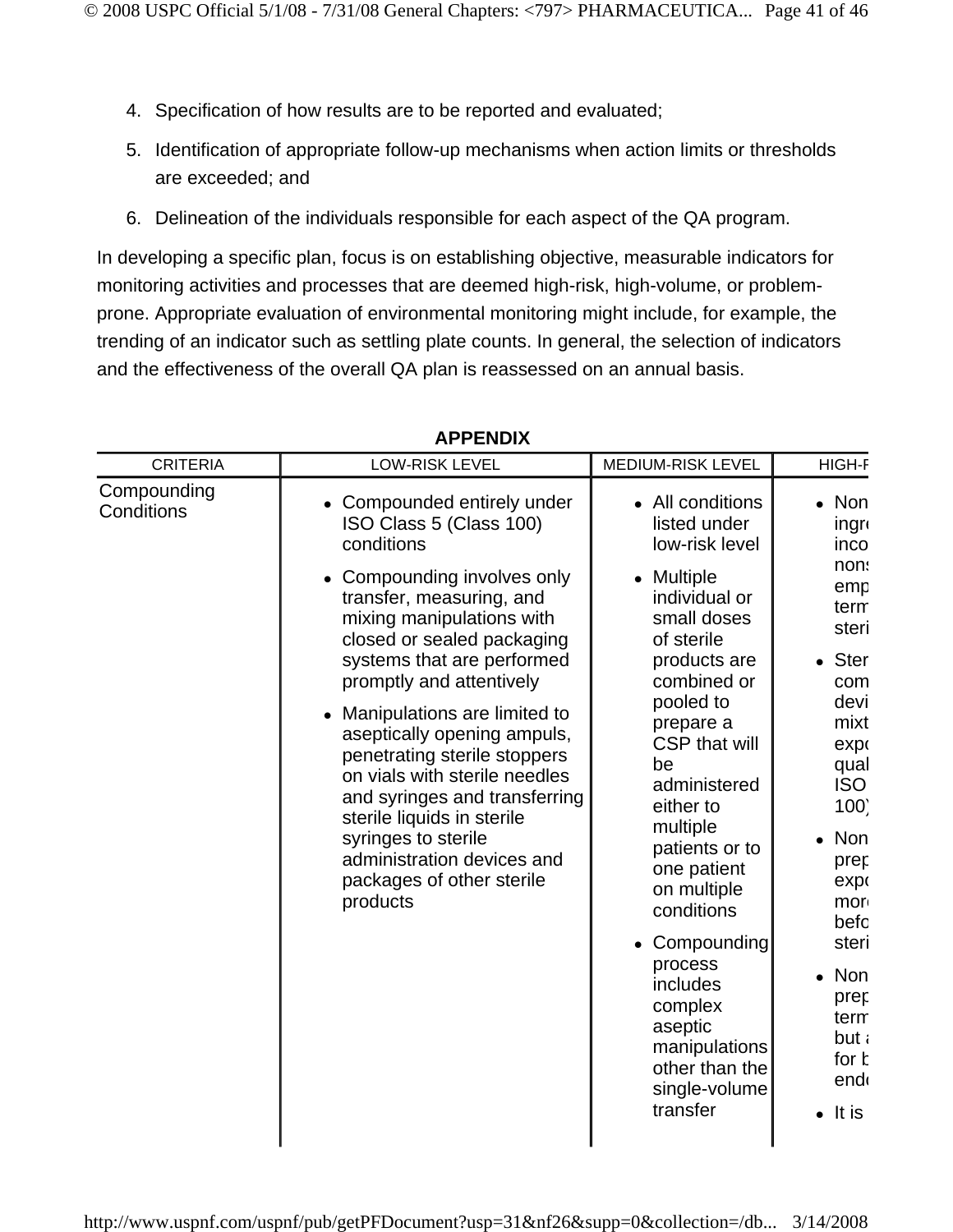|                           |                                                                                                             | • Compounding<br>process<br>requires<br>unusually<br>long duration<br>• The sterile<br>CSPs do not<br>contain<br>broad-<br>spectrum<br>bacteriostatic<br>agents, and<br>are<br>administered<br>over several<br>days | the $\mathfrak{c}$<br>and<br>stre<br>ingr<br>their<br>com<br>spec<br>uno<br>oper<br>of bi |
|---------------------------|-------------------------------------------------------------------------------------------------------------|---------------------------------------------------------------------------------------------------------------------------------------------------------------------------------------------------------------------|-------------------------------------------------------------------------------------------|
| QA Program                | • Formalized in writing                                                                                     | See low-risk level.                                                                                                                                                                                                 | See low-ris                                                                               |
|                           | • Describes specific monitoring<br>and evaluation activities                                                |                                                                                                                                                                                                                     |                                                                                           |
|                           | • Reporting and evaluation of<br>results                                                                    |                                                                                                                                                                                                                     |                                                                                           |
|                           | • Identification of follow-up<br>activities when thresholds are<br>exceeded                                 |                                                                                                                                                                                                                     |                                                                                           |
|                           | Delineation of individual<br>responsibilities for each<br>aspect of the program                             |                                                                                                                                                                                                                     |                                                                                           |
| <b>QA Practices</b>       | Routine disinfection and<br>quality testing of direct<br>compounding environment                            | See low-risk level.                                                                                                                                                                                                 | See low-ris                                                                               |
|                           | • Visual confirmation of<br>personnel processes<br>regarding gowning, etc.                                  |                                                                                                                                                                                                                     |                                                                                           |
|                           | Review of orders and<br>packages of ingredients to<br>assure correct identity and<br>amounts of ingredients |                                                                                                                                                                                                                     |                                                                                           |
|                           | • Visual inspection of CSP                                                                                  |                                                                                                                                                                                                                     |                                                                                           |
|                           | Media-fill test procedure<br>performed at least annually<br>for each person                                 |                                                                                                                                                                                                                     |                                                                                           |
| <b>Outcome Monitoring</b> | Yes                                                                                                         | Yes                                                                                                                                                                                                                 | Yes                                                                                       |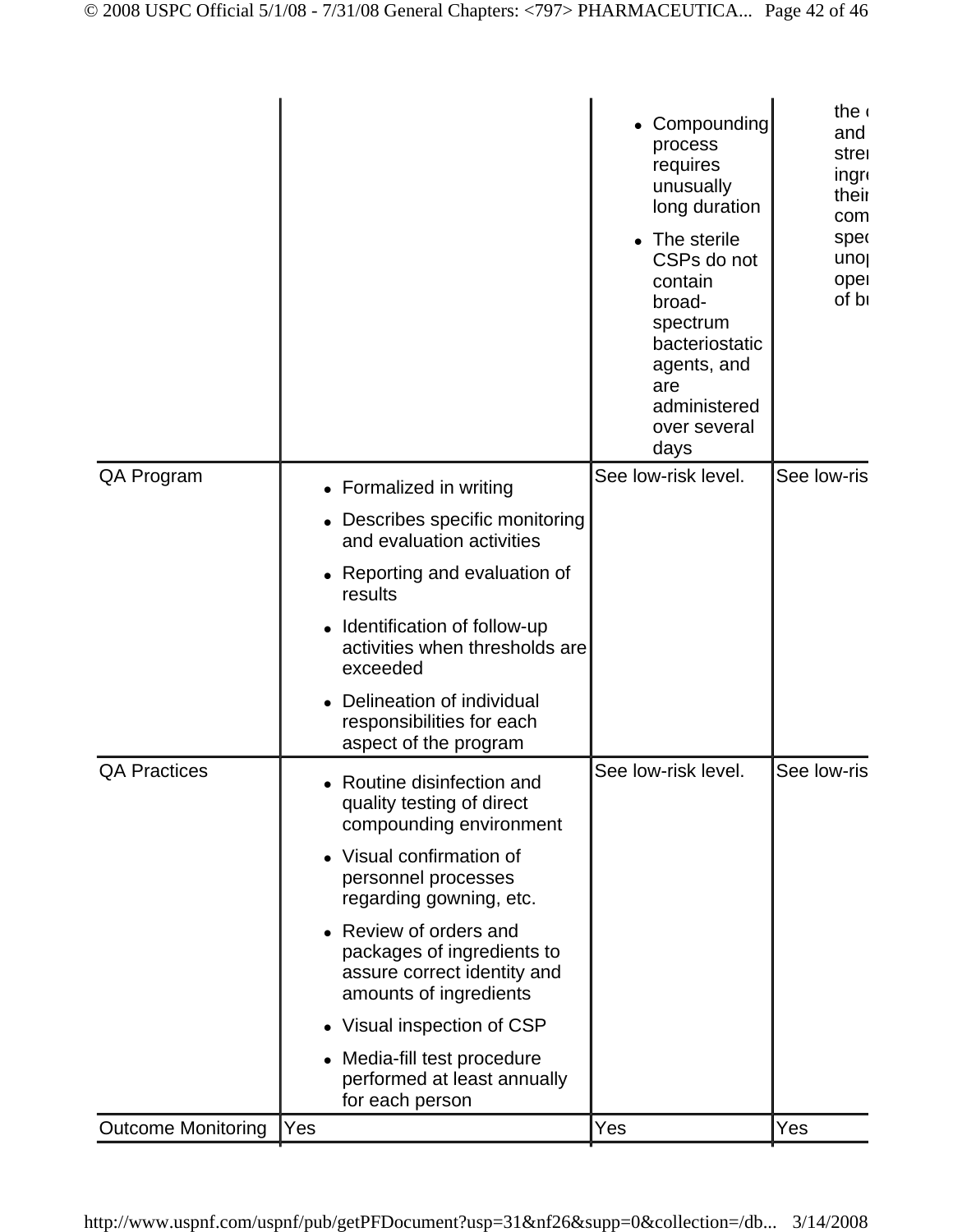| Reports/Documents                                                               | • Written policies and<br>procedures                                                                                                           | See low-risk level. | See low-ris |
|---------------------------------------------------------------------------------|------------------------------------------------------------------------------------------------------------------------------------------------|---------------------|-------------|
|                                                                                 | • Adverse event reporting                                                                                                                      |                     |             |
|                                                                                 | <b>Complaint procedures</b>                                                                                                                    |                     |             |
|                                                                                 | • Periodic review of quality<br>control documents                                                                                              |                     |             |
| Patient and<br><b>Caregiver Training</b>                                        | • Formalized program that<br>includes                                                                                                          | See low-risk level. | See low-ris |
|                                                                                 | ○ Understanding of the<br>therapy provided                                                                                                     |                     |             |
|                                                                                 | ○ Handling and storage<br>of the CSP                                                                                                           |                     |             |
|                                                                                 | $\circ$ Appropriate<br>administration<br>techniques                                                                                            |                     |             |
|                                                                                 | $\circ$ Use and maintenance<br>of any infusion device<br>involved                                                                              |                     |             |
|                                                                                 | ○ Use of printed<br>material                                                                                                                   |                     |             |
|                                                                                 | $\circ$ Appropriate follow-up                                                                                                                  |                     |             |
| <b>Maintaining Product</b><br><b>Quality and Control</b><br>once the CSP leaves | • Packaging, handling, and<br>transport                                                                                                        | See low-risk level. | See low-ris |
| the Pharmacy (both<br>institutional based<br>and NICPs)                         | $\circ$ Written policies and<br>procedures including<br>the packaging,<br>handling, and<br>transport of<br>chemotoxic/hazardous<br><b>CSPs</b> |                     |             |
|                                                                                 | • Use and storage                                                                                                                              |                     |             |
|                                                                                 | ○ Written policies and<br>procedures                                                                                                           |                     |             |
|                                                                                 | • Administration                                                                                                                               |                     |             |
|                                                                                 | $\circ$ Written policies and<br>procedures dealing<br>with such issues as<br>handwashing, aseptic<br>technique, site care,                     |                     |             |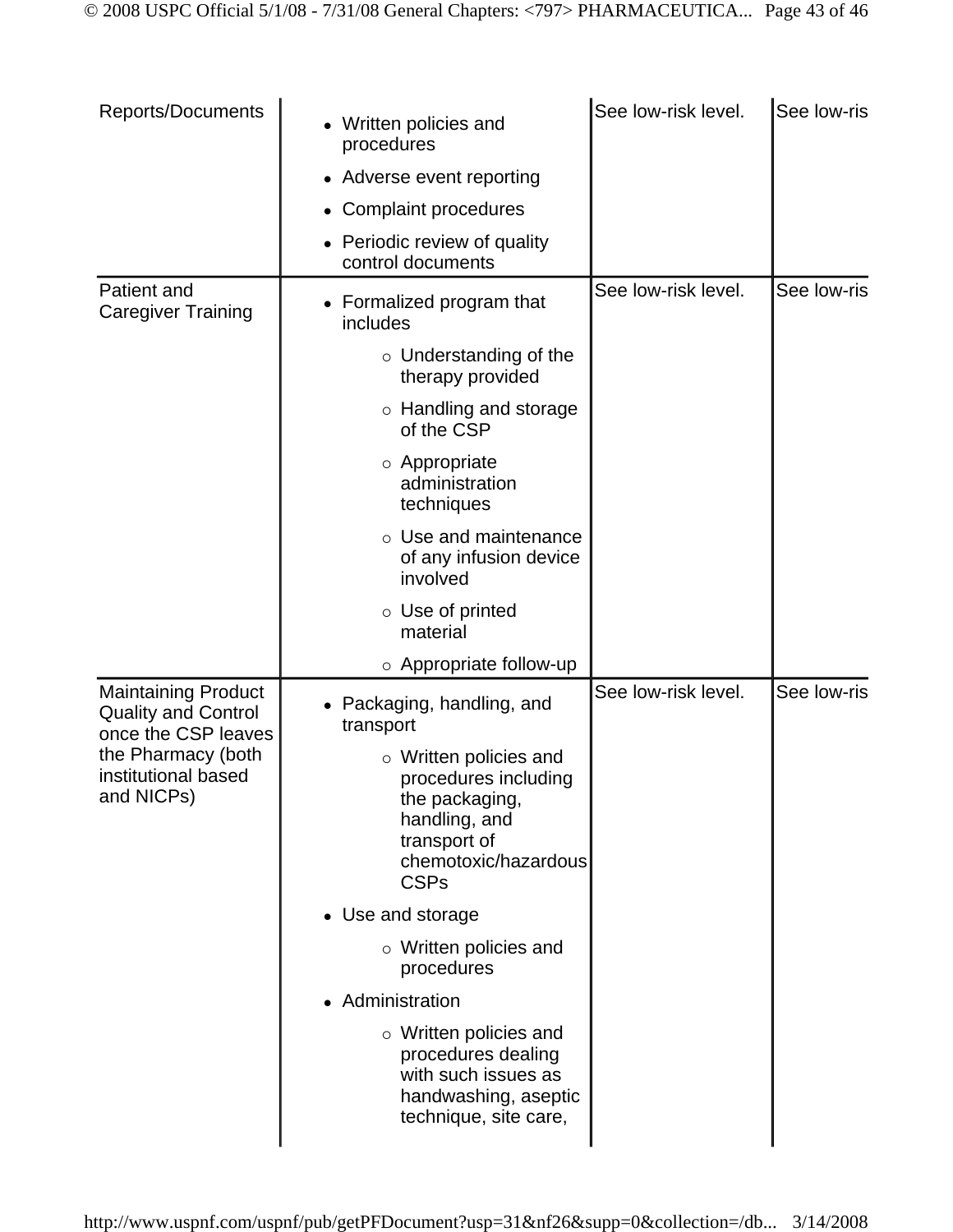|                                                                                   | etc.<br>• Education/Training<br>○ Written policies and<br>procedures dealing<br>of patients and<br>of the above       | with proper education<br>caregivers ensuring all |                                                       |                                                   |                                                    |
|-----------------------------------------------------------------------------------|-----------------------------------------------------------------------------------------------------------------------|--------------------------------------------------|-------------------------------------------------------|---------------------------------------------------|----------------------------------------------------|
| Storage and Beyond-<br>Use Dating                                                 | • Specific labeling<br>requirements<br>Specific beyond-use dating<br>policies, procedures, and<br>requirements        |                                                  | See low-risk level.                                   |                                                   | See low-ris                                        |
|                                                                                   | • Policies regarding storage                                                                                          |                                                  |                                                       |                                                   |                                                    |
| <b>Storage Conditions</b><br>and Beyond-Use<br>Dating for completed<br><b>CSP</b> | In the absence of sterility testing, storage periods (before administration<br>exceed the following:                  |                                                  |                                                       |                                                   |                                                    |
|                                                                                   | Room temperature<br>$2^\circ - 8^\circ$<br>$≤-20°$                                                                    | ≤48 hours<br>≤14 days<br>≤45 days                | Room<br>temperature<br>$2^\circ - 8^\circ$<br>$≤-20°$ | $\leq 30$<br>hours<br>≤7<br>days<br>$≤45$<br>days | Room<br>temperatur<br>$2^\circ - 8^\circ$<br>≤–20° |
| <b>Finished Product-</b><br><b>Release Checks and</b><br><b>Tests</b>             | • Written policies and<br>procedures that address<br>○ Physical inspections<br>$\circ$ Compounding<br>accuracy checks |                                                  | See low-risk level.                                   |                                                   | See low-ris                                        |
| <b>Finished Product-</b><br>Release Checks and<br><b>Tests</b>                    | • Written policies and<br>procedures that address<br>○ Sterility testing<br>○ Pyrogen testing<br>○ Potency testing    |                                                  | See low-risk level.                                   |                                                   | See low-ris                                        |
| <b>CSP Work</b><br>Environment                                                    | • Appropriate solid surfaces<br>• Limited (but necessary)<br>furniture, fixtures, etc.<br>• Anteroom area             |                                                  | See low-risk level.                                   |                                                   | See low-ris                                        |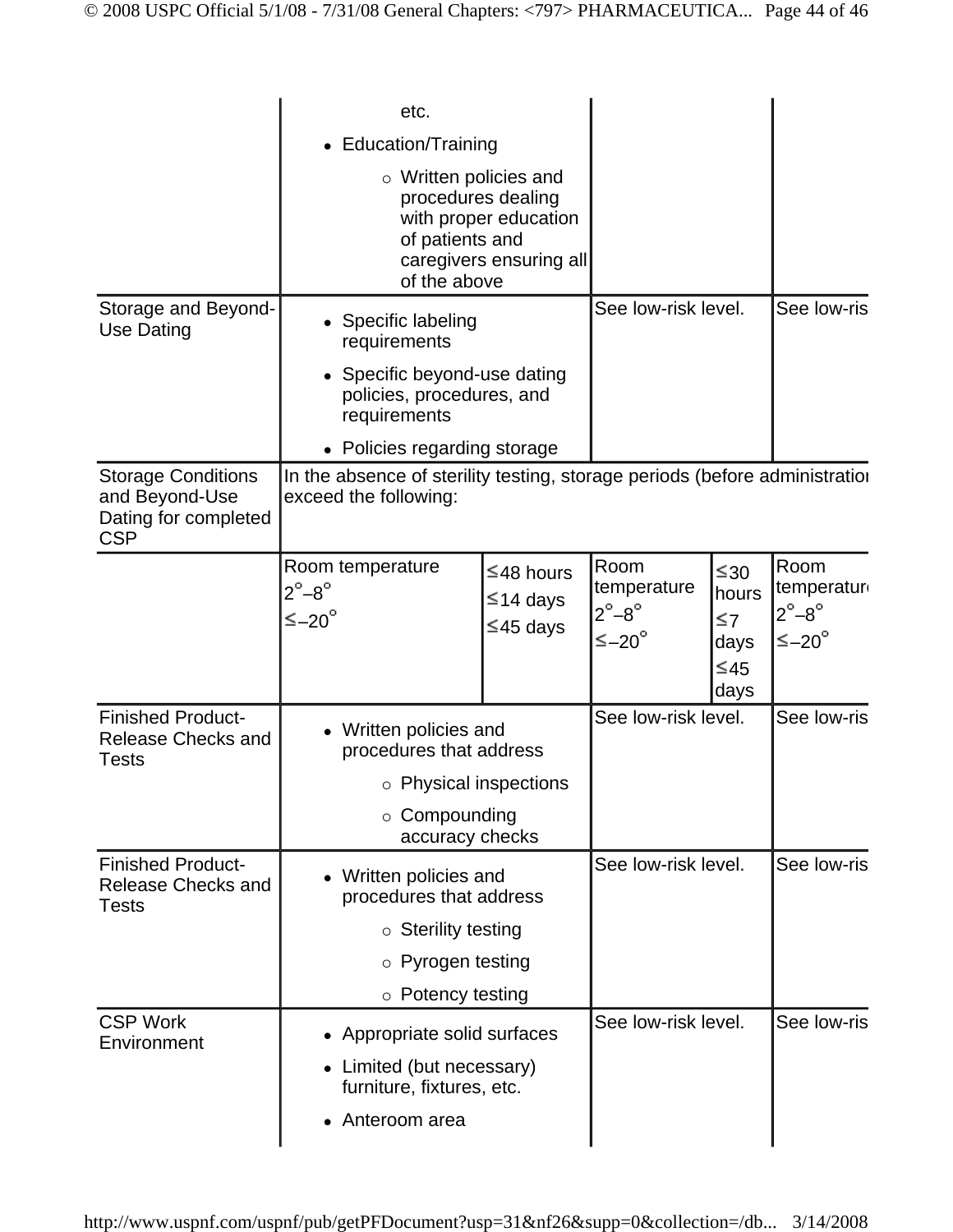|                                                      | <b>Buffer zone</b>                                                                                                                                                                             |                     |                                                                                 |
|------------------------------------------------------|------------------------------------------------------------------------------------------------------------------------------------------------------------------------------------------------|---------------------|---------------------------------------------------------------------------------|
| Equipment                                            | • Written policies and<br>procedures that address<br>calibration, routine<br>maintenance, personnel<br>training                                                                                | See low-risk level. | See low-ris                                                                     |
| Components                                           | • Written policies and<br>procedures that address<br>Sterile components                                                                                                                        | See low-risk level. | Sterile and<br>component<br>the comper<br>if available<br>• Writ<br>and<br>that |
| Processing: Aseptic<br>Technique                     | • Written policies and<br>procedures that address<br>specific training and<br>performance evaluation<br>• Critical operations are carried<br>out in a Direct Compounding<br>Common Area (DCCA) | See low-risk level. | See low-ris                                                                     |
| Environmental<br>Control                             | • Policies and procedures that<br>address<br>$\circ$ Cleaning and<br>sanitizing the<br>workspaces (DCCA)<br>○ Personnel and<br>gowning<br>$\circ$ Standard operating<br>procedures             | See low-risk level. | See low-ris                                                                     |
| Verification<br>Procedures<br>• Sterility<br>Testing | Not required                                                                                                                                                                                   | Not required        | Yes, recom                                                                      |
| Verification<br>Procedures<br>Environmental          | • Certification of LAFW and<br>barrier isolates every six (6)<br>months                                                                                                                        | See low-risk level. | See low-ris                                                                     |